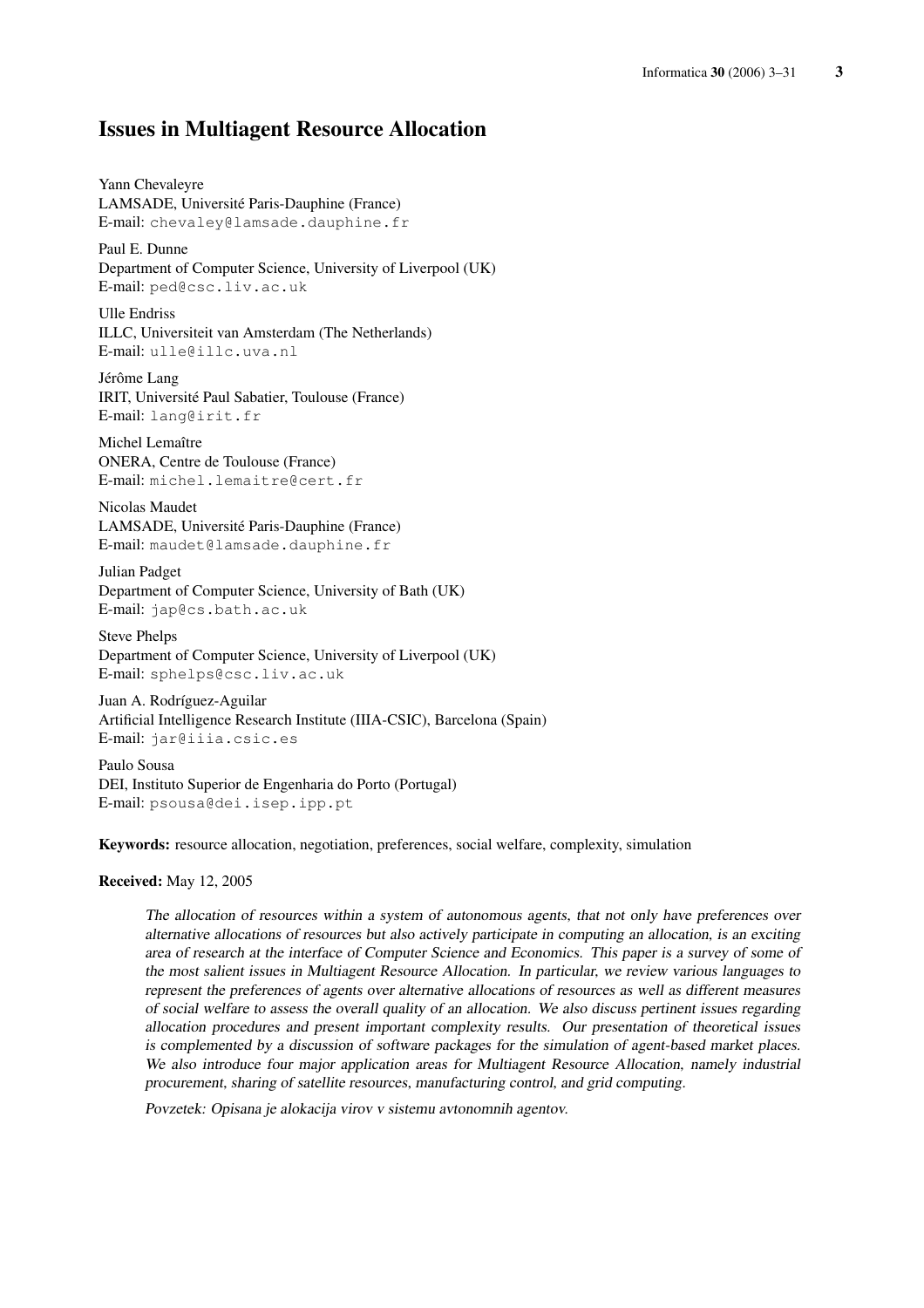# 1 Introduction

The allocation of resources is a central matter of concern in both Computer Science and Economics. To emphasise the fact that resources are being distributed amongst several agents and that these agents may influence the choice of allocation, the field is sometimes called *Multiagent Resource Allocation* (MARA). The questions investigated by computer scientists are often of a procedural nature (*how* do we find an allocation?), while economists are more likely to concentrate on qualitative issues (*what* makes a good allocation?). A comprehensive analysis of the problem at hand, however, requires an interdisciplinary approach. Here the *multiagent system* (MAS) paradigm offers an excellent framework in which to study these issues.

MARA is relevant to a wide range of applications. These include, amongst others, industrial procurement [45], manufacturing and scheduling [15, 71, 89], network routing [38], the fair and efficient exploitation of Earth Observation Satellites [59, 60], airport traffic management [52], crisis management [62], logistics [49, 77], public transport [16], and the timely allocation of resources in grid architectures [48].

This paper is a survey of some of the most salient issues in MARA. In the remainder of this introduction, we first give a tentative definition of MARA and introduce its main parameters (Section 1.1). To illustrate the interdisciplinary character of the field, we then list some of the research questions that we consider particularly interesting and challenging (Section 1.2). Finally, we give an overview of the content of the main body of the paper (Section 1.3).

# 1.1 What is MARA?

A tentative definition would be the following:

*Multiagent Resource Allocation is the process of distributing a number of items amongst a number of agents.*

However, this definition needs to be further qualified: *What* kind of items (resources) are being distributed? *How* are they being distributed (in other words, what kind of allocation procedure or mechanism do we employ)? And finally, *why* are they being distributed (that is, what are the objectives of searching for an allocation and how are these objectives determined)?

## 1.1.1 Resources

We refer to the items that are being distributed as *resources*, while *agents* are the entities receiving them. We should stress that this terminology is not universally shared. In the context of applications of MARA in manufacturing, for instance, we usually speak of *tasks* that are being allocated to *resources*. That is, in this context, the term "resource" (*i.e.* the resources available to the manufacturer for production) refers to what we would call an "agent" here.

We can distinguish different types of resources. For instance, resources may or may not be divisible. For divisible resources (such as electricity), different agents may receive different fractions of a resource. In the case of indivisible resources, it may or may not be possible for different agents to *share* (jointly use) the same resource (e.g. access to network connections as opposed to items of clothing). For many purposes, *task allocation* problems can be regarded as instances of MARA (if we think of tasks as resources associated with a *cost* rather than a benefit).

#### 1.1.2 Allocations

A particular distribution of resources amongst agents is called an *allocation*. For instance, in the case of nonsharable indivisible resources, an allocation is a partition of the set of resources amongst the agents. The set of resources assigned to a particular agent is also called the *bundle* allocated to that agent.

#### 1.1.3 Agent Preferences

Agents may or may not have *preferences* over the bundles they receive. In addition, they may also have preferences over the bundles received by *other* agents (in the case of network connections, for example, the value of a resource diminishes if shared by too many users). The latter type of preferences are called *externalities*.

Agents may or may not report their preferences truthfully. To provide incentives for agents to be truthful is one of the main objectives of *mechanism design*.

#### 1.1.4 Allocation Procedures

The *allocation procedure* used to find a suitable allocation of resources may be either *centralised* or *distributed*. In the centralised case, a single entity decides on the final allocation of resources amongst agents, possibly after having elicited the agents' preferences over alternative allocations. Typical examples are combinatorial auctions. Here the central entity is the auctioneer and the reporting of preferences takes the form of bidding. In truly distributed approaches, on the other hand, allocations emerge as the result of a sequence of local negotiation steps.

#### 1.1.5 Objectives

The objective of a resource allocation procedure is either to find an allocation that is *feasible* (e.g. to find any allocation of tasks to production units such that all tasks will get completed in time); or to find an allocation that is *optimal*. In the latter case, the allocation in question could be optimal either for the central entity choosing the allocation (e.g. a solution to a combinatorial auction that maximises the auctioneer's revenue); or with respect to a suitable aggregation of the preferences of the individual agents in the system (e.g. an allocation of resources that maximises the average utility enjoyed by the agents).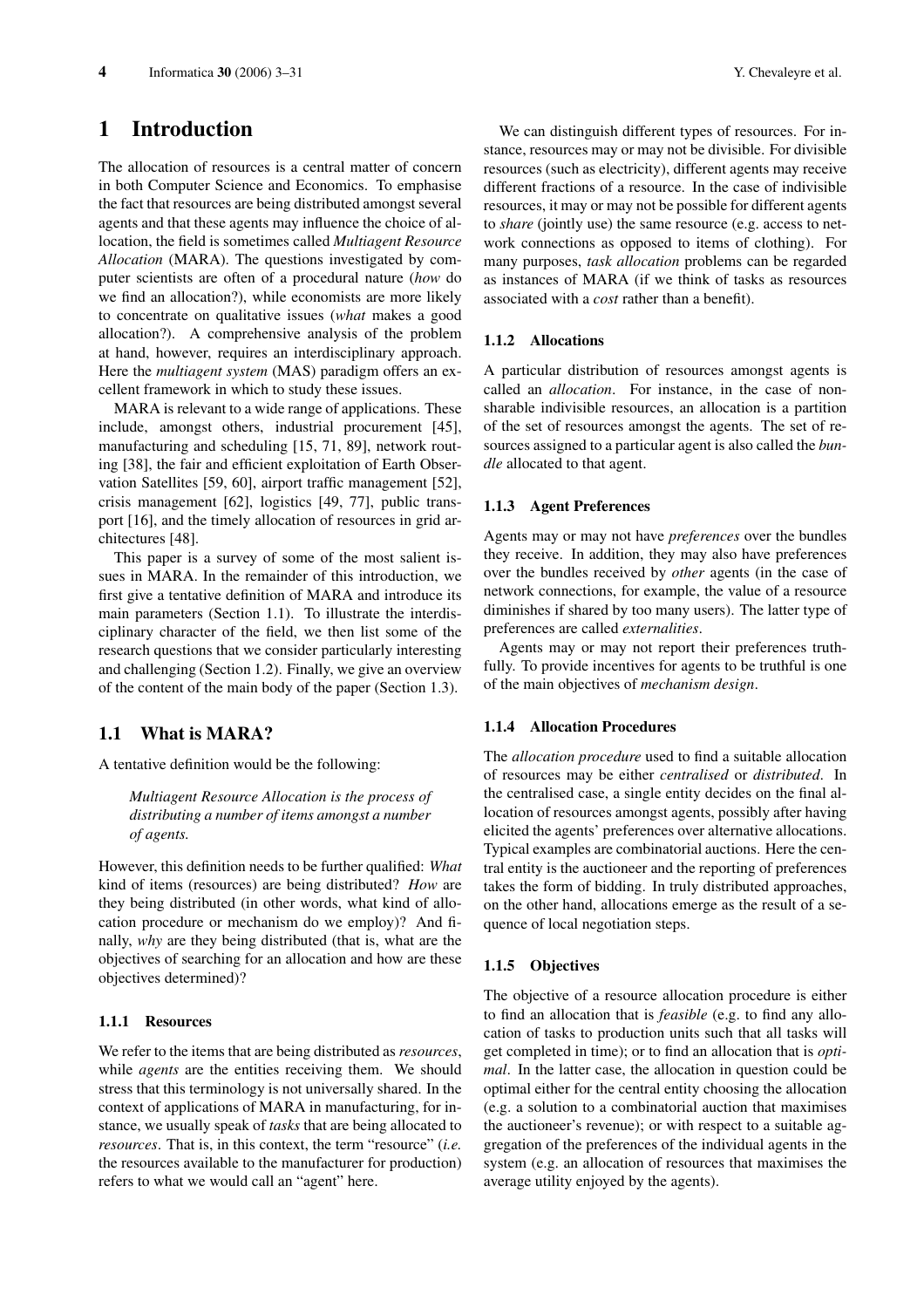Combinations are also possible: The objective may be to find an optimal allocation amongst a small set of feasible allocations; and what is considered optimal could depend both on the preferences of a central entity and on an aggregation of the other agents' individual preferences (e.g. auction mechanisms aiming at balancing revenue maximisation and bidder satisfaction). Of course, where computing an optimal allocation is not possible (due to lack of time, for instance), any progress towards the optimum may be considered a success.

## 1.1.6 Social Welfare

Multiagent systems are sometimes referred to as "societies of agents" and the aggregation of individual preferences in a MARA system can often be modelled using the notion of *social welfare* as studied in Welfare Economics and Social Choice Theory. Examples include utilitarian social welfare, where the aim is to maximise the sum of individual utilities, and egalitarian social welfare, where the aim is to maximise the individual welfare of the agent that is currently worst off.

### 1.1.7 The Role of Agents

Our discussion shows that the term "multiagent" in Multiagent Resource Allocation can have different interpretations:

- If a *distributed* resource allocation procedure is used, then the term "multiagent" indicates that the computational burden of finding an allocation is shared amongst several agents.
- If an *aggregation of individual preferences* is used to assess the quality of the final allocation, then the term "multiagent" refers to the fact that the choice of allocation depends on the preferences of several agents (rather than on the preferences of a single entity).

Of course, the term "multiagent" could also be derived merely from the fact that resources are being allocated to several different agents. However, if individual agents have no preferences (or such preferences are not taken into account) and the allocation procedure is centralised, then using the term "multiagent" may be less appropriate.

#### 1.1.8 A Computational Perspective

MARA, as introduced at the beginning of Section 1.1, may not seem to differ significantly from what has traditionally been studied in Microeconomics. However, a distinctive feature of MARA is the focus on *computational* issues. For instance, with respect to the preferences of individual agents, we are interested in representations that can be efficiently managed and communicated. Similarly, in the case of allocation procedures, MARA encompasses both the theoretical analysis of their computational complexity and the design of efficient algorithms for scenarios for which this is possible. As a final example, concerning the strategic aspects of negotiation, we may find that classical results in Game Theory fail to hold due to the computational limitations of the participating agents.

# 1.2 Research Topics

MARA is a highly interdisciplinary field; relevant disciplines include Computer Science, Artificial Intelligence, Decision Theory, Microeconomics, and Social Choice Theory. Research in MARA can take a variety of forms:

- *Preferences:* What are suitable representation languages for agent preferences? Issues to consider include their expressive power, their succinctness, and their suitability in view of preference elicitation.
- *Social welfare:* What are suitable measures of social welfare to assess the quality of an allocation for a given application? Under what circumstances can we expect an optimal allocation to be found?
- *Complexity:* What is the overall complexity of finding a feasible/optimal allocation? What is the complexity of the decision problems that agents need to solve locally? What is the communication complexity (amount of information to be exchanged) of negotiation?
- *Negotiation:* In particular for the distributed approach, what are suitable negotiation protocols? What are good strategies for agents using such protocols?
- *Algorithm design:* How can we devise efficient algorithms for MARA (e.g. algorithms for combinatorial auction winner determination in the centralised case; algorithms to support complex negotiation strategies in the distributed case)?
- *Mechanism design:* How can we devise negotiation mechanisms that force agents to report their preferences truthfully (both to reduce strategic complexity and to allow for a correct assessment of social welfare)?
- *Implementation:* What are best practices for the development of prototypes for specific MARA applications and general-purpose platforms to support quick prototyping?
- *Simulation and experimentation:* How do different optimisation algorithms or negotiation strategies perform in practice? How serious is the impact of theoretical impossibility results in practice? How prohibitive are theoretical intractability results (computational complexity) in practice?
- *Interplay of theory and applications:* What constraints do real-world applications impose on theoretical models for MARA? How can theoretical results inform the development of new tools?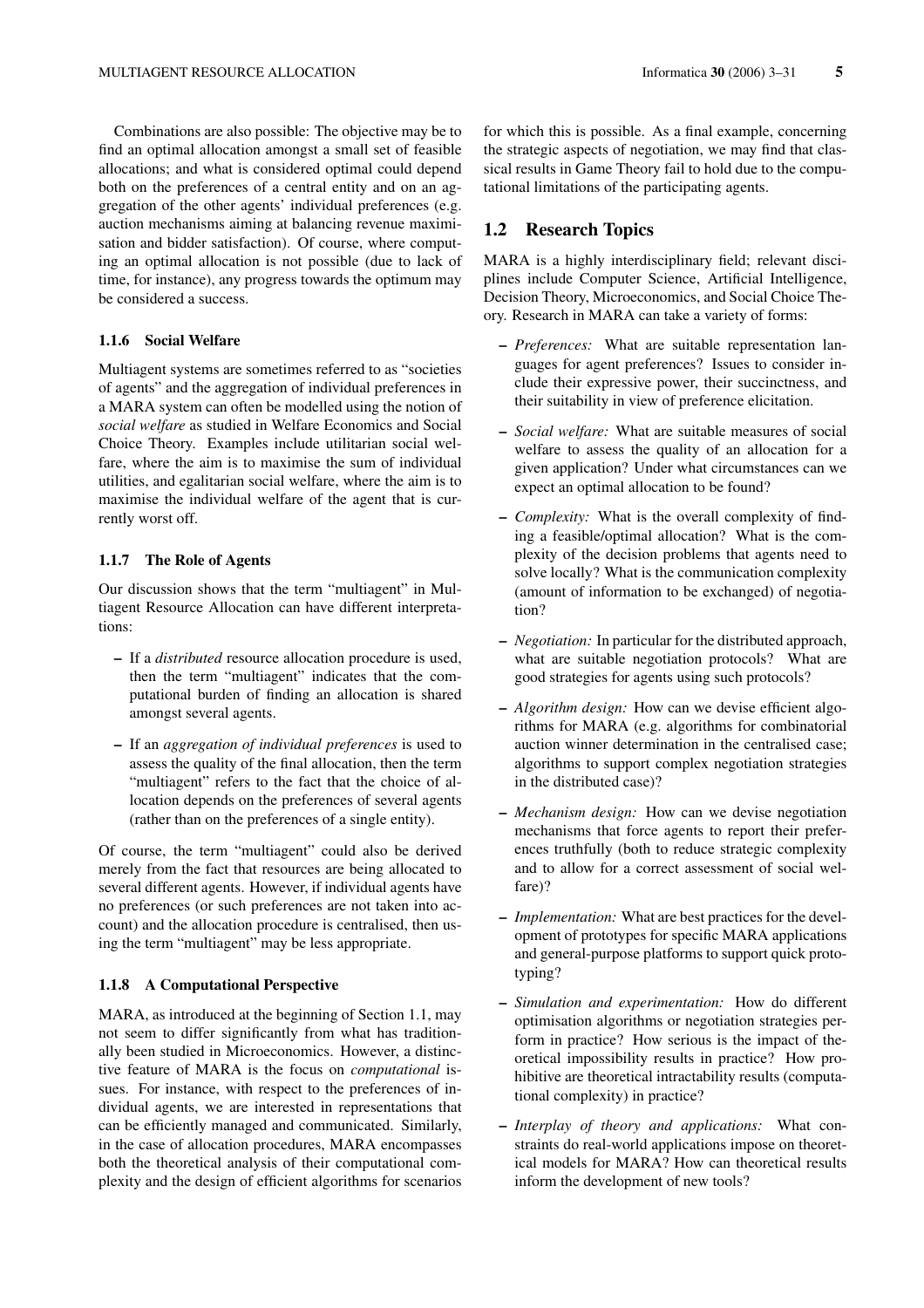The aim of this survey is to provide a base line for some of these issues. In particular, we present a range of languages for representing preferences, we give an overview of the social welfare measures most relevant to MARA, and we review known complexity results in the area. As it is often difficult to make precise predictions on the performance of a resource allocation procedure by theoretical means alone, we also discuss the requirements to be met by software packages for MARA simulations. To underline the importance of further research in the area, we introduce several prestigious applications and discuss the challenges imposed on MARA models by these applications.

# 1.3 Paper Overview

The remainder of this survey paper is organised as follows. In Section 2, we introduce four major *application areas* for MARA technology. These are industrial procurement, the joint exploitation of Earth Observation Satellites, manufacturing control, and grid computing. Throughout Section 2, we highlight the specific challenges raised by these applications.

Next we review three important parameters that are relevant to the *definition* of a MARA problem. Firstly, in Section 3, we discuss generic properties of resources, such as being *indivisible* or *sharable*, and how such properties would affect the design of a concrete MARA system. We then move on, in Section 4, to the issue of *preference representation* for individual agents. Each agent needs to be endowed with a suitable representation of preferences over alternative allocations and it is important to be able to express these preferences in a compact way. We discuss both *quantitative* and *ordinal* preference languages. A third parameter in the definition of a MARA problem is the *social welfare* measure (or a similar tool) we employ to assess the overall quality of a given allocations. A range of different concepts—including *collective utility functions*, *Pareto optimality*, and *envy-freeness*—are reviewed in Section 5.

In Section 6, we attempt to give a short overview of the parameters that are relevant when one chooses (or designs) an *allocation procedure*. We discuss the respective merits and drawbacks of *centralised* and *distributed* approaches to MARA, and we briefly introduce some (centralised) *auction protocols* as well as (distributed) *negotiation protocols*. We also report on results that establish under what circumstances allocations can be expected to *converge* to a socially optimal state in a distributed negotiation setting. Section 7 is a survey of relevant *complexity results*. We mostly concentrate on the *computational complexity* of problems such as finding a socially optimal allocation, but we also briefly discuss issues in *communication complexity* for MARA, which is concerned with the length of negotiation processes.

Our presentation of theoretical issues is complemented by a discussion of software packages for the *simulation* of agent-based market places in Section 8. We start by giving an overview of the typical requirements to be met by such

packages and then list the most relevant software products available to MARA researchers interested in simulation. Finally, Section 9 concludes.

# 2 Application Areas

As mentioned already in the introduction, MARA is relevant to a wide range of application domains. In this section, we introduce four of these problem domains, all of which have recently been addressed by (some of) the authors of this survey.

## 2.1 Industrial Procurement

The sourcing process of multiple goods or services usually involves complex negotiations that include discussion of product features as well as quality, service, and availability issues. Consequently, several commercial systems to support online negotiation (e-sourcing tools) have been developed. In fact, e-sourcing is becoming an established part of the business landscape [90]. However, there are still enormous challenges confronting users who want to get the maximum value out of e-sourcing.

#### 2.1.1 Problem Description

Traditionally, the core of the sourcing process comprises the following tasks:

- request for quotation/proposal (RFQ/RFP);
- provider selection for RFQ/RFP delivery;
- offer generation;
- negotiation through offer/counter-offer interaction or reverse auction; and
- selection of best offers.

Typically a buyer creates an RFQ by sequentially adding items. Each item specifies a product, be it a good or service. A paradigmatic example of multi-item RFQ occurs in industrial settings. The production plan outlined by a company's ERP (Enterprise Resource Planning) or SCM (Supply Chain Management) application comes in the shape of a list of items to be produced along with the parts required for each product, the so-called bill of material. This is the basis for the buyer to initiate multiple sourcing events, each devoted to the procurement of the parts for each of the items to be produced.

Although several commercial systems to support online negotiations have been released, to the best of our knowledge, not a single system can claim to address the full complexity of online negotiation. The first generation of sourcing tools merely incorporate single-item, price-quantity reverse auction mechanisms. Others only offer basic negotiation capabilities that are usually reduced to a demandoffer matching tool. In general terms, there is a lack of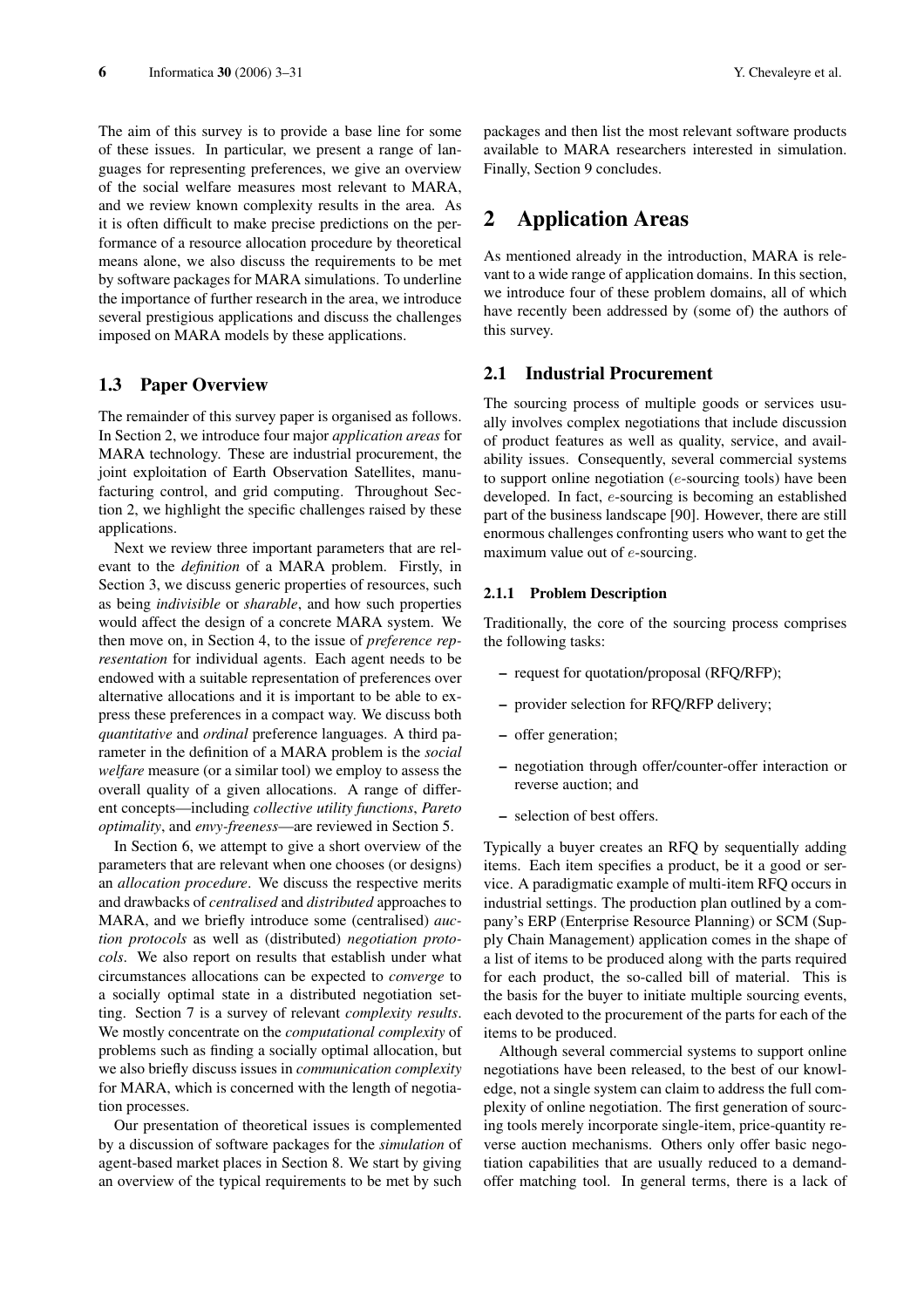decision support functionalities (decision making in sourcing can involve a few hundred offers, each of which is described by several dozen attributes). Furthermore, there is a lack of technology support for computationally complex negotiation paradigms, which inhibit the application of promising mechanisms such as combinatorial reverse auctions [24, 54].

#### 2.1.2 Challenges

Although the degree of automation, namely of delegation to trading agents, in industrial procurement settings is still low, we do believe that MARA techniques can contribute to improve this situation. In what follows we identify several challenges that any commercial tool aiming at the successful implementation of resource allocation amongst several (human or software) agents in an industrial procurement setting must address.

- *Preferences of buyers and providers.* How do we best capture and represent trading agents' preferences so that they can effectively value their trading partners' offers, counter-offers, and RFQs? While recent advances in preference elicitation are encouraging (see, for instance, the work of Bichler et al. [6]), this still remains as the Achilles' heel of industrial procurement applications.
- *Business rules to constrain admissible allocations.* While in direct auctions, the items to be sold are physically concrete (they do not allow configuration), in a negotiation involving highly customisable goods, buyers need to express relations and constraints between attributes of different items. On the other hand, multiple sourcing is common practice, either for safety reasons or because offer aggregation is needed to cope with high-volume demands. This introduces the need to express constraints on providers and on the contracts they may be awarded. Providers may also impose constraints on their offers. Therefore, highly expressive languages for both buying and providing agents are required.<sup>1</sup> Incorporating business rules into allocation procedures can lead to more *balanced* and *safer* allocations.
- *Automated negotiation strategies.* There are several dimensions to take into account when designing ne-

gotiation strategies. Agents may negotiate over multiple attributes of the same item, over a bundle of multiple items, or they may hold separate but interdependent negotiations. Negotiation techniques such as trade-off [37] or partial-order scheduling [102] are candidate techniques put forward from the research arena. The current procurement practices tell us that the possibility of automatic offer submission is seen with interest for repetitive sourcing events in private esourcing platforms where providers and business rules are well-known or result from a provider qualification procedure or a frame contract. Nonetheless, the full application of such automated trading still faces barriers, such as providers not wanting to reveal their capabilities/preferences to third parties.

- *Choice of mechanism.* Commercial sourcing tools offer an ever increasing number of customisable negotiation mechanisms. Nonetheless, market design is a highly complex, intricate task. New trends in automated mechanism design [22] as well as evolutionary mechanism design [73] may prove valuable in assisting in the design of market scenarios that ensure certain global properties.
- *Winner determination algorithms.* Further research into algorithms capable of identifying the optimal set of offers in multi-attribute, multi-item negotiation scenarios with side constraints representing business rules is required [45, 83].
- *Bundling.* Should a buyer (seller) conduct a single negotiation or auction for an entire bundle of goods he or she is interested in purchasing (selling) or should they group items into bundles and conduct several negotiations? Unfortunately, for complexity reasons, combinatorial bidding capabilities are rarely found on commercial systems. To overcome this problem, we can think of a third approach: Based on past market real data and knowledge, the whole bundle of items can be divided into separate negotiations for which the appropriate providing agents are invited and for which certain properties are satisfied (e.g. invite providing agents that can offer at least 90% of the items in the bundle). These properties model the expertise of esourcing specialists in the form of rules of thumb [76].

Some of these challenges are already being tackled by recently developed negotiation support tools. *iBundler* [44, 44], for instance, is an agent-aware decision support service acting as a combinatorial negotiation solver for both multi-item, multi-unit negotiations and auctions that can integrate business rules to constrain admissible solutions. *iAuctionMaker* [76] is a novel decision support tool for mixed bundling that can help an auctioneer determine how to group items into *promising* bundles that are likely to produce a high revenue. Promising bundles are those that satisfy certain properties believed to be present in competitive sourcing scenarios. These properties are defined by

<sup>1</sup>Consider a buyer who wants to buy 200 chairs (any colour/model is fine) for the opening of a new restaurant and who uses an e-procurement solution that launches a reverse auction. If we employ a state-of-theart combinatorial auction solver, a possible solution might be to buy 199 chairs from provider  $A$  and 1 chair from provider  $B$ , simply because this is 0.1% cheaper than the next best allocation and it has not been possible to specify that, in case of buying from more than one provider, a minimum of 20 chairs purchase is required. In a different scenario, the optimal solution might tell us to buy 150 blue chairs from provider A and 50 pink chairs from provider  $B$ . Why? Because, although we had no preferences over the regarding colour, we could not specify that all chairs should be of the same colour. Although simple, this example shows that without modelling natural constraints, solutions obtained may be mathematically optimal, but unrealistic.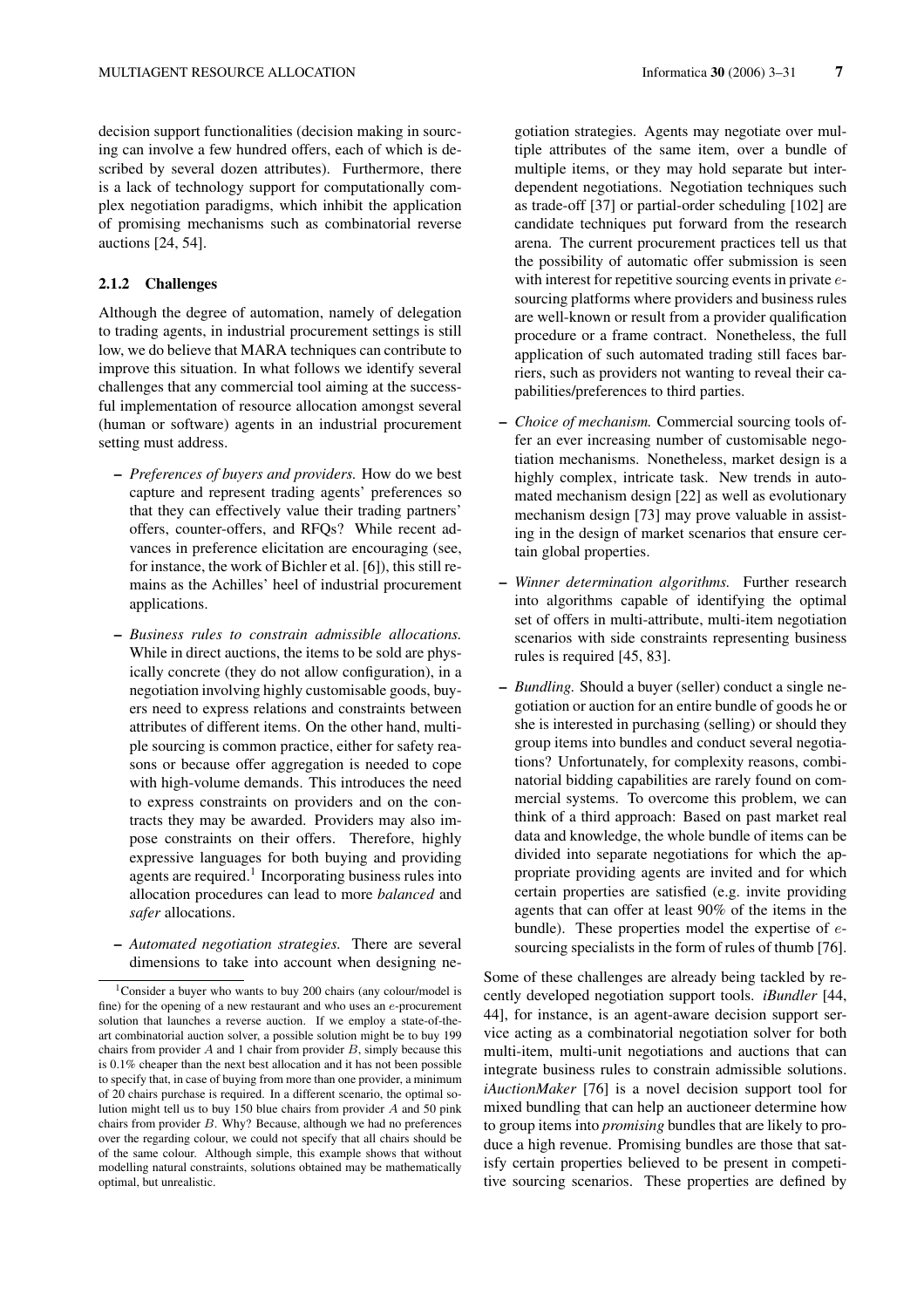e-sourcing professionals and capture their experience and knowledge in the domain.

# 2.2 Earth Observation Satellites

Next we consider another real-word application, namely the exploitation of Earth Observation Satellites (EOSs) [10, 59, 60]. This application pertains to the problem of allocating a set of indivisible goods to some agents with no possible monetary compensation between them. As we will see, this is a typical case of a sharing problem, different from an auction situation, especially because fairness is a key issue.

#### 2.2.1 Problem Description

Due to their high cost, space projects such as EOSs are often co-funded and then exploited by several agents (countries, companies, civil or military agencies, etc.). The mission of an EOS is to acquire images (photos) of specified areas on the earth surface, in response to observation demands from users. Such a satellite is operated by an Image Programming and Processing Center. Each day, the Center collects a set of observation demands from agents. Usually a demand can be covered by a single image, but more complex demands may arise, as we will see below. Each demand is given a *weight* (a positive integer), reflecting the importance the requesting agent assigns to the satisfaction of the demand. The daily task of the Center is, amongst others, to build the imaging workload of the satellite for the next day, by selecting the images to be acquired from the set of agent demands.

Naturally, the exploitation of the satellite must obey a set of *physical constraints*, such as time window visibility constraints, minimum transition times between successive image acquisitions, or memory and energy management. Due to these exploitation constraints, and due to the large number of (possibly conflicting) demands, a set of demands, each of which could be satisfied individually, may not be satisfiable as a whole on a single day. All these physical constraints define the set of *admissible* allocations of images to agents. The exploitation of an EOS must also meet the following requirements:

- *Efficiency:* The satellite should not be underexploited.
- *Equity:* Each agent should get a return on investments that is proportional to its financial contribution.

#### 2.2.2 Modelling

Let us first consider the simple problem where only one agent exploits the resource. In this case, the allocation problem consists of selecting, each day, an admissible sequence of images that will be acquired by the satellite over the next day (and allocated to the agent). This agent measures its satisfaction by a utility function which may be defined as the sum of the weights of the allocated images.

We now turn to the case where several agents exploit the satellite. For simplicity, we assume in this paper that the agents have equal rights over the resource (we may assume, for example, that they have funded the satellite equally). Of course, each agent wants to maximise its own utility function, but generally they are antagonistic: increasing the utility of one agent can lead to decreasing the utility of others. So a fair compromise must be found, the realisation of which is the role of a suitable preference aggregation mechanism. Such mechanisms will be discussed in detail in Section 5. Here, the *min* function (egalitarian social welfare) fits our requirements, as it naturally conveys the equity requisite: we try to make the agent least happy as happy as possible (a refinement of this approach is given by the so-called *leximin* ordering; see Section 5.4).

As mentioned before, weights of demands are freely fixed by agents. In order to be able to compare individual utilities between agents, a common utility scale must be set and used; that is, the same number should express the same level of satisfaction. To this end, Lemaître et al. [59, 60] have adopted an approach known as the *Kalai-Smorodinsky* solution (see Section 5.6), whereby individual utilities are compared relative to the maximum utility that each agent can receive. It should be noted that, unlike for auction problems, there are no preemptive constraints in this application: the same image could be requested by several agents, and allocated to them all (*i.e.* resources are sharable).

This application is also of interest because it offers realword examples of dependencies between demands. As a first example, a request may involve a pair of stereoscopic images; receiving only one image would result in a poor satisfaction level for the agent. A second example comes from the fact that, for earth areas situated in high latitudes, several images of the same area can be taken from distinct angles during the same day. Consider a stereoscopic demand concerning such an area, and suppose that it could be photographed from two angles. Let o11 and o12 be the pair of stereoscopic images from angle 1, o21 and o22 the images from angle 2. The demand can be quite naturally formulated as  $(o11 \land o12) \lor (o21 \land o22)$ .

To sum up, our EOS multiagent fair resource allocation problem can be formally stated in the following way. Agents express their (weighted) demands as simple logical propositions. An agent's individual utility is the sum of the weights of the satisfied demands. The global utility is an aggregation of normalised individual utilities, the aggregation function being the *min* function (or, better, the *leximin* ordering).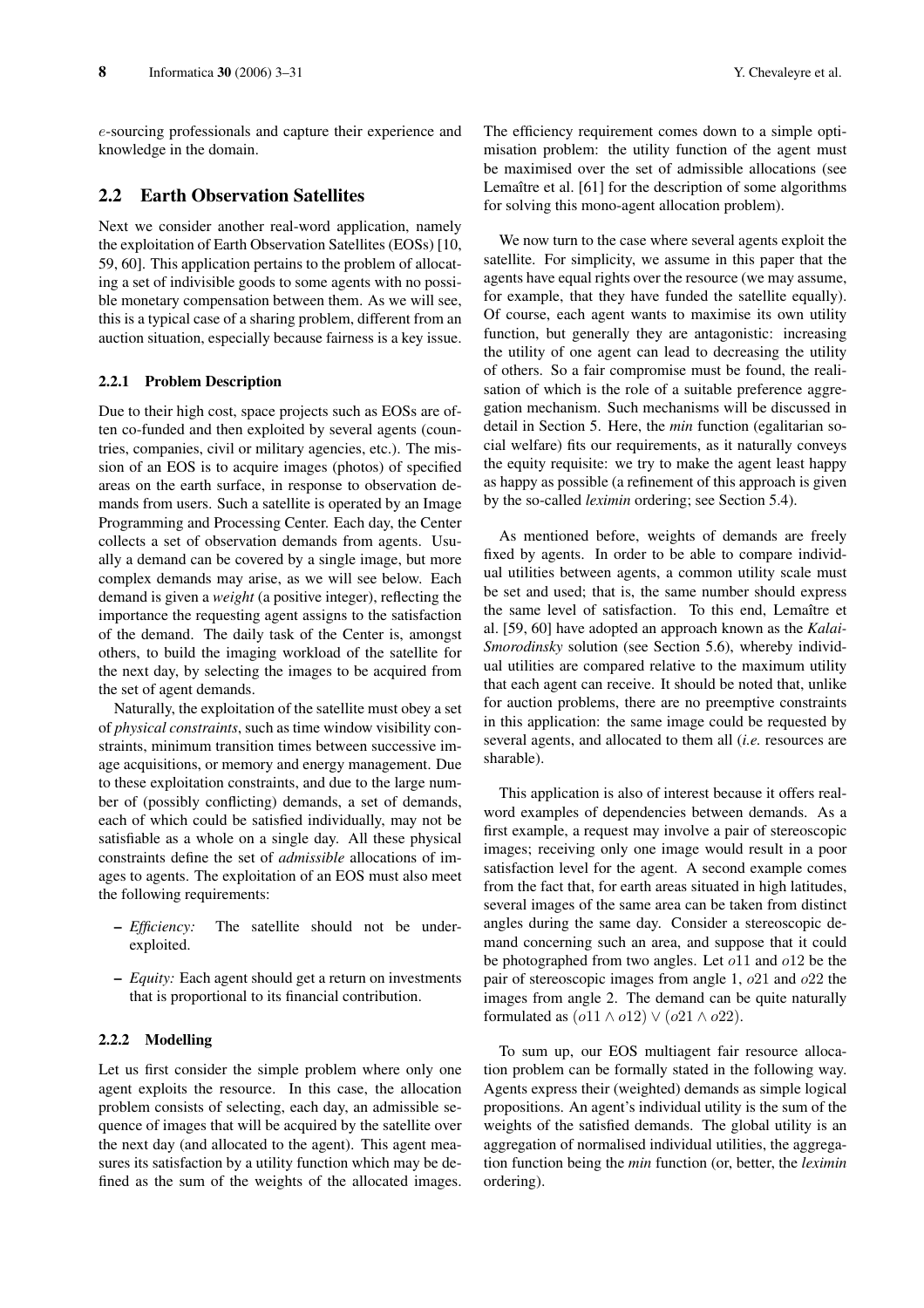# 2.3 Manufacturing Systems

Since the second half of the 20th century, the organisation of mass production has been shifting towards flexible manufacturing and customised products. From a technological point of view, it has been observed that current manufacturing systems (e.g. computer-integrated manufacturing architectures) have several drawbacks, in particular excessive rigidity and centralisation [50, 71]. Furthermore, future manufacturing systems are expected to be characterised by globally distributed production units, small quantities of a large variety of products, the provision of individual solutions tailored to each customer's specific needs, and concurrent execution of all the activities in the manufacturing process [95].

#### 2.3.1 Problems and Requirements

Future manufacturing systems therefore require coordination amongst production units and it is expected that rigid, static, and hierarchical manufacturing systems will give way to systems that are more adaptable to rapid change [15]. In order to overcome the identified problems with current manufacturing systems and prepare them for the expected future scenarios, the new generation of systems must possess such attributes as decentralisation, distribution, autonomy, adaptability, and incomplete information handling [88].

In manufacturing, the term *resource allocation* is usually synonymous for *task scheduling*. Furthermore, the term *resource* is understood as a physical resource, *i.e.* a machine, of the manufacturing plant. One of the problems in this area is that a task is a step of a production plan for a specific order (e.g. manufacture 100 chairs of type  $P12-5$ ), and there are usually dependencies between tasks that must be obeyed (e.g. operation "drill hole 2" must be done before "cool surface" but after "drill hole 1").

To further complicate things, the tasks involved in a production plan will probably be done on different production resources, thus creating a network of dependencies amongst resources.

One issue in the manufacturing area is that the schedule itself is only valid until the first disturbance (e.g. machine or tool breakdown, rush order, etc.). Since manufacturing control and execution is a real time application, the need to find a *feasible* solution is much greater than to find one that is *optimal*. The system as a whole must reach a stable and feasible schedule without too much interruption of the shop floor.

#### 2.3.2 Manufacturing and Agents

Physically, a manufacturing system involves several resources (numeric control machines, robots, automated guided vehicles, conveyors) and several tasks can be carried out at the same time. The number and configuration of these may change of the lifetime of the system. Since the manufacturing process is dynamic (e.g. suppliers and consumers in a supply chain may change many times) it is impossible to know the exact structure or topology of the system in advance. The number of products and orders, as well as different alternative production routes, account for the highly complex nature of manufacturing systems.

All of the above make the design of manufacturing systems an excellent candidate for the application of agentbased technology. In many implementations of multiagent systems for manufacturing scheduling and control, the agents model the resources of the plant and the scheduling and control of the tasks is done in a distributed way by means of cooperation and coordination of actions amongst agents [15, 53, 72]. As such, manufacturing scheduling and control touches the areas of distributed planning and distributed artificial intelligence. Nonetheless, there are also approaches that use a single agent for scheduling (usually with a well-known centralised scheduling algorithm) that dictates the schedules that the resource agents will execute [92]. The rationale for modelling resources as agents is to better mimic the actual real-world environment and to allow for the modelling of the characteristics of each resource (e.g. available operations, own agenda of tasks to execute, cost of performing each operation, etc.)

When responding to disturbances, the distributed nature of multiagent systems can also be a benefit to the rescheduling algorithm by involving only the agents directly affected, without disturbance to the rest of the community that can continue with their work. Typical approaches to rescheduling include the removal of a late order, reallocation of low priority orders to make room for rush orders, shifting of tasks from one resource to a similar one, etc.

An example for a MARA system for manufacturing control is the *Fabricare* prototype suite [89]. This a multiagent system for dynamic scheduling of manufacturing orders. The agents are modelled as extended logic programs with the ability to handle negative and incomplete knowledge [88]. The system is very dynamic in what concerns its agents, *i.e.* resource agents depend on the system description file; task agents depend on the existing tasks (dynamic events). Each negotiation uses the set of agents that are present and available at that time, thus giving the system a high degree of adaptability to the dynamic nature of the manufacturing arena.

# 2.4 Grid Computing

Perhaps one of the most pressing applications for MARA techniques is *grid computing* [40]. It is true that there are functioning systems for grid resource allocation, but these largely operate in benevolent, cooperative subnets where participants know and trust one another and there is typically no charge for the utilisation of resources, although perhaps some artificial accounting system is applied. Such frameworks are exactly what is needed in order to test out many grid middleware functions where the objective is to see a job executed across a range of grid resources. In many respects, grid resource allocation—as distinct from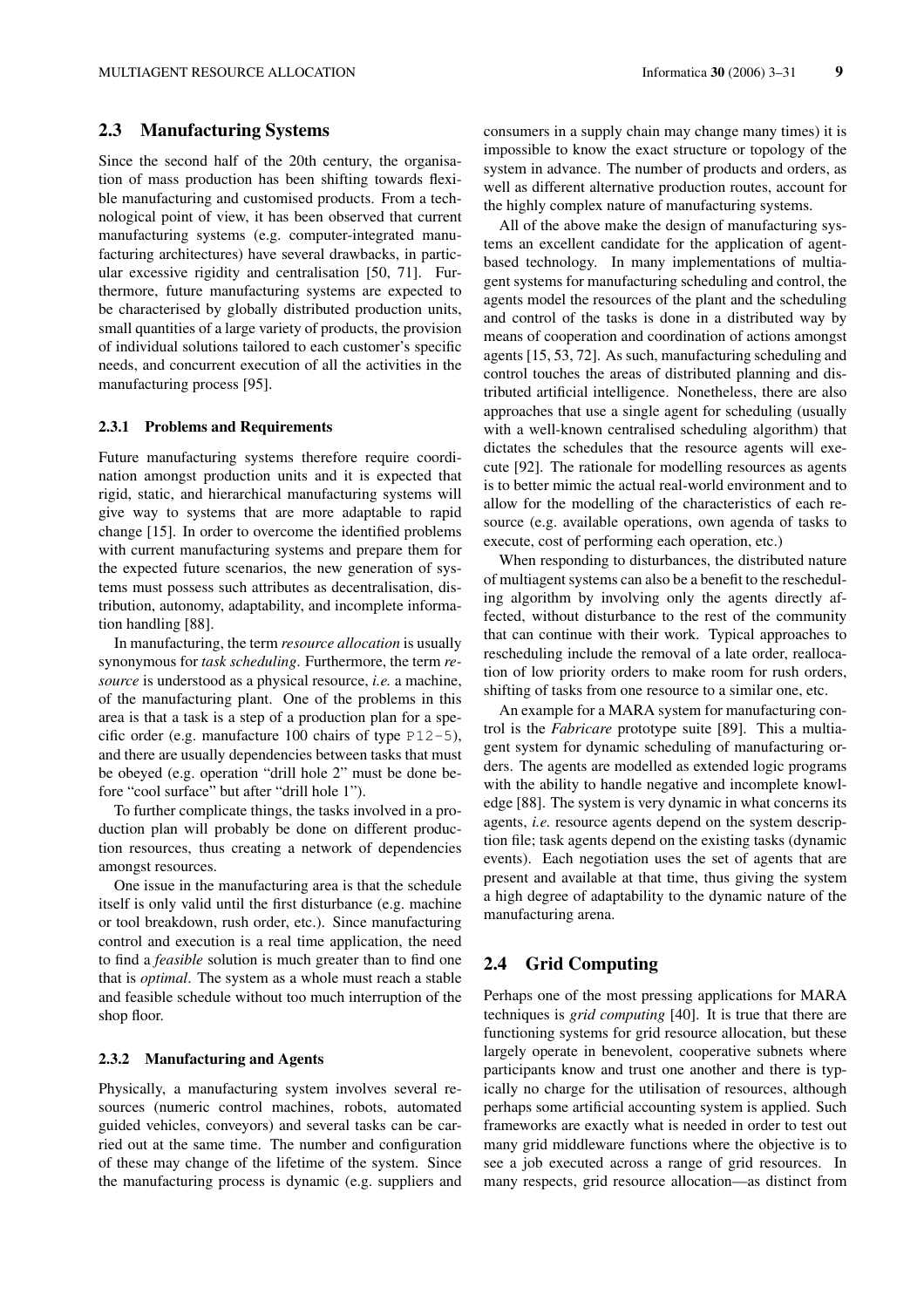scheduling—and payment for resource usage is an orthogonal problem to the actual processing of a job.

However, at some stage, if the vision of grid computing as a commodity not unlike energy is to become reality, then resource allocation, payment and job processing will have to come together and current research in MARA technology aims to lay the foundations for this union.

#### 2.4.1 Scalability Issues

If the benevolent, cooperative network of mutually trusting participants is discarded, the client is faced with the problem of piecing together a range of disparate resources that are required to complete the processing of a particular job. The parallels with markets, and especially commodity markets, as efficient (by economic measures) resource allocation mechanisms in the presence of large numbers of traders and where possibly complex packages of goods are required, are striking. Grid networks have not yet become so large as to make such approaches essential, but that time is not far off, even in cooperative scientific research networks, if one considers the grid that is foreseen to support the analysis of results emerging from CERN's Large Hadron Collider [17].

The issues could be seen as a function of scale: Existing grids can handle resource allocation through single centralised mechanisms and (economic) efficiency of allocations may not be important. As grids become larger with a wider range of resources, and used for broader classes of tasks, centralised allocation and inefficient allocation of resources are likely to become less tolerable. In response to this, various approaches need to be evaluated and contrasted under carefully controlled conditions, from centralised systems seeking optimal allocation to distributed mechanisms involving bilateral negotiation. Intuition which should of course be treated with circumspection suggests that neither of these can be entirely satisfactory, but each may act in different ways as benchmarks against which to measure the rest:

- Centralised systems relying on combinatorial auction clearing algorithms can deliver optimal allocations, but are currently limited by computation costs to hundreds of items and thousands of bids [81].
- Distributed systems relying on bilateral negotiation between consumer and service provider for each component—that is, the consumer constructs their own bundle—will almost certainly scale, but the results are much less likely to be "good". The risks inherent in such an approach are significant: The order in which to undertake negotiation, the possibility that contracting for one resource constrains the choice of subsequent resources, perhaps leading to incomplete bundles, the difficulty in assessing the quality of a bundle or indeed the valuation of a bundle are all surrounded by uncertainty.

Implicit in both scenarios is that a client will need to combine a range of resources from the grid in order to carry out their computation.

#### 2.4.2 Market-based Allocation

In between the two extremes of centralised and distributed lie the many variants of market-based allocation. And given the essentially decentralised nature of (geographically dispersed) grids, potentially with many administrative centres and relatively weak control over individual nodes, the grid seems well suited to market-based schemes, where the twin benefits of reputation and decentralised negotiation can facilitate the trading of computational resources.

Among the different market schemes that exist, one approach is to mimic ideas seen in commodity trading [48]. While analogies are both risky and seductive, there do seem to be sufficient parallels to make more detailed exploration—and simulation—desirable. Commodity markets are a blend of centralised and distributed in that there are many commodity markets around the world, such that at any one time a significant subset are trading, giving a 24/7 market, but within any given market trades take place through bilateral mechanisms, typically continuous double auctions. However, a trader may participate in more than one market at a time, giving rise to communication between markets as to current valuation trends along with the publication of "closing prices".

But, commodity markets typically trade in lots of a single kind and depending on the market, traders may be direct buyers and sellers with no middle-men or market-makers. Economic analyses and simulations indicate that marketmakers increase liquidity and enable the market to remain (economically) efficient at lower levels of participation than in the presence of buyers and sellers alone [7]. Furthermore, in the case of bundles (lots of varying quantities of several kinds of goods), market-makers become repositories of market memory, learning what bundles work (potentially a combination of reputation and fit of resources) and identifying trends as new kinds of bundles emerge. Thus they become more than mediators between buyer and seller, fully justifying the epithet of "market-maker". A trading framework such as this seems highly applicable to grids and resource allocation within grid systems.

# 3 Types of Resources

A central parameter in any resource allocation problem is the nature of the resources themselves. In this section, we give a brief overview of the (abstract) properties of different types of resources. Some of these properties are characteristics of the resources (such as being perishable rather than static, or continuous rather than discrete), while others are better understood as being characteristics of the chosen allocation system (for instance, whether or not a given item is sharable amongst several agents will typically depend on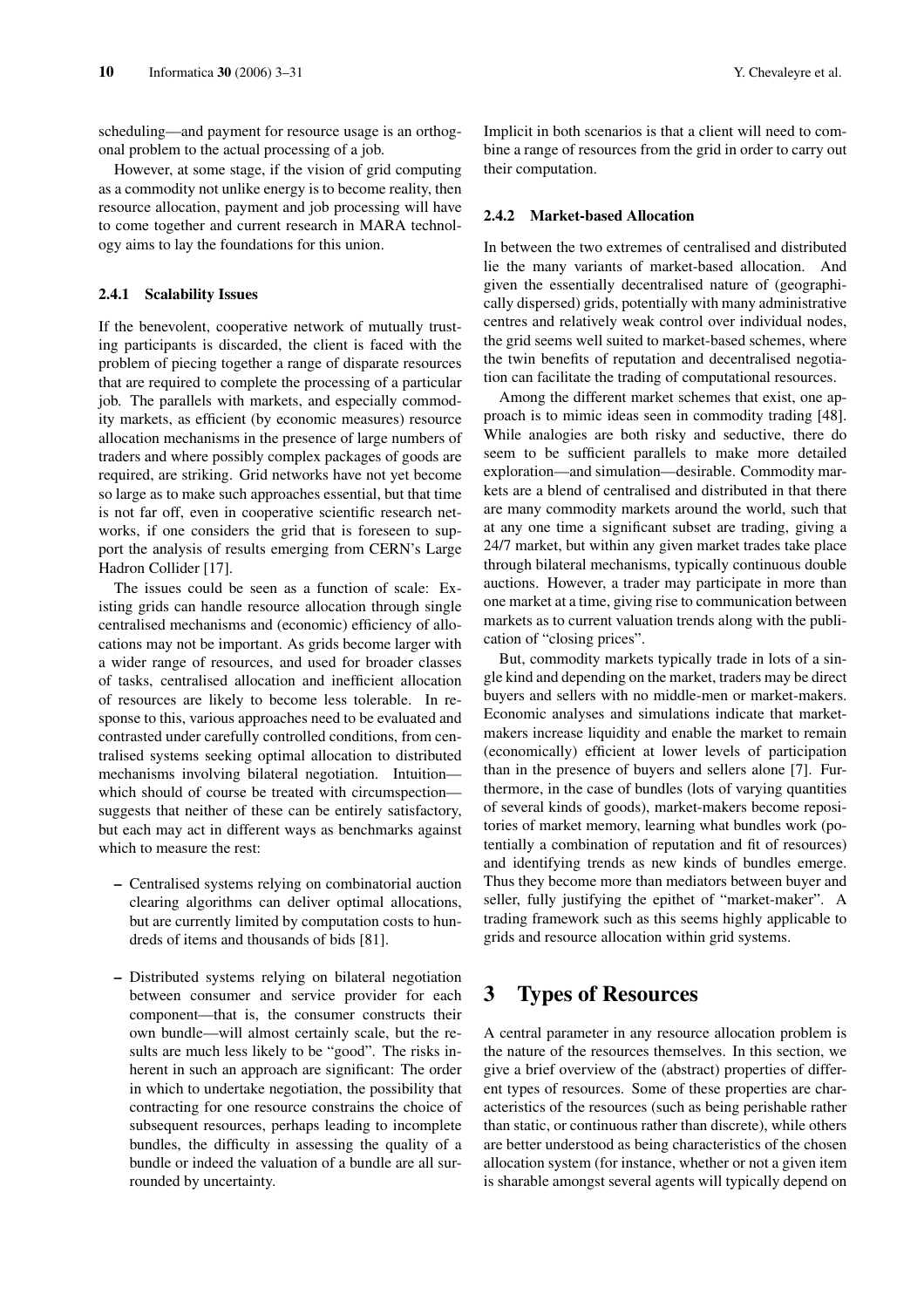the allocation procedure rather than on characteristics of the item itself).

# 3.1 Continuous vs. Discrete

A resource may be either *continuous* (e.g. energy) or *discrete* (e.g. fruit). This "physical" property will typically influence how the resource is being traded, although this need not be the case. For instance, a continuous resource will typically be regarded as being (infinitely) divisible. Still, in a particular negotiation setting, it may only be possible to buy or sell a certain quantity of such a continuous resource as a whole. Individual units of a discrete resource, however, are always indivisible (an apple that can be sold in small pieces would not count as a discrete resource).

In a setting with several continuous resources, a bundle can be represented as a vector of non-negative reals (or, alternatively, numbers in the interval [0, 1] to denote the proportion of a particular resource owned by the agent receiving the bundle). Bundles of discrete resources can be represented as vectors of non-negative integers. If there is just a single item of each resource in the system, then vectors over the set  $\{0, 1\}$  suffice.

A continuous resource may be *discretised* by dividing it into a number of smaller parts to be traded as indivisible units. For instance, rather than treating 10.000 litres of orange juice as a truly continuous resource that could be divided into ever smaller subparts, we may agree to negotiate over 200 units of 50 litres each. This means that methods developed for discrete MARA are often also applicable in the continuous case (although they may not be as efficient as methods specifically tailored to continuous resources).

The allocation of continuous resources (often just a single continuous resource), has been studied in depth in the classical literature in Economics. More recent work in Computer Science and Artificial Intelligence, on the other hand, has often focussed on discrete resources. In this paper, we also concentrate on discrete resources.

# 3.2 Divisible or not

As discussed above, resources may treated as being either *divisible* or *indivisible*. While being either continuous or discrete is a property of resources themselves, the distinction between divisible and indivisible resources is made at the level of the allocation mechanism. In this survey, we concentrate on indivisible resources.

# 3.3 Sharable or not

A *sharable* resource can be allocated to a number of different agents at the same time. An example of such sharable resources can be found in the context of the Earth Observation Satellite application discussed earlier (see Section 2.2): A single picture taken by the satellite can be allocated to several different agents (no preemptive constraints). The canonical case, however, considers resources as being *nonsharable* and in the rest of this paper we also make this assumption.

## 3.4 Static or not

A resource may be *consumable* in the sense that the agent holding the resource may use up the resource when performing a particular action. For instance, fuel is consumable. Also, resources may be *perishable*, in the sense that they may vanish or lose their value when held over an extended period of time. Food is a classical example of a perishable resource.

We call resources that do not change their properties during a negotiation process *static* resources. In general, resources cannot be assumed to be static. In MARA however, it is often assumed that they are (that is, that resources are neither consumable nor perishable). The rationale behind this stance is the fact that the negotiation process is not really concerned with the actions agents may undertake outside the process itself. That is, even if a resource is either consumable or perishable, we can often assume that it remains static throughout a particular negotiation process. In this paper, in particular, we concentrate on static resources.

# 3.5 Single-unit vs. Multi-unit

In a *multi-unit* setting it is possible to have many resources of the same type and to refer to these resources using the same name. Suppose, for instance, there are a number of bottles of champagne available in the system, but that agents cannot distinguish between these bottles. In a *single-unit* setting, on the other hand, every item to be allocated is distinguishable from the other resources and has a unique name.

The differentiation between single- and multi-unit settings is a matter of representation. Any multi-unit problem can, in principle, be transformed into a single-unit problem by introducing new names for previously indistinguishable items. Vice versa, clearly, any single-unit problem is also a (degenerate) multi-unit unit problem. An important advantage of working within a multi-unit setting is that it may allow for a more compact way of representing both allocations and the preferences of agents over alternative bundles. On the downside, a richer language (variables ranging over non-negative integers, rather than binary values) is required in this case.

# 3.6 Resources vs. Tasks

At a sufficiently high level of abstraction, a task allocation problem can be reduced to a resource allocation problem. Indeed, *tasks* may be considered *resources* to which agents assign a negative utility. However, an important characteristic of tasks as opposed to resources is the fact that tasks are often coupled with constraints regarding their coherent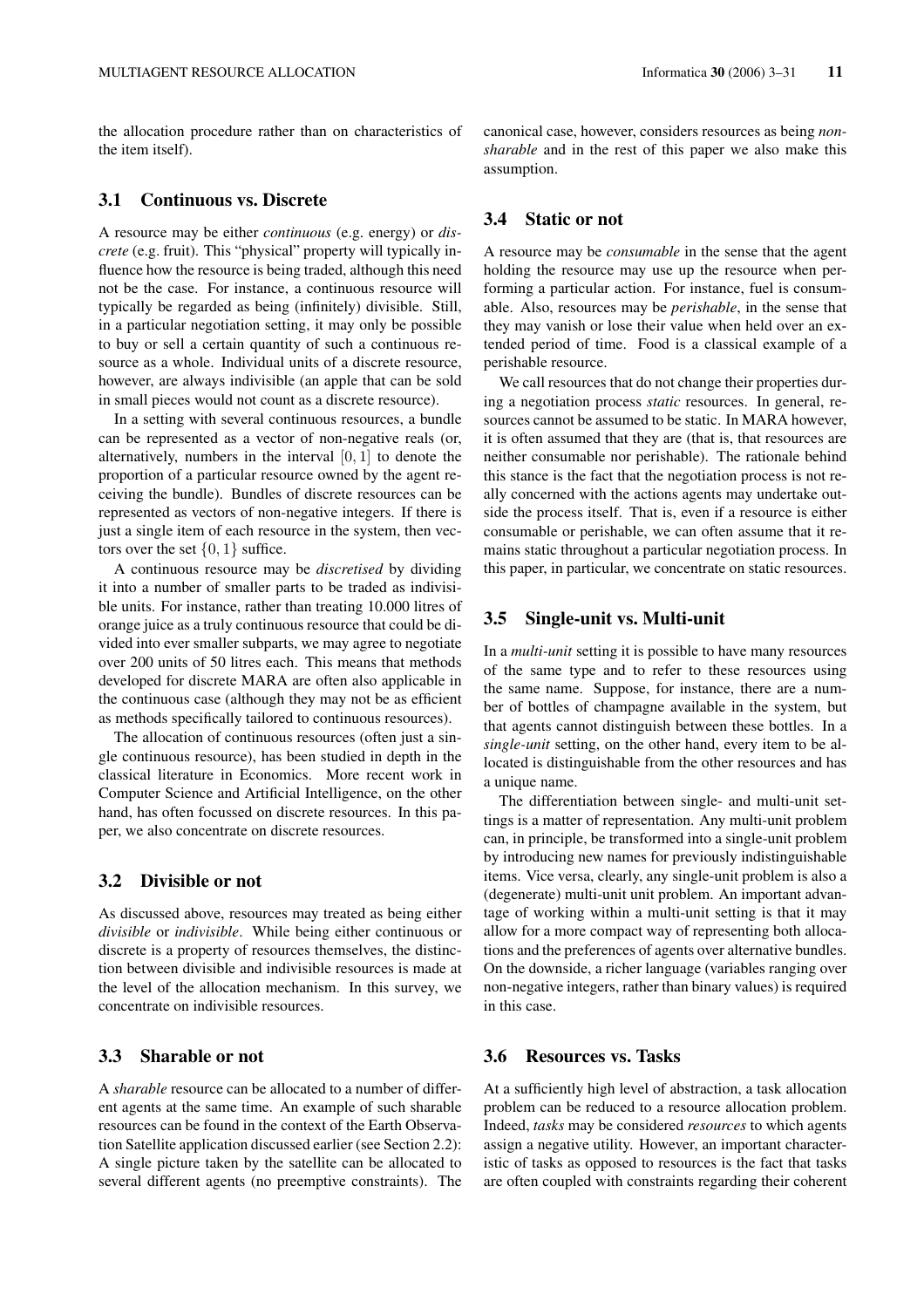combination. For instance, a task may require the achievement of another task as a precondition. In this respect, treating allocations merely as assignments of bundles of items to agents (without associated time constraints, for instance) would be too simple a model.

In this paper, however, we concentrate on general resource allocation problems rather than issues that are specific to task allocation (and exception is our discussion in Section 2.3).

# 4 Preference Representation

Preferences express the relative or absolute satisfaction of an individual when faced with a choice between different alternatives.<sup>2</sup> In the context of MARA, these alternatives are the different potential allocations of resources, or more concretely, the bundle of resources received by an agent for each of the alternative allocations.

A *preference structure* represents an agent's preferences over a set of alternatives  $X$ . There are several choices that can be made regarding the definition of a mathematical model for preference structures (this is an important question that has been discussed by researchers in decision theory for a long time). We can distinguish four families of preference structures:

- A *cardinal* preference structure consists of an evaluation function (generally called *utility*)  $u : X \rightarrow Val$ , where *Val* is either a set of numerical values (typically,  $\mathbb{N}, \mathbb{R}, [0, 1], \mathbb{R}^+,$  etc.), or a totally ordered scale of qualitative values (e.g. linguistic expressions such as "very good", "good", etc.). In the former case the preference structure is called *quantitative*, in the latter it is called *qualitative*.
- An *ordinal* preference structure consists of a binary relation on alternatives, denoted by  $\prec$ , which is reflexive and transitive (and usually, although not necessarily, complete). $3$

We write  $x \prec y$  (strict preference) if and only if  $x \preceq y$ but not  $y \leq x$ , and  $x \sim y$  (indifference) if and only if both  $x \preceq y$  and  $y \preceq x$ .

- A *binary* preference structure is simply a partition of X into a set of *good* and a set of *bad* states. A binary preference structure can be seen as both a (degenerate) ordinal preference structure and a (degenerate) cardinal preference structure.
- A *fuzzy* preference structure is a fuzzy relation over *X*, *i.e.* a function  $\mu$  :  $X \times X \rightarrow [0, 1]$ .  $\mu(x, y)$  is the

degree to which x is preferred over  $y$ . Fuzzy preferences are more general than both ordinal and cardinal preferences.

Since fuzzy and qualitative preferences have not been used much as far as resource allocation is concerned, we are going to neglect these in this survey, and focus on quantitative and ordinal preferences instead.

Observe that we have three "levels" for preference modelling, according to the possible operations allowed by the preference structure: Ordinal preferences allow only for comparing the satisfaction of a given agent for different alternatives, but cannot express preference intensity and do not allow for interpersonal comparison of preferences (that is, expressing statements such as "agent  $i$  is happier with  $x$ than agent  $j$  with  $y$ "). Qualitative preferences do allow for interpersonal comparison of preferences, and can express a weak form of intensity, but they do not allow for any "metric" use of preferences such as computing the difference between two utility degrees so as to allow for a monetary compensation—while quantitative preferences do.

Note that any cardinal preference induces an ordinal preference, namely for a utility function  $u$  we can define the complete weak order  $\preceq_u$  given by  $x \preceq_u y$  if and only if  $u(x) \leq u(y)$ .

The *explicit* representation of a preference structure consists of the data of all alternatives with their associated utilities (for cardinal preferences) or the whole relation  $\preceq$  (for ordinal preferences). These representations have a spatial complexity in  $O(|X|)$  for cardinal structures and  $O(|X|^2)$ for ordinal structures, respectively.

In many real-world domains, the set of alternatives  $X$ is the set of assignments of a value to each of a given set of variables. In such cases, the alternatives are exponentially many. It is not reasonable to ask agents to report their preference in an explicit way when the set of alternatives is exponentially large, as this amounts to listing the exponentially many alternatives together with their utility assessment or their ranking. This is the case, in particular, when alternatives are allocations of resources (assignments of resources to agents). For this reason, the MARA project needs *languages for preference representation* aiming at enabling a *succinct* representation of the description of the problem, without having to enumerate a prohibitively large number of alternatives. Such preference representation languages often allow for a much more concise representation of the preference structure than an explicit enumeration.

In this section, we are going to give a brief survey of languages for preference representation. We begin by discussing several ways of representing compactly quantitative preferences (that is, utility functions), including languages specifically introduced for combinatorial auctions, and then we move on to languages for representing ordinal preferences.

 $2$ This is the decision-theoretic view of preferences, shared by many communities, from mathematical economics to multi-criteria decision making.

<sup>3</sup>Some work in preference modelling has also addressed non-transitive preference relations, arguing that humans often exhibit non-transitive preferences—for the sake of brevity we will omit this issue here.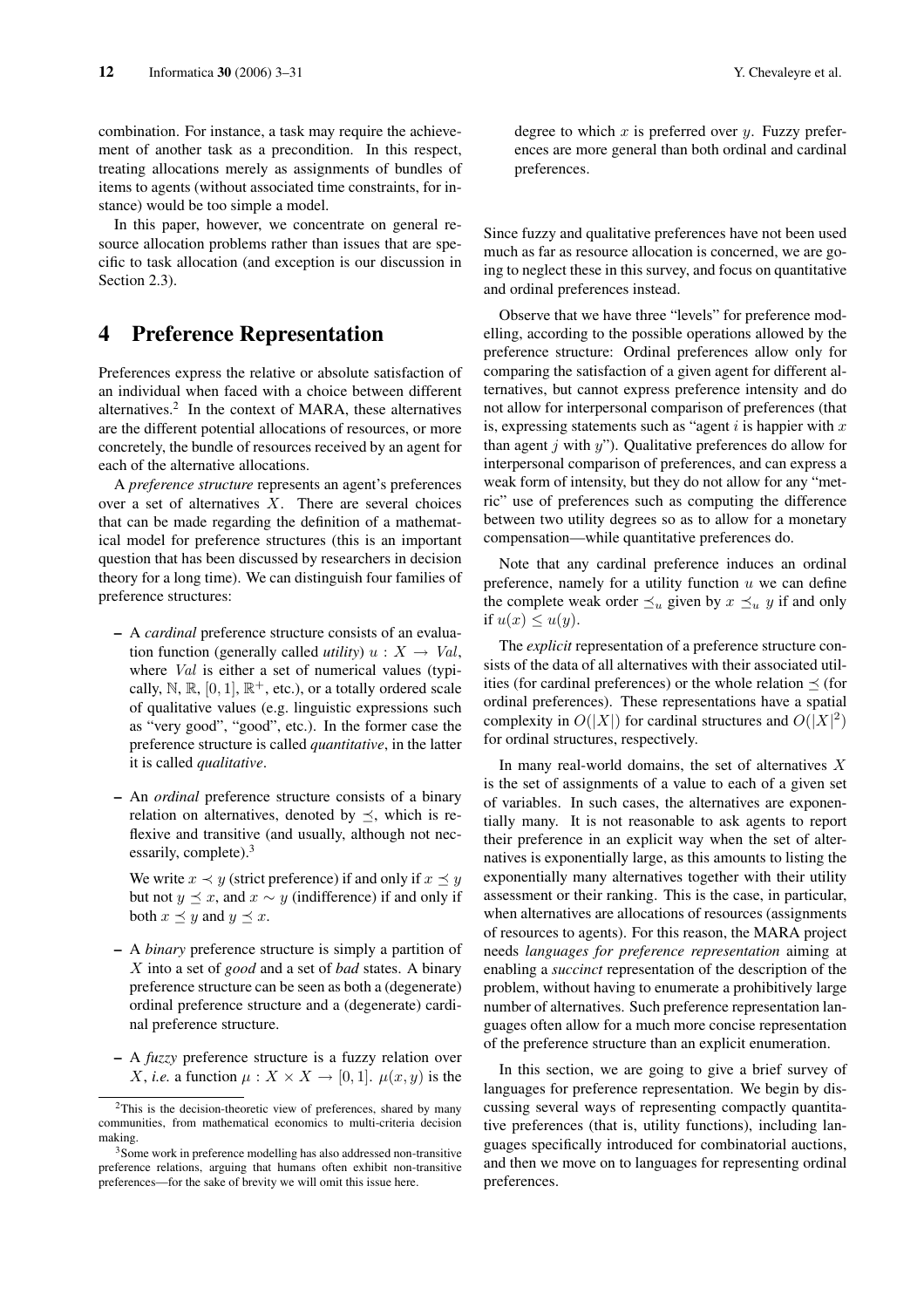# 4.1 Quantitative Preferences

Let  $\mathcal{R} = \{r_1, \ldots, r_m\}$  be a set of indivisible resources. A quantitative preference structure for a resource allocation problem is a utility function  $u: 2^R \rightarrow Val$  mapping bundles of resources (subsets of  $R$ ) to numerical values (such as the reals). By defining utilities over bundles, we assume that the preferences of agents are free of so-called *allocative externalities*. That is, the value that an agent assigns to a bundle  $R$  does not depend on the allocation of the remaining resources amongst the other agents.

In the case of *task allocation* (as opposed to resource allocation), we may model the preferences of agents using *cost functions* rather than utility functions. At the level of abstraction being considered in the present survey, there is no effective difference in the representation of utility functions and cost functions. In the former case, agents would usually aim at maximising their utility, while in the latter case they would aim at minimising their costs.

Next we are going to review several languages for representing utility functions.

#### 4.1.1 Bundle Enumeration

The most basic form of representing a utility function is to enumerate the bundles to which it assigns a non-zero value. That is, a utility function  $u$  can be presented as the set of pairs  $\langle R, u(R) \rangle$  with R those bundles of resources for which  $u(R) \neq 0$ . We call this the *explicit form*, or the *bundle form*.

The bundle form is obviously *fully expressive* in the sense that any utility function may be so described. A serious drawback, however, is that the length of such descriptions will typically be exponential in the number of resources. This has prompted researchers to develop more succinct languages for utility representation.

#### 4.1.2 The  $k$ -additive Form

For some (but not all) utilities it is possible to exploit *regularities* in the function structure in order to build succinct and efficiently computable descriptions. Given  $k \in \mathbb{N}$ , a utility function  $u$  is said to be  $k$ -*additive* if and only if there exists a coefficient  $\alpha_T$  for each set of resources T of size at most  $k$  such that:

$$
u(R) = \sum_{T \subseteq R} \alpha_T
$$

The coefficient  $\alpha_T$  represents the synergetic value of owning all of the items in  $T$  together, beyond the utility associated with any of its proper subsets. If a utility function is presented in terms of such coefficients, then we say that it is given in k*-additive form*.

The k-additive form is also fully expressive, but only in the sense that it can describe any utility function provided  $k$ is chosen large enough (for any  $k$  less than the overall number of resources there are functions that cannot be represented). It is typically considerably more succinct than the simple bundles form (think of a function mapping bundles to the number of items in a bundle), although there are also counterexamples (such as functions mapping only bundles with a single element to a non-zero utility value) [18].

In many application domains, it will be reasonable to assume that utility functions are k-additive with a relatively small value of  $k$  (which would allow for a very succinct representation). Indeed, the larger a bundle of resources, the more difficult for an agent to estimate the additional benefit incurred by owning all the resources in that bundle *together* (*i.e.* beyond the benefit incurred by the relevant subsets).

The  $k$ -additive form of representing utility functions is inspired by work in fuzzy measure theory [47]. It has been introduced into the MARA domain by Chevaleyre et al. [18] and, independently and in a combinatorial auction setting, by Conitzer et al. [23].

#### 4.1.3 Weighted Propositional Formulas

Many languages for compact preference representation make an explicit use of *logic* (for a survey of such languages we refer to the work of Lang [57]). The basic idea of logic-based preference representation for MARA is that each resource  $r$  can be identified with a propositional variable  $p_r$ , which is *true* if the agent whose preferences we are modelling owns the corresponding resource, and *false* otherwise.<sup>4</sup> That is, every bundle R corresponds to a model. Agents can then express their preferences in terms of propositional formulas (or *goals*) that they want to be satisfied. We write  $R \models G$  to express that the goal G is satisfied in the model corresponding to the bundle R.

The simplest (and prototypical) logical representation of preferences simply consists of giving a single propositional formula  $G$  (representing the agent's goal). The utility function  $u_G$  generated by G is extremely basic:  $u_G(R) = 1$ if  $R \models G$ ,  $u_G(R) = 0$  if  $R \models \neg G$ . One possible refinement of this consists of considering a *goal base*  $GB = \{G_1, \ldots, G_n\}$  and counting the number of goals satisfied by R.

In a further refinement, goals are associated with numerical weights, which tell how important the satisfaction of the goal is considered to be. Formally, the preferences of an agent are expressed by means of a finite set of such weighed goals:  $GB = \{\langle G_1, \alpha_1 \rangle, \ldots, \langle G_n, \alpha_n \rangle\}$ , where each  $\alpha_i$  is an integer and each  $G_i$  is a propositional formula. For every bundle R, we define the *penalty* of R as follows:

$$
p_{GB}(R) = \sum \{ \alpha_i \mid R \not\models G_i \} \tag{1}
$$

The penalty of  $R$  can be viewed as its disutility, that is,  $u_{GB}(R) = -p_{GB}(R)$ . Many other operators can be used, in place of the sum, for aggregating weights of violated (or symmetrically, satisfied) formulas [56].

<sup>&</sup>lt;sup>4</sup>In a multi-unit setting (see Section 3.5), we would have to consider atomic sentences such as  $x \geq 50$ , signifying a bundle with at least 50 units of type  $x$ .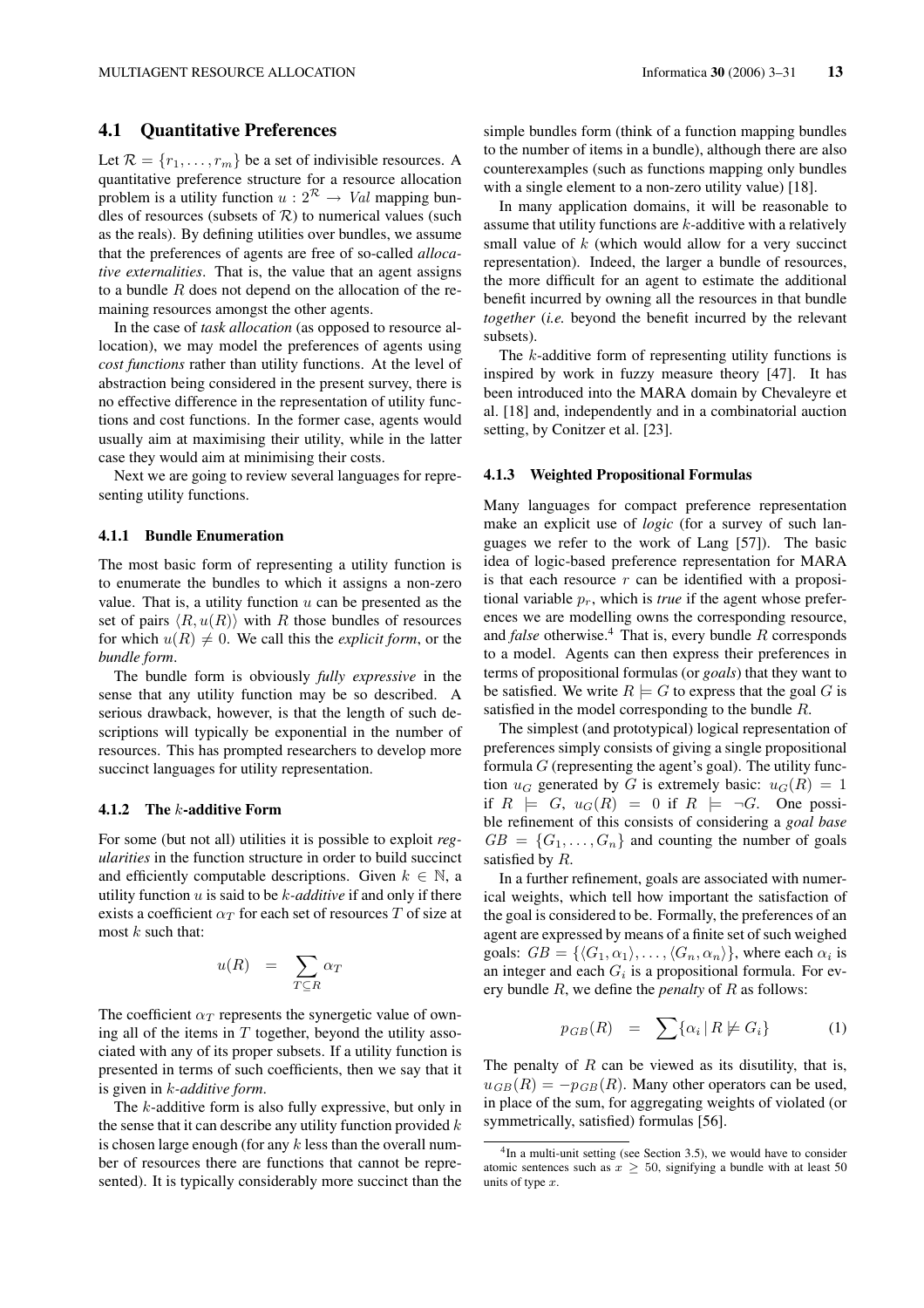#### 4.1.4 Straight-line Programs

A further representation form for utility functions is based on *straight-line programs* (SLPs). SLPs may be viewed as directed acyclic graphs consisting of two distinguished types of vertex: *inputs* which are sources (have in-degree 0) and *gates*, each of which has in-degree exactly 2. A subset of the gates (with out-degree 0) are distinguished as the program *outputs*. In addition to the graph structure an SLP is fully defined by associating a binary Boolean operation with each gate vertex. For an SLP,  $C$ , with  $m$  inputs, ordered as  $\langle x_1, x_2, \ldots, x_m \rangle$  and p gates, a *topological labelling* of the vertices assigns a unique integer in the range  $[1, m + p]$ ,  $\lambda(v)$ , to each vertex of C in such a way that:  $\lambda(x_i) = i$ ; if v is a gate with  $\langle w_1, v \rangle$  and  $\langle w_2, v \rangle$  edges in C then  $\lambda(v) > \max{\lambda(w_1), \lambda(w_2)}$ . A topological labelling may be efficiently computed for  $C$  using depth-first search.

An SLP, C with inputs  $\langle x_1, x_2, \ldots, x_m \rangle$  and p gates, t of which are outputs labelled  $\langle s_0, s_1, \ldots, s_{t-1} \rangle$  computes its result by executing the program consisting of exactly  $m+p$ lines, at each of which a single bit value  $(res(i))$  is computed. Given an instantiation of the inputs  $\langle \alpha_1, \ldots \alpha_m \rangle$ , the *i*th line,  $l_i$  computes:  $res(i) := \alpha_i$  if  $1 \leq i \leq m$ ; and  $res(j_1)\theta_i res(j_2)$  if  $m+1 \leq i \leq m+p$ , where  $\theta_i$  is the binary operation associated with the ith gate and whose inputs are the vertices labelled  $j_1$  and  $j_2$ . The *numerical* value computed by C as a consequence of a particular instantiation  $\underline{\alpha}$  of its inputs is  $val(C, \underline{\alpha}) = \sum_{i=0}^{t-1} res(s_i) \cdot 2^i$ .

This model provides an alternative representation for utility functions,  $u : 2^{\mathcal{R}} \rightarrow \mathbb{N}$  by a suitable SLP, C: a subset  $S$  defines an instantiation of the inputs via its  $m$ -bit characteristic vector  $\alpha(S)$ ; the value  $u(S)$  is then simply  $val(C, \alpha(S))$ . It is noted that, although this definition uses  $\mathbb N$  as the range, it is a trivial matter to extend to  $\mathbb Z$  (allow an additional output to act as a *sign* bit) and to Q (interpret the output bits as two groups, one defining the numerator, the other the denominator). As with the bundle form, the SLP form has the property of being fully expressive. In addition, however, there are the following advantages:

- The number of bits needed to encode utility functions can be exponentially smaller than that required in the bundle form.
- If the function  $u : 2^{\mathcal{R}_m} \to \mathbb{Q}$  is computable by a deterministic Turing Machine in time  $T$ , then  $u$  may be represented by an SLP, C containing  $O(T \log T)$ lines.

The first of these is easily seen by considering the function with value 1 if  $|S|$  is odd, and value 0 if  $|S|$  is even: the number of bundles to be listed is exactly  $2^{m-1}$ . The same function, however, is described by the program with  $2m - 1$  lines corresponding to the computation  $\bigoplus_{i=1}^{m} x_i$ . The second property is a consequence of the constructions presented by Schnorr [85] and Fischer and Pippenger [39]. These simulations are effective (*i.e.* not simply existence arguments) and can be efficiently implemented.

In principle, other "program-based" formalisms can be defined, however, in order to be effective it must be possible efficiently to validate that a given bit-string does describe a syntactically correct program *and* to have an effective method of determining the program output. For the SLP approach above, both of these are satisfied, the latter since the runtime of a given SLP is exactly the number of program lines contained within it.

Extensive complexity-theoretic treatments of the SLP model (described in its usual terminology of *combinational logic networks*) may be found in the monographs of Savage [84], Wegener [96] and Dunne [28]. In the context of MARA, the SLP form has been considered by Dunne et al. [32].

#### 4.1.5 Bidding Languages

Bidding languages are used in combinatorial auctions to allow agents to communicate their preferences to the auctioneer.<sup>5</sup> Preferences structures here are *valuation functions* or, equivalently, positive and monotonic utility functions on  $2^{\mathcal{R}}.$ 

Bids are expressed as combinations of atomic bids of the form  $\langle R, p \rangle$ , where p is the amount the bidder is prepared to pay for the bundle  $R$ . Two prominent bidding languages are the OR and the XOR languages:

– The OR language is probably the most widely used bidding language. Here the valuation of a bundle is taken to be the maximal value that can be obtained when computing the sum over *disjoint* bids for subsets of the bundle. For instance, a bid of the form

 $\langle \{a\}, 2 \rangle$  OR  $\langle \{b\}, 2 \rangle$  OR  $\langle \{c\}, 1 \rangle$  OR  $\langle \{a, b\}, 5 \rangle$ 

expresses that the bidder is willing to pay 2 for  $a$ alone, 2 for  $b$  alone, 5 for both  $a$  and  $b$ , and 6 for the full set. Clearly, this language is not fully expressive since it cannot represent subadditive utility functions (for example, there is no way to specify that you would only be prepared to pay 4 for the full set).

– In the XOR language [80], atomic bids are assumed to be mutually exclusive. In this case, the valuation of a bundle is simply the highest value offered for any of its subsets. The XOR language can express any (normalised) monotonic utility function.

While the XOR language is more expressive than the OR language, it can also prove to be far less compact for certain types of preferences. For instance, the utility function  $u(R) = |R|$  requires an exponential number of atomic bids in the XOR language, but only a linear number of OR bids.

Because the OR language is widely considered a simple and natural bidding language, there have been several attempts to extend its expressiveness without requiring an

<sup>5</sup>Of course, strategic considerations may cause agents not to report their *true* preferences, but this issue is not relevant from the viewpoint of preference *representation*.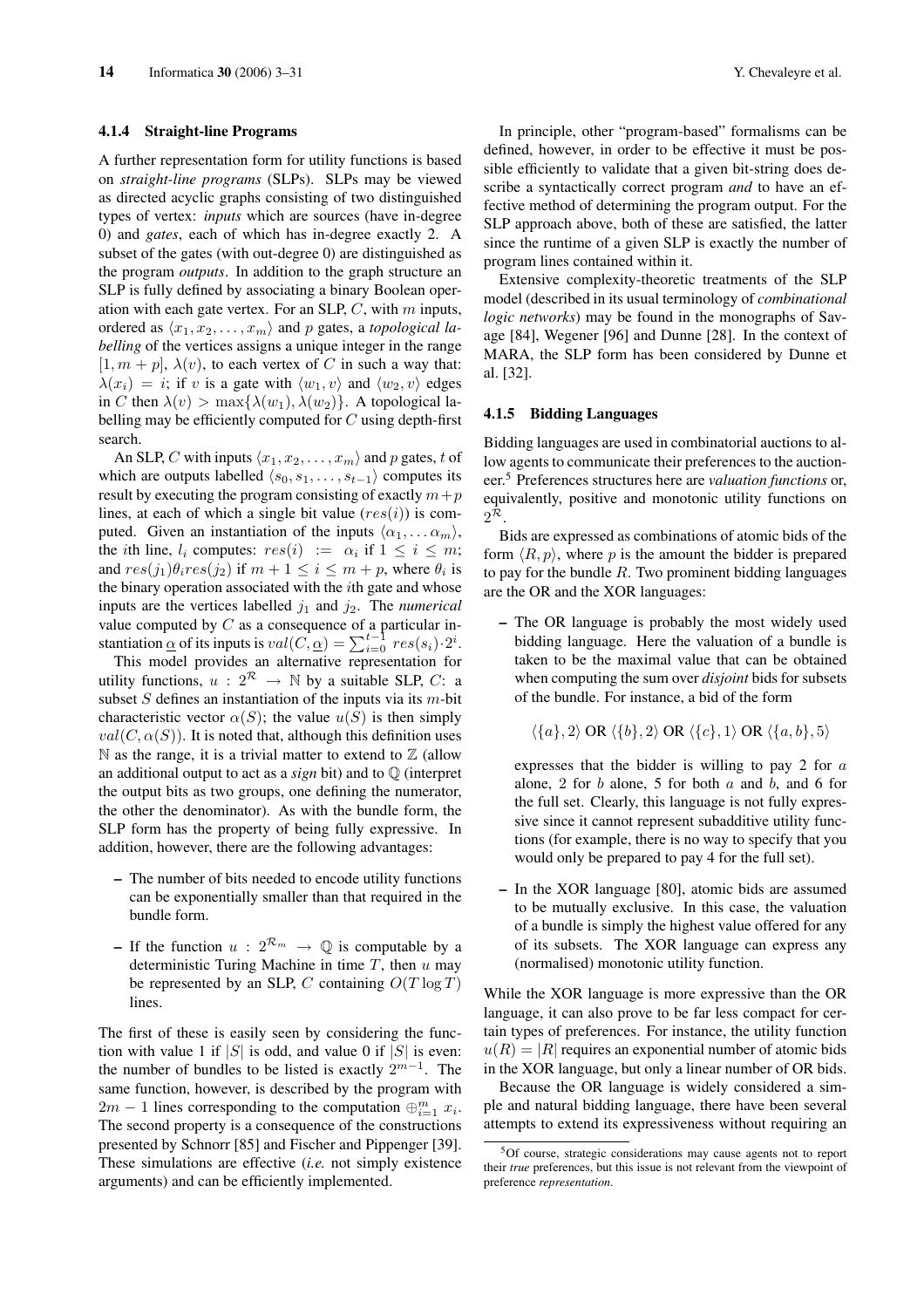exhaustive listing of XOR bids. It is, for instance, possible to combine the types of bids, and to thus to obtain OR-of-XOR and XOR-of-OR bidding languages. For an extensive discussion of such languages we refer to the review article by Nisan [68].

An interesting alternative is to simulate XOR bids by means of OR bids. The idea is simply to introduce "fake" resources (or phantom goods, or dummy items), that have no function other than making bundles mutually exclusive, because the resource appears in both bundles [41]. For instance, if one wanted to express that the set  $\{a, b, c\}$  should be valued at 4, it would be possible to add the fake resource f to obtain both  $\langle {c, f}, 1 \rangle$  and  $\langle {a, b, f}, 5 \rangle$ , and to bid in addition on  $\langle \{a, b, c\}, 4 \rangle$ . This language, known as the OR∗ bidding language (or OR with dummy items), is as expressive as the XOR language.

## 4.2 Ordinal Preferences

Next we are going to discuss the representation of ordinal preferences. Again, let  $\mathcal{R} = \{r_1, \ldots, r_m\}$  be a set of indivisible resources. An ordinal preference structure  $\preceq$  is a binary relation over  $2^{\mathcal{R}}$ . Here, logic-based languages play a central role (see also our discussion of weighted propositional formulas in Section 4.1.3).

#### 4.2.1 Prioritised Goals

Prioritised goals are the ordinal counterpart to weighted goals: instead of numerical weights attached to goals (expressed as propositional formulas), we have a priority relation on goals, from which a preference relation on the set of bundles can be drawn.

While some approaches make use of partial priority preorders, most of them make the assumption that the priority relation is complete. When this is the case, then priorities on formulas can be expressed by a function  $r$  from integers to integers. A goal base is then a finite set of formulas with an associated function:  $GB = \langle \{G_1, \ldots, G_n\}, r \rangle$ . If  $r(i) = j$ , then j is called the rank of the formula  $G_i$ . By convention, a lower rank means a higher priority. The question is now how to extend the priority on goals to a preference relation over alternatives. The following three choices are the most frequent ones:<sup>6</sup>

- $-$  *best-out ordering* [5]:  $R \preceq_{GB}^{bo} R'$  iff  $\min\{r(i) | R \not\models G_i\} \leq \min\{r(i) | R' \not\models G_i\}$
- *discrimin ordering* [5, 14, 43]: Let  $d(R, R') = \min\{r(i) | R \not\models G_i \& R' \models G_i\}.$  $R \preceq_{GB}^{dis} R'$  iff  $d(R, R') < d(R', R)$  or  ${G_i | R \models G_i} = {G_i | R' \models G_i}$
- *leximin ordering* [5, 58]:<sup>7</sup> Let  $d_k(R) = |\{G_i \mid R \models G_i \& r(i) = k\}|.$

 $R \prec_{GB}^{lex} R'$  iff there exists a k such that  $d_k(R) < d_k(R')$  and  $\forall j < k$ ,  $d_j(R) = d_j(R')$  $R \preceq_{GB}^{lex} R'$  iff  $R \prec_{GB}^{lex} R'$  or  $\forall j, d_j(R) = d_j(R')$ 

Note that  $\preceq_{GB}^{lex}$  and  $\preceq_{GB}^{bo}$  are complete preference relations while  $\preceq_{GB}^{dis}$  is generally not. We moreover have the following chain of implications:  $R \prec_{GB}^{bo} R'$  entails  $R \prec_{GB}^{dis} R'$ entails  $R \prec_{GB}^{lex} R'$ .

### 4.2.2 Ceteris Paribus Preferences

In this language, preferences are expressed in terms of statements like: "all other things being equal, I prefer these alternatives over those other ones." Formally, let C, G and  $G'$  be three propositional formulas and V a set of propositional variables including those occurring in  $G$  and  $G'$ . The *ceteris paribus* desire  $C : G > G'[V]$  means: "when C is true, all irrelevant things being equal, I prefer  $G \wedge \neg G'$  to  $\neg G \wedge G''$ , where the "irrelevant things" are the variables that are not in  $V$ . The preference relation induced by a set of such preference statements is then the transitive closure of the union of preference relations induced by individual preference statements. This language can also be extended so as to allow for indifference statements.

An important sublanguage of *ceteris paribus* preferences is the language of (binary) *CP-nets* [9], which is obtained by imposing the following syntactical restrictions:

- $-$  Goals  $G$  and  $G'$  are literals speaking about the same propositional variable.
- The variables mentioned in the context  $C$  of a preference statement about variable  $p$  must belong to a fixed set, called the *parents* of p.
- For each variable p and each possible assignment  $\pi$  of the parents of  $p$ , there is one and only one preference statement  $C : p > \neg p$  or  $C : \neg p > p$  such that  $\pi \models C$ .

Various extensions of CP-nets have been proposed so as to be more expressive. For instance, TCP-nets [12] are CPnets with a dominance relation between variables. Languages for *cardinal* preference representation in the style of CP-nets have been defined as well, for instance UCPnets [8], which are based on generalised additive independence.

#### 4.3 Discussion

At least five very important issues should be addressed when investigating preference representation languages:

- *Elicitation:* How hard is is to elicit preference from an agent so as to obtain a statement expressed in a given preference language L?
- *Cognitive relevance:* How close is a given language  $L$  to the way in which humans would express their preferences?

<sup>&</sup>lt;sup>6</sup>We are using the convention min( $\emptyset$ ) = + $\infty$ .

<sup>7</sup>Not to be confused with (although related to) the *leximin* ordering for the aggregation of individual preferences in a society of agents presented in Section 5.4.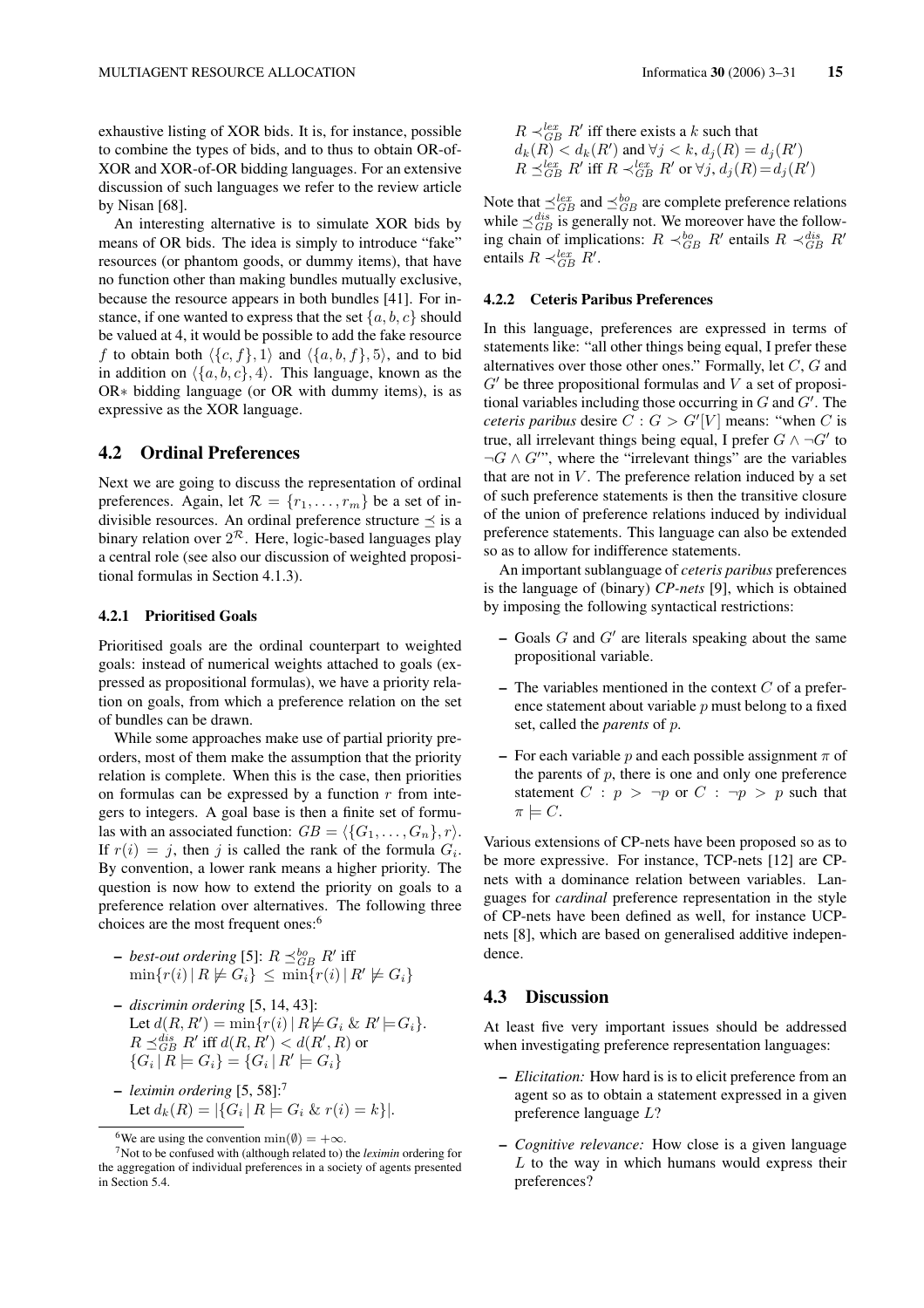- *Expressive power:* Given a representation language L, a relevant question is whether L can express all preorders and/or all utility functions, or only complete preorders, or only a strict subclass of them, etc.
- *Computational complexity:* For a given language L, what is the computational complexity of comparing two alternatives, of deciding whether a given alternative is optimal, or of finding an optimal alternative?
- *Comparative succinctness:* Given two languages L and  $L'$ , determine whether every preference structure that can be expressed in  $L$  can also be expressed in  $L'$  without a significant (that is, supra-polynomial) increase in size (in which case  $L'$  is said to be at least as succinct as  $L$ ).

A detailed discussion of these issues in view of all the different representation languages we have covered would be beyond the scope of this survey. We limit ourselves to a few indicative remarks.

With the exception of bidding languages, all the languages for quantitative preferences presented above are fully expressive and we have already discussed several examples of comparative succinctness results for such languages. A problem with quantitative preferences in general is the well-known difficulty of eliciting numerical preferences from agents. *Ceteris paribus* preferences, being rather close to human intuition and comparatively easy to elicit, are interesting from a cognitive point of view. However, they have a high computational complexity in the general case, and furthermore, they generally leave many pairs of alternatives incomparable. As for prioritised goals, their lack of expressive power (no compensation allowed between goals) somewhat limits their range of use.

# 5 Social Welfare

A typical objective in MARA is to find an allocation that is optimal with respect to a metric that depends, in one way or another, on the preferences of the individual agents in the system. The aggregation of individual preferences can often be modelled using the notion of *social welfare* as studied in Welfare Economics and Social Choice Theory. This view is in line with the widely used metaphor of multiagent systems as "societies of agents". For instance, assuming that individual agents model their preferences using utility functions mapping bundles of resources to numerical values, the concept of *utilitarian social welfare*, defined as the sum of individual utilities, can be used to measure the quality of an allocation from the viewpoint of the system as a whole. This is probably the most widely used interpretation of the term "social welfare" in the multiagent systems literature [79, 97].

In Welfare Economics and Social Choice Theory, on the other hand, many different *notions of social welfare* and related concepts have been studied [2, 65, 86] and many of these are also applicable to MARA systems [33]. In the context of an e-commerce application, our aim may be to maximise the average profit generated by the negotiating agents. In this case, utilitarian social welfare provides a suitable metric for assessing system performance. In an application such as that introduced in Section 2.2, where agents need to agree on the access to an Earth Observation Satellite that has been jointly funded by the owners of these agents, on the other hand, it is important that each agent receives a *fair* share of the common resource (possibly reflecting the size of the financial contribution made by its owner). In this case, average utility is clearly not a good indicator of performance.

Generally speaking, before sending a software agent into a system to negotiate on our behalf, we would like to know under what (social) rules that system operates. If these rules are not satisfactory, we may not be prepared to agree to be bound by the outcome of a negotiation.

In this section, we are going to review some of the notions of social welfare proposed in the literature on Welfare Economics and Social Choice Theory that are relevant to MARA. More specifically, we are going to present and discuss different approaches to defining a *social welfare ordering*, *i.e.* a mapping from the preferences of the agents in a society to the "preferences" of society as a whole. Good references in this area are the *Handbook of Social Choice and Welfare*, edited by Arrow, Sen and Suzumura [2], and the textbook by Moulin [65]. We are going to cover preference aggregation mechanisms for both ordinal and cardinal agent preferences (utility functions). Given that every utility function also induces an ordinal preference relation, any concept defined for ordinal preferences also extends to the cardinal case.

# 5.1 Notation

Let  $A = \{1, \ldots, n\}$  be a set of agents. Depending on whether we assume cardinal or ordinal preference structures, each of these agents  $i$  is equipped with either a utility function  $u_i$  or a preference relation  $\preceq_i$ . An allocation P is a mapping from agents to bundles of resources; that is,  $P(i)$  is the bundle held by agent i in allocation P.

Our presentation is independent from the exact nature of the resources used (divisible or not, sharable or not, etc.). In most cases, we only assume that agents have preferences over alternative *allocations* (only in the case of envyfreeness, discussed in Section 5.7, we need to assume that agents have preferences over alternative *bundles*). For instance,  $P \preceq_i Q$  states that agent *i* likes allocation P no more than allocation Q. Despite such generality, it makes sense to think of preferences as being defined over bundles of resources (as discussed in Section 4), *i.e.* to assume that there are no allocative externalities. That is,  $P \preceq_i Q$  may be considered an abbreviation for  $P(i) \preceq_i Q(i)$  and  $u_i(P)$ is short for  $u_i(P(i))$ .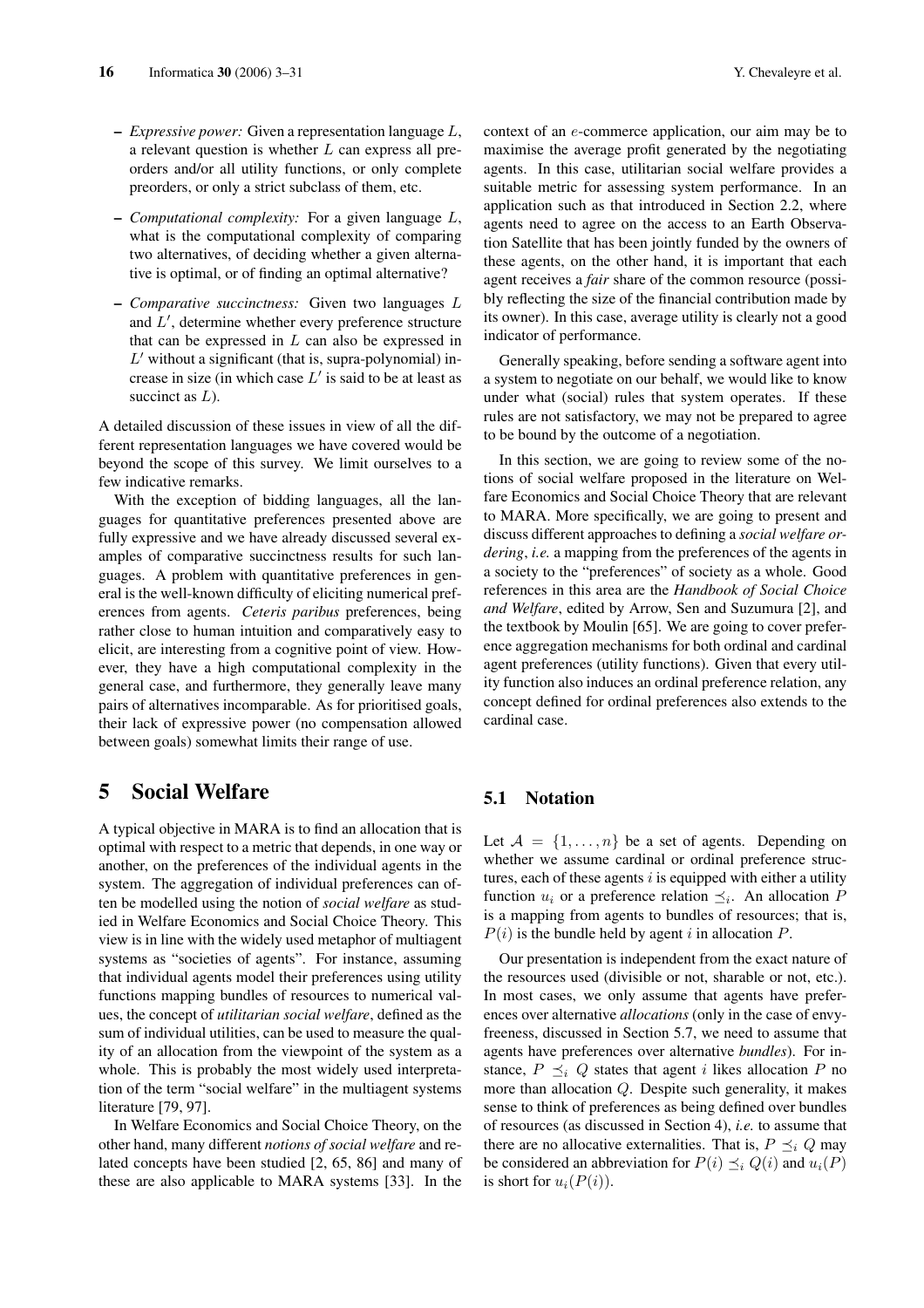# 5.2 Pareto Optimality

An allocation P is *Pareto-dominated* by another allocation Q if and only if the following hold:

- 
$$
P \preceq_i Q
$$
 for all agents  $i \in A$ ; and

 $-P \prec_i Q$  for at least one agent  $i \in \mathcal{A}$ .

An allocation is *Pareto optimal* (or Pareto efficient) if and only if it is not Pareto-dominated by any other allocation. That is, an allocation is Pareto optimal if and only if it is not possible to (strictly) improve the individual welfare of an agent without making any of the others worse off.

Pareto optimality is generally regarded as the most fundamental criterion for efficiency. Note that the concept of Pareto optimality is purely ordinal: It does not require preferences to be numerical, not even interpersonally comparable. Also observe that the notion of Pareto dominance only gives rise to a partial (rather than a complete) ordering over alternative allocations.

# 5.3 Collective Utility Functions

If individual agents use utility functions to represent their preferences, then every allocation  $P$  gives rise to a utility vector  $\langle u_1(P), \ldots, u_n(P) \rangle$ . A *collective utility function* (CUF) is a mapping from such vectors to numerical values (e.g. the reals). Given that every allocation  $P$  determines a utility vector, a CUF may also be regarded as a function from allocations  $P$  to numerical values. Every CUF sw induces a *social welfare ordering:* The allocation  $Q$  is socially preferred over allocation  $P$  if and only if  $sw(P) \leq sw(Q).$ 

In the sequel, we list several examples for such CUFs and indicate the kind of MARA applications where they may be useful.

#### 5.3.1 Utilitarian Social Welfare

The *utilitarian social welfare* is defined as the sum of individual utilities:

$$
sw_u(P) = \sum_{i \in \mathcal{A}} u_i(P) \tag{2}
$$

The utilitarian CUF is independent of the zeros of individual utilities. It can provide a suitable metric for overall (as well as average) profit in a range of  $e$ -commerce applications.

#### 5.3.2 Egalitarian Social Welfare

The *egalitarian social welfare* is given by the utility of the agent that is currently worst off:

$$
sw_e(P) = \min\{u_i(P) \mid i \in \mathcal{A}\}\tag{3}
$$

This CUF offers a level of *fairness* and may be a suitable performance indicator when we have to satisfy the minimum needs of a large number of customers. Fair division [13, 66, 101] is an important area with many potential applications in the field of MARA.

#### 5.3.3 Nash Product

The *Nash product* is defined as the product of individual utilities:

$$
sw_N(P) = \prod_{i \in \mathcal{A}} u_i(P) \tag{4}
$$

This notion of social welfare favours both increases in overall utility and inequality-reducing redistributions. In this sense, it may be regarded as a good compromise between the utilitarian and the egalitarian agendas. Another interesting aspect of this CUF is that it is independent of the individual scales of agent utility functions.

Observe that the Nash product can only provide a meaningful metric of social welfare if all individual utilities are non-negative (or better even, if they are all positive).

### 5.3.4 Elitist Social Welfare

The *elitist social welfare* is given by the utility of the agent that is currently best off:

$$
sw_{el}(P) = \max\{u_i(P) \mid i \in \mathcal{A}\}\tag{5}
$$

The elitist CUF is clearly *not* a fair measure for social welfare, but it can be useful in cooperation-based applications where we require only one agent to achieve its goals.

#### 5.3.5 Rank Dictators

The egalitarian and the elitist CUFs are both representatives of the family of k*-rank dictator* CUFs, which we are going to define next. Let  $(v_P^{\uparrow})_k$  denote the *k*th smallest utility assigned to allocation  $P$  by any of the agents in  $A$  (this is the kth coordinate in the *ordered utility vector* for allocation P; see also Section 5.4). Then the k-rank dictator CUF  $sw_k$  is defined as follows:

$$
sw_k(P) = (v_P^{\uparrow})_k \tag{6}
$$

A special case of particular interest is the *median rank dictator* CUF which is defined as  $sw_k$  with  $k = \frac{n}{2}$  in case n is even and  $k = \frac{n+1}{2}$  in case *n* is odd. Indeed, for certain applications the individual level of welfare on an agent that does at least as well as half of the agents in the system but not better than the other half may be considered as suitable indicator for overall system performance.

## 5.4 The *leximin* Ordering

The *leximin* ordering is a social welfare ordering that refines egalitarian social welfare. It works by comparing first the utilities of the least satisfied agents, and in case these utilities coincide, compares the utilities of the next least satisfied agents, and so on. This idea is formalised as follows.

Suppose agents use utility functions to express their preferences. Then every allocation P gives rise to an *ordered utility vector*  $v_P^{\uparrow}$ , which is the result of first computing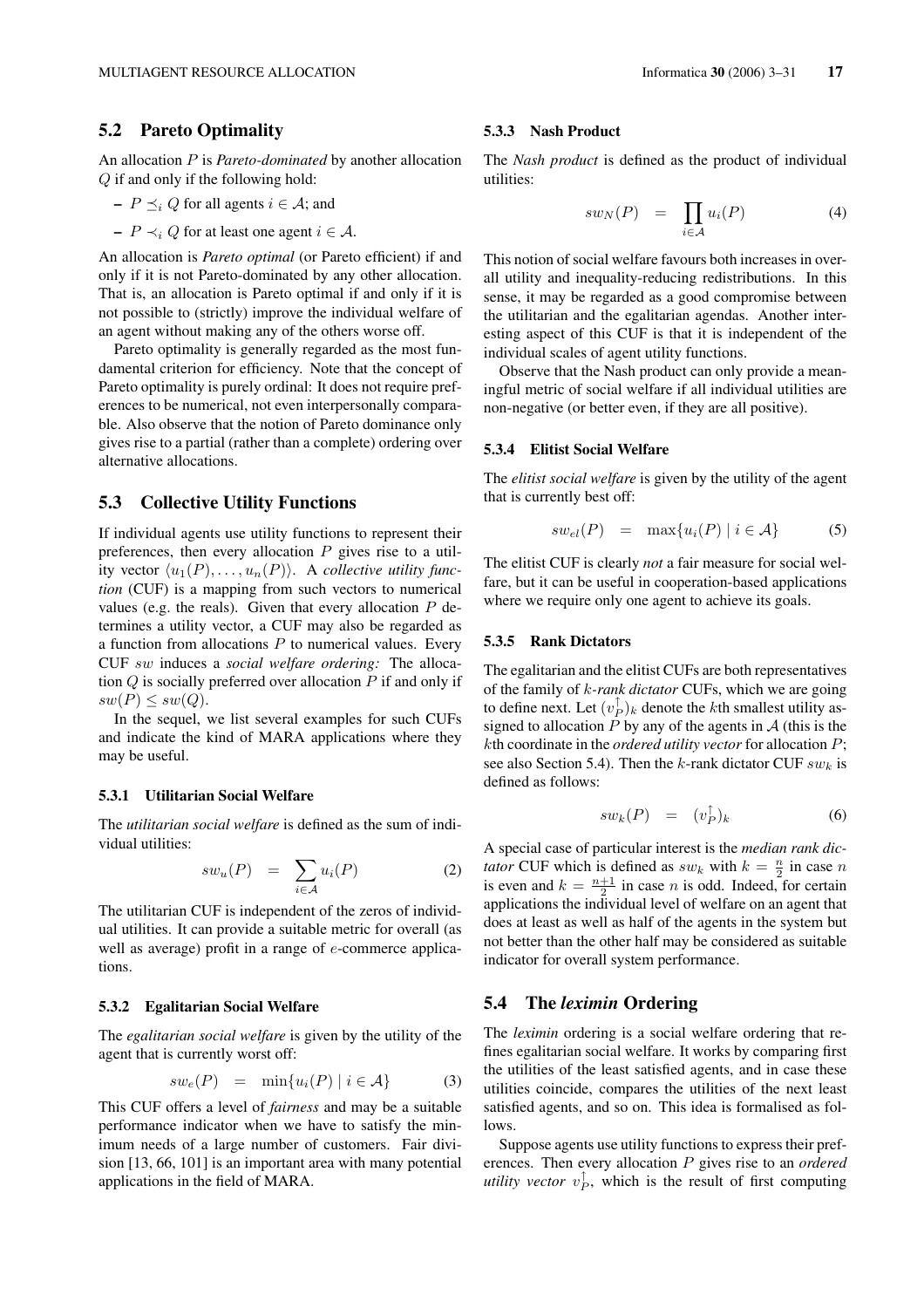$u_i(P)$  for every agent  $i \in A$  and then arranging these values in ascending order. For example,  $v_P^{\dagger} = \langle 3, 5, 20 \rangle$ means that the agent worst off enjoys utility 3, the one best off utility 20, and the third one utility 5.

Then Q is *leximin*-preferred to P if and only if there exists an integer  $k \in \{1, \ldots, n\}$  such that:

- 
$$
(v_P^{\uparrow})_i = (v_Q^{\uparrow})_i
$$
 for all  $i < k$ ; and  
\n-  $(v_P^{\uparrow})_k < (v_Q^{\uparrow})_k$ .

In other words, the *leximin* ordering is the lexicographic ordering over ordered utility vectors. It favours the reduction of inequalities between agents. An allocation is *leximinoptimal* if and only if it is not *leximin*-preferred by any other allocation.

# 5.5 Generalisations

It is possible to build families of parametrised CUFs able to induce a continuous collection of social welfare orderings, including most of those defined above. Let us describe briefly two such families. The first one is defined by the following additive CUF [65]:

$$
sw_{(p)}(P) = \sum_{i \in \mathcal{A}} g_{(p)}(u_i(P)) \tag{7}
$$

The parameter p is a real number,  $p \neq 0$ , and  $g_{(p)}(x) =$  $sgn(p) \cdot x^p$  (where  $sgn(p) = 1$  if  $p > 0$  and  $sgn(p) = -1$ if  $p < 0$ ), with the convention  $g_{(0)}(u) = \log u$ . Obviously,  $sw_{(1)}$  measures utilitarian social welfare, and  $sw_{(0)}$ induces the same social welfare ordering as the Nash product. The *leximin* ordering is the limit of the social welfare ordering induced by  $sw_{(p)}$  as p goes to  $-\infty$ .

The other family of CUFs is a particular case of what is known as *ordered weighted averaging* (OWA) operators [99]. With the notation introduced above, let us define:

$$
sw_w(P) = \sum_{i \in \mathcal{A}} w_i \cdot (v_P^{\uparrow})_i \tag{8}
$$

Here,  $w = (w_1, w_2, \dots, w_n)$  is a vector of real numbers. Let us consider the vector w such that  $w_i = 0$  for all  $i \neq k$ and  $w_k = 1$ , then we have exactly the k-rank dictator CUF (including the egalitarian and the elitist CUFs, which are special cases of rank dictators). Consider now the vector w such that  $w_i = \alpha^{i-1}$ , with  $\alpha > 0$ , then the case  $\alpha = 1$ corresponds to the utilitarian CUF, and the *leximin* ordering is the limit of the social welfare ordering induced by  $sw_w$ as  $\alpha$  goes to 0.

### 5.6 Normalised Utility

It can often be necessary to *normalise* utility functions before aggregating individual preferences using any of the methods presented here, because many of them require individual utilities to be intercomparable. For instance, if  $P_0$ is the initial allocation of resources, then we may restrict our attention to allocations  $P$  that Pareto-dominate  $P_0$  and use the utility gains  $u_i(P) - u_i(P_0)$  rather than the utilities  $u_i(P)$  themselves as input to either a collective utility function or the *leximin* ordering.

A further normalisation step would be to evaluate an agent's utility gains *relative* to the gains it could expect in the best possible case. More precisely, let us define the maximum individual utility for each agent as:

$$
\widehat{u}_i = \max\{u_i(P) \, | \, P \in Adm\} \tag{9}
$$

Here,  $Adm$  is the set of admissible allocations. That is,  $\hat{u}_i$  is the utility that agent i could enjoy if it were the sole agent exploiting the available resources. Then we define the normalised individual utility of an agent  $i$  as follows:

$$
u_i'(P) = \frac{u_i(P)}{\widehat{u}_i} \tag{10}
$$

Observe that  $\max\{u'_i(P) | P \in Adm\} = 1$ , for all agents  $i$ . In other words, the maximum normalised utility is the same for all agents.

The optimum of the *leximin* ordering with respect to normalised utilities is known as the *Kalai-Smorodinsky* solution [66].

## 5.7 Envy-freeness

An allocation is *envy-free* if and only if each agent is at least as happy with its share than it would be with any of the bundles allocated to one of the other agents [13]. That is, an allocation P is envy-free if and only if  $P(j) \preceq_i P(i)$ holds for all agents  $i$  and  $j$ . Envy-freeness is a property that does not require the intercomparability of the utilities of different agents.

If we require all items to be allocated, then an envy-free allocation does not always exist (consider, say, a an allocation problem with a single resource that is desired by all agents in the system). But even when not all items need to be allocated, it is well-known that there are allocation problems for which there exists no allocation that is both Pareto optimal and envy-free. One could therefore aim at finding (Pareto optimal) allocations that would, at least, minimise the overall "degree of envy" as much as possible. There are several candidate definitions for *minimal envy*. Two possible approaches would be the following:

- Minimise the number of envious agents.
- Minimise the average degree of envy (the distance to the most envied competitor) of all envious agents.

# 5.8 Example

To exemplify some of the concepts introduced in this section, consider a scenario with two agents, 1 and 2, and a set of three resources  $\{a, b, c\}$  that are indivisible and cannot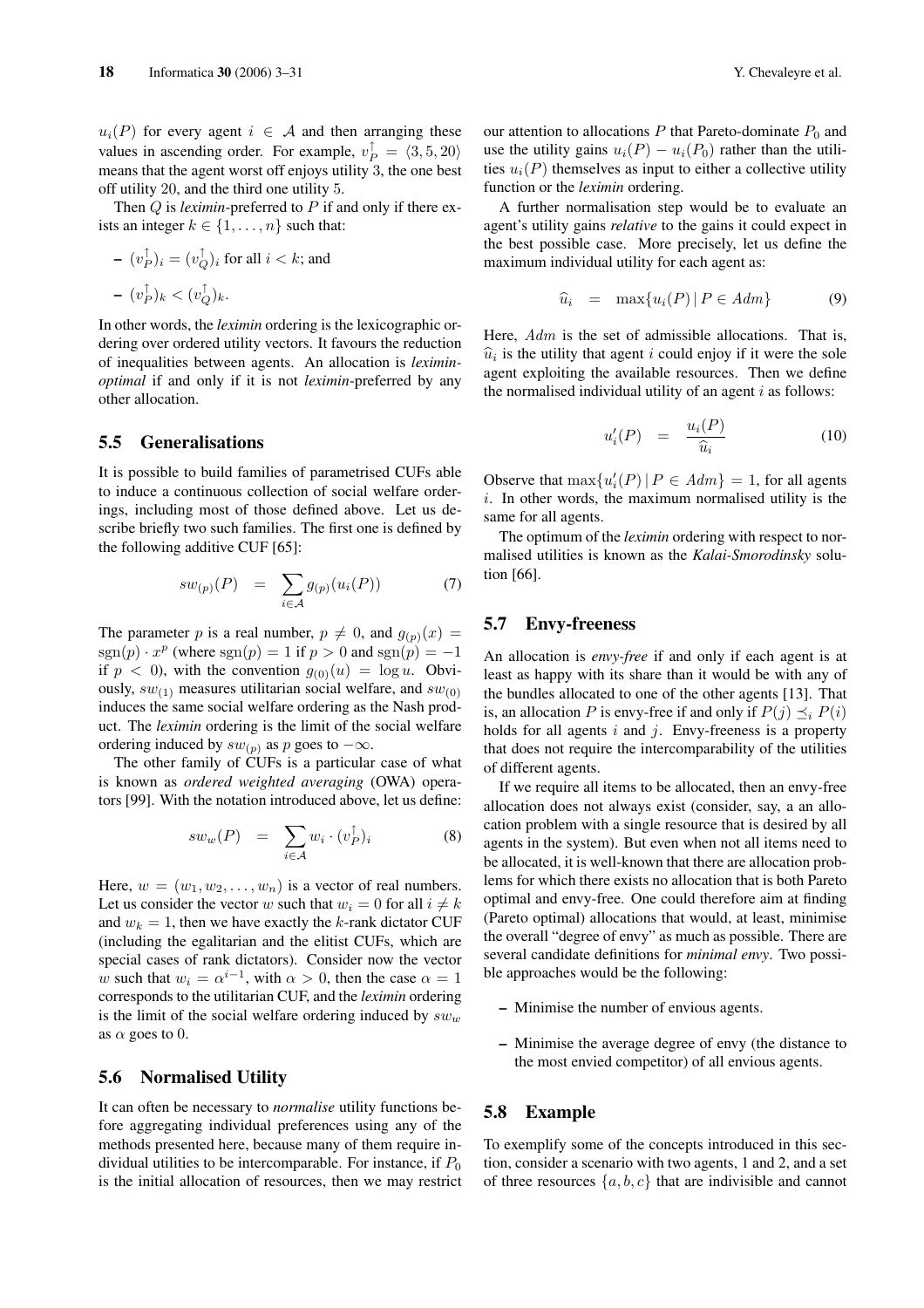be shared. Suppose the preferences of the two agents are represented by the utility functions  $u_1$  and  $u_2$ :

$$
u_1({a}) = 18 \t u_1({b}) = 12 \t u_1({c}) = 8u_2({a}) = 15 \t u_2({b}) = 8 \t u_2({c}) = 12
$$

Furthermore, suppose  $u_1$  and  $u_2$  are *additive*, *i.e.*  $u_i(R) =$  $\sum_{r \in R} u_i({r})$ , and thereby fully specified by the above values. Let  $P$  be the allocation giving  $a$  to 1 and  $b$  and  $c$  to 2.

Allocation P has maximal egalitarian social welfare (18). Utilitarian social welfare, on the other hand, is not maximal for this allocation (38 rather than 42) , and neither is elitist social welfare (20 rather than 38).

P is Pareto optimal as well as *leximin*-optimal, but not envy-free, since agent 1 would be happier with the share of 2 than with its own. In fact, there is no allocation that would be both Pareto and and envy-free for this problem. On the other hand, for the slightly different problem where  $u_1({a}) = 20$  instead of 18 (leaving the rest unchanged), allocation  $P$  would be both Pareto optimal and envy-free.

# 5.9 Welfare Engineering

The insight that very different notions of social welfare may be appropriate for different applications of MARA has provided the impetus for the development of the *Welfare Engineering* framework [19, 33], which addresses two issues:

- the systematic choice of suitable social welfare orderings for a given application of MARA (and possibly the application-driven design of new orderings); and
- the design of appropriate rationality criteria and social interaction mechanisms for negotiating agents in view of different notions of social welfare.

By "appropriate" we mean criteria and mechanisms that ensure the convergence of the negotiation process to an allocation that is optimal with respect to the chosen social criterion (see also Section 6.4). Of course, depending on the application in question, such criteria need to be balanced with the autonomy requirements of individual agents.

An example for the first aspect of Welfare Engineering would be the *elitist* collective utility function discussed earlier, which seems unethical for human society, but it may be just the right performance indicator for a distributed computing application where several agents are working towards their own goals, but the system designer is only interested in (at least) one of them achieving their objective as quickly as possible. This aspect of Welfare Engineering may be characterised as "welfare economics for *artificial* agent societies".

An example for the second aspect would be the following convergence result: To achieve Pareto optimal outcomes in negotiation without monetary side payments, ask agents to negotiate mutually beneficial deals involving any number of agents or resources, but also to participate in

deals that do at least not lower their own level of utility [35]. This aspect of Welfare Engineering can be summarised as "*inverse* welfare economics", alluding to the characterisation of mechanism design as "inverse game theory" [70].

# 6 Allocation Procedures

Generally speaking, the allocation procedure used to find a suitable allocation of resources could be either *centralised* or *distributed*. In the centralised case, a single entity decides on the final allocation of resources amongst agent, possibly after having elicited the preferences of the other agents in the system. Typical examples for the centralised approach are combinatorial auctions [24]. Here the central entity is the auctioneer and the reporting of preferences takes the form of bidding. In truly distributed approaches, on the other hand, allocations emerge as the result of a sequence of local negotiation steps. Such local negotiation is often restricted to bilateral trading as in the classical *Contract-Net* approach [87], but systems allowing for multilateral exchanges of resources between more than two agents are also possible.

A comprehensive survey on allocation procedures for MARA would be beyond the scope of this paper. Any such survey would have to address at least the following three issues:

- *Protocols:* At this level, we need to address ontological issues (what types of deals are possible?) and devise communication protocols accordingly (what messages do agents have to exchange to agree on one such deal?).
- *Strategies:* When designing individual agents, we need to devise strategies for agents that allow them to best exploit a given negotiation protocol. This can also provide feedback to the first level: Where possible, protocols should be designed in such a way that they provide incentives to the negotiating agents to adopt a particular desirable profile of behaviour (mechanism design).
- *Algorithms:* At this level, we need to provide algorithms to solve the computational problems faced by agents when engaged in negotiation. This includes both algorithms to decide how to respond to a proposal in a distributed negotiation scenario and winner determination algorithms for combinatorial auctions. Again, this level may provide feedback to the other two levels: If a particular computational problem proves too hard to be solved in a reasonable amount of time then this may call for a simplification of the negotiation protocol (or strategy).

In this paper, we concentrate on the first of these issues. The most fundamental question to consider before devising a protocol for a MARA system is whether to adopt a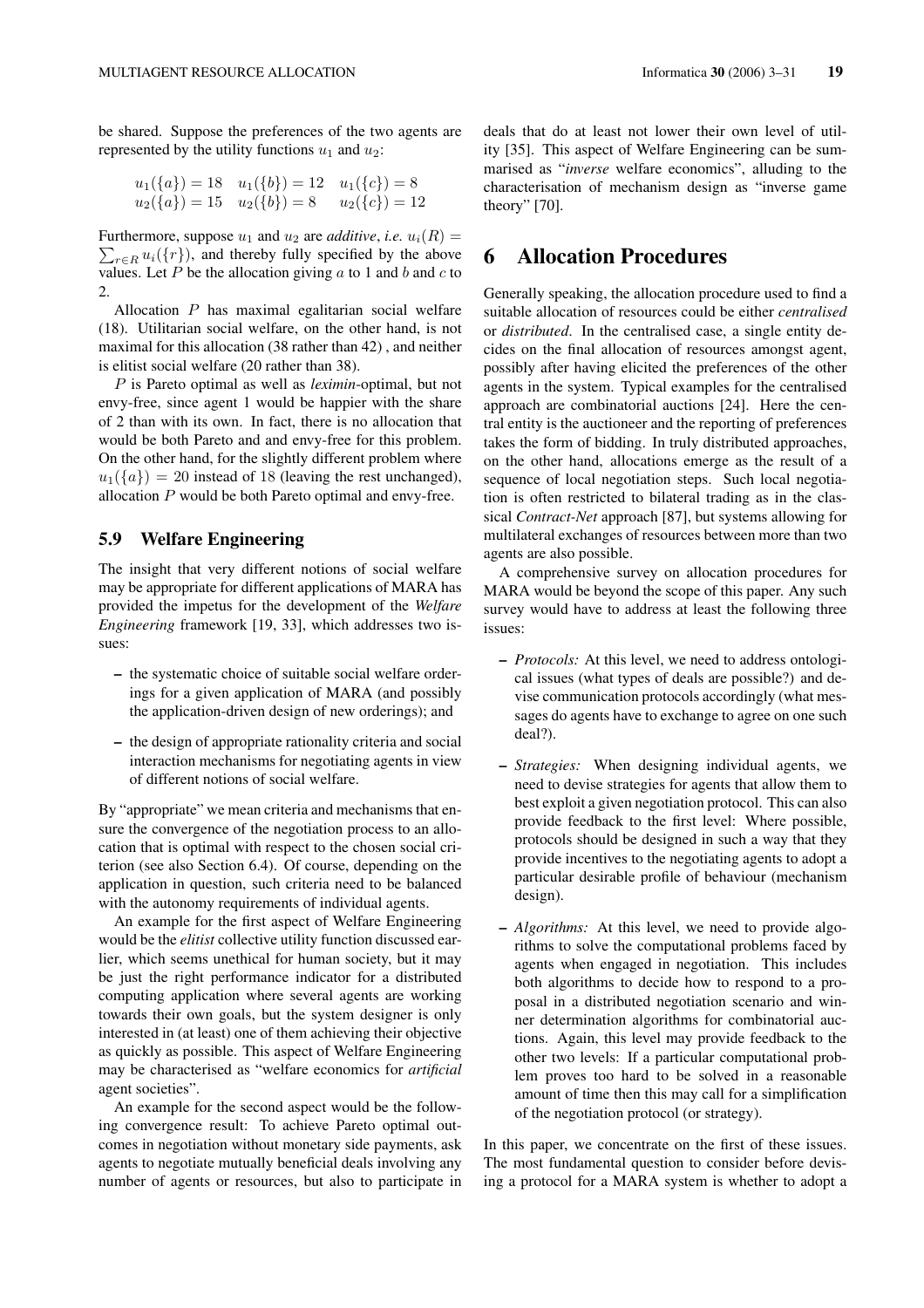centralised or a distributed design. We therefore start with a short discussion of the respective merits and drawbacks of centralised and distributed approaches to MARA. This is followed by an introduction to protocols for combinatorial auctions and an overview of the Contract-Net and related protocols for distributed resource allocation. Finally, we make a connection to our discussion of social welfare measures in Section 5 and review a number of results concerning the convergence to a socially optimal allocation for different protocols in the distributed setting.

## 6.1 Centralised vs. Distributed

Both the centralised and the distributed approach to MARA have their advantages and disadvantages. Possibly the most important argument in favour of auction-based mechanisms concerns the simplicity of the communication protocols required to implement such mechanisms. Another reason for the popularity of centralised mechanisms is the recent push in the design of powerful algorithms for combinatorial auctions that, for the first time, perform reasonably well in practice [41, 80]. Of course, such techniques are, in principle, also applicable in the distributed case, but research in this area has not yet reached the same level of maturity as for combinatorial auctions. An important argument *against* centralised approaches is that it may be difficult to find an agent that could assume the role of an "auctioneer" (for instance, in view of its computational capabilities or in view of its trustworthiness).

The distributed model seems also more natural in cases where finding optimal allocations may be (computationally) infeasible, but even small improvements over the initial allocation of resources would be considered a success. Step-wise improvements over the *status quo* are naturally modelled in a distributed negotiation framework.

#### 6.2 Auction Protocols

Auctions [24, 54, 55, 94, 98] are centralised mechanisms for the allocation of goods amongst several agents. Agents report their preferences and wait for the final allocation to be made by the auctioneer (whether there is an initial allocation of goods, as in combinatorial exchanges, or not, as in regular combinatorial auctions). The act of reporting preferences is called *bidding* and, naturally, agents are not required to reveal their true preferences during bidding, but they may submit whatever bid(s) they believe to best serve their own interests.

Bidding may be public (*open-cry*) as in the well-known English auction model or private (*sealed bids*). In the case of open-cry bidding, we can further distinguish between *ascending* bids (English auction) and *descending* bids (Dutch auction) [94]. In combinatorial domains, which is what we are interested in here (*i.e.* there are many goods and agents can submit bids for different combinations of goods), typically, most auction protocols foresee only a single round of bidding using sealed bids. The *bidding language* (see Section 4.1.5) determines what types of bids are admissible (and how to interpret them).

The auction protocol also specifies which agent would be awarded which goods, based on the bids received in time, and what price they should pay for the bundles allocated to them. In some cases, this decision can be left entirely to the auctioneer (who will seek to maximise her revenue). In other cases, it is important that the auctioneer follows the rules specified by the protocol, as these rules have been designed in such a way as to provide incentives to the bidders to bid truthfully. This is the case for the Vickrey auction model [94], and its extensions to combinatorial scenarios, where the winning agents pay less then the prices they specified in their bids.

For an extensive review of different auction models for resource allocation in combinatorial domains we refer to the forthcoming book on *Combinatorial Auctions*, edited by Cramton, Shoham and Steinberg [24], and the review article on the same topic by Kalagnanam and Parkes [54].

# 6.3 Negotiation Protocols

We now give a brief overview of some of the protocols developed for negotiation over resources in a distributed setting.

#### 6.3.1 Contract-Net

Perhaps the most popular negotiation protocol is the *Contract-Net* protocol [87]. Although the protocol was primarily designed for *task* allocation, it is also perfectly suited to MARA. The protocol consists in four interaction phases, involving two roles (manager and bidder):

- *Announcement* phase: The manager advertises the resource to a number of partner agents (the bidders).
- *Bidding* phase: The bidders send their proposals to the manager.
- *Assignment* phase: The manager elects the best bid and assign the resource accordingly.
- *Confirmation* phase: The elected bidder confirms its intention to obtain the resource.

Any agent can initiate an interaction following the protocol by assuming the adequate role. The protocol is really a oneto-many protocol, leading to the assignment of a single task (or resource) to a single contractor (that is, the resulting deal is a one-to-one agreement regarding a single item).

#### 6.3.2 Extensions

Many different extensions to this protocol have been proposed and we briefly review some of these here. The TRA-CONET system developed by Sandholm [77], for instance, uses a variant of the classical Contract-Net protocol to allow negotiation over the exchange of *bundles* of resources.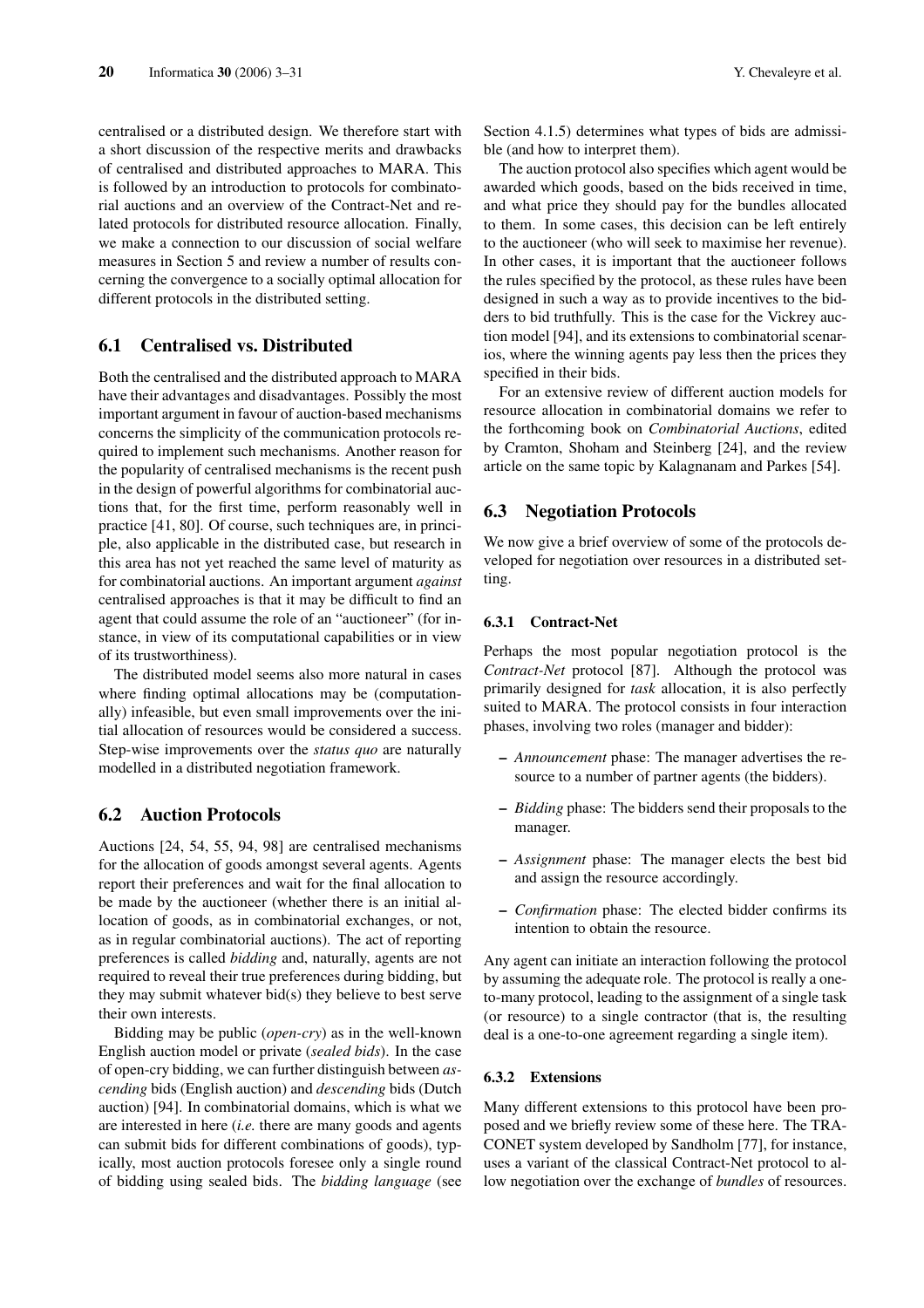Golfarelli et al. [46] have proposed an extension where the bidders have no explicit mechanism for utility transfer (in other words, they cannot use money). The first phase remains the same as in the original Contract-Net: the manager announces a (bundle of) resource(s). But the protocol is based on exchanges: instead of bidding money, the agents will bid for one or more resources they are interested in exchanging. This extension allows agents to agree on *swapping* resources (rather than buying them from each other).

Sousa et al. [89] have designed a version of the Contract-Net protocol where bidders first propagate *constraints* between them in order to guarantee the coherence of different operations related to the same task.

### 6.3.3 Concurrent Contract-Net

As pointed out by Aknine et al. [1], when many managers negotiate simultaneously with many contractors, using the Contract Net protocol can lead to unsatisfactory results. In particular, because contractors are required to answer a single bid at a time, they may miss some contracts. To overcome this, they have proposed an extension to in which a pre-bidding and a pre-assignment phase are added before the final bidding and assignment phase of classical Contract-Net protocols. During the pre-bidding and preassignment phases, which can last a long time, agents propose temporary bids and managers temporarily accept (or reject) these bids. These new phases have several positive effects:

- After a deal has been temporarily accepted, if the manager receives a better offer, this deal can be turned into temporarily rejected offer. It turns out that when many negotiations are conducted simultaneously, by delaying the final acceptance, better deals (from the manager's point of view) may be negotiated.
- Contractors can modify their offers many times by making temporary offers. If the contractor receives a better new offer from another manager, it can modify its temporary bids before sending a definitive bid.
- The pre-bidding phase may be quite long. This has the positive effect of reducing the risk of decommitment.

An alternative way to tackle this latter problem is to allow agents to decommit, but to apply penalties when they do so. This route has been followed in the *levelled commitment* approach proposed by Sandholm and Lesser [82].

## 6.4 Convergence Properties

As discussed earlier, once a particular negotiation protocol has been fixed, we need to devise strategies for the agents using that protocol. Work in this area is often of a gametheoretical nature. A different line of research has analysed how the negotiation behaviour of individual agents affects

the quality of the overall distribution of resources (with respect to some of the social welfare measures introduced in Section 5) by abstracting away from the details of individual negotiation strategies [35, 78].

For instance, a *rational* agent may be defined as an agent that will only agree to deals that result in a positive payoff for itself. That is, a set of rational agents will only agree on mutually beneficial deals. Which of the possibly many mutually beneficial deals agents will actually agree on depends on the concrete strategies they use, and overly aggressive negotiation strategies may even prevent agents from identifying any mutually beneficial deal at all [67]. However, in cases where it is admissible to assume that agents will agree on *some* deal meeting certain rationality criteria (such as resulting in a strictly positive payoff for everyone involved) whenever such a deal exists, it is sometimes possible to prove so-called *convergence properties* of a negotiation framework.

For instance, in the context of negotiation over finitely many indivisible resources, an important result, due to Sandholm [78], states that *any* sequence of deals that are mutually beneficial will eventually result in an allocation with maximal utilitarian social welfare, provided that agents can use monetary side payments to compensate their trading partners for otherwise disadvantageous deals (and each agent's payoff is linear in the amount of money received). That is, there can be no infinite sequence of mutually beneficial deals, and if agents keep on making such deals the system will converge to an allocation that maximises the sum of individual utilities. A similar result states that any sequence of mutually beneficial deals without side payments will converge to a Pareto optimal allocation [35].

An important caveat is that these results apply to negotiation settings where agents can agree on truly *multilateral* deals: A single deal may involve any number of agents (as well as any number of resources). Decomposing such a multilateral deal into a sequence of bilateral deals is not always possible, because some of the bilateral deals making up the overall deal may not be mutually beneficial to both agents. Hence, myopic agents that require a positive payoff for every single deal they take part in will not accept such a deal.

Given the difficulty of implementing such general deals, it is important to understand under what circumstances sequences of structurally simple deals suffice to guarantee convergence to a socially optimal allocation of resources. Recent results in this area show that mutually beneficial deals with side payments that involve only a single resource each (and thereby only two agents at a time) suffice to reach allocations with maximal utilitarian social welfare in case all agents use *modular* utility functions [35].<sup>8</sup> In fact, the class of modular utility functions is also *maximal* in the

 $8A$  utility function u is said to be *modular* if and only if we have  $u(R_1 \cup R_2) = u(R_1) + u(R_2) - u(R_1 \cap R_2)$  for all bundles  $R_1$ and  $R_2$ . This means that the utility assigned to a bundle of resource can be computed as the sum of the utilities of the individual resources in that bundle, *i.e.* the classes of modular and 1-additive functions coincide.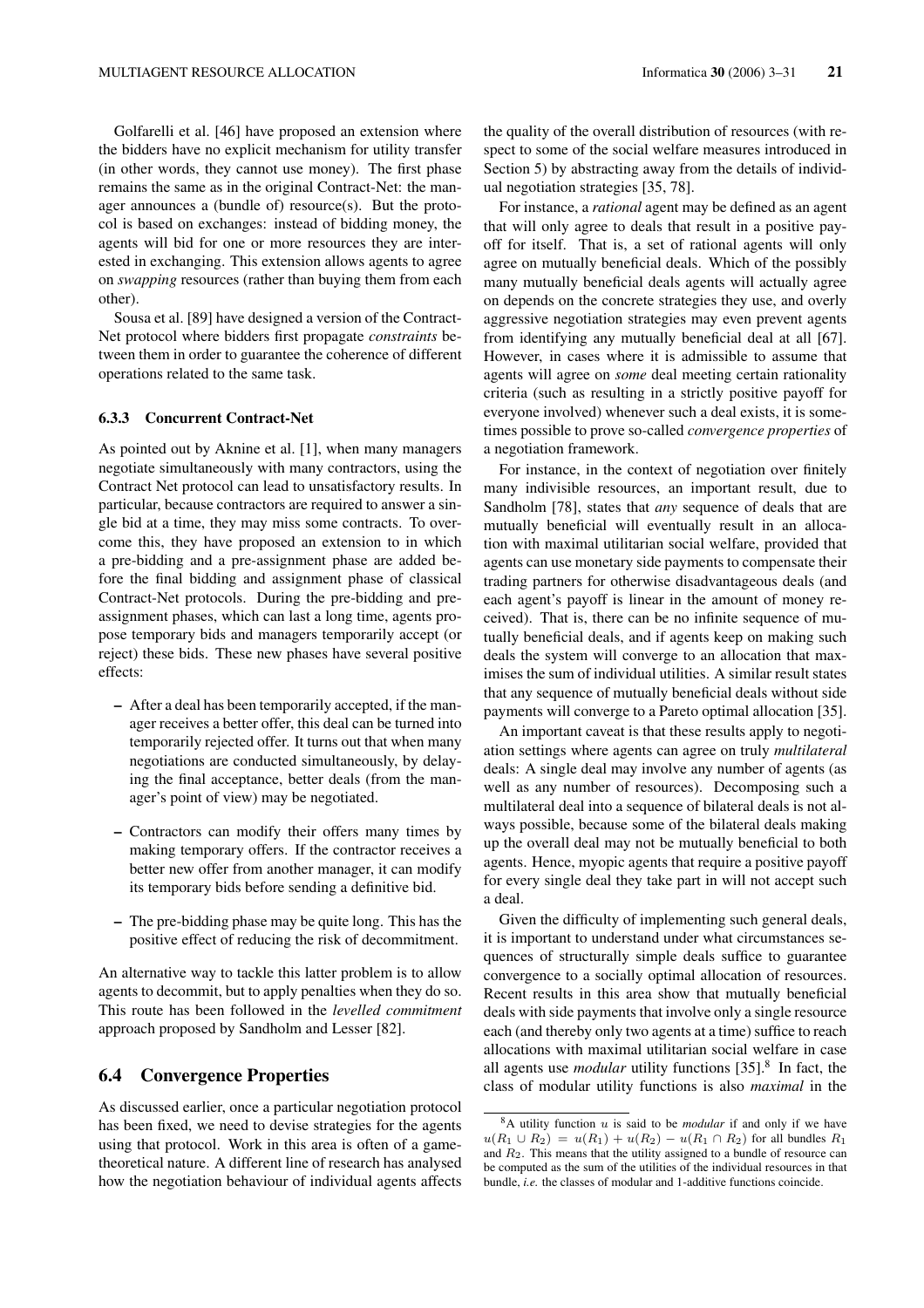sense that for no class of functions strictly including that class it would still be possible to guarantee that agents using utility functions from this larger class and negotiating only mutually beneficial deals over single resources will eventually reach an allocation with maximal utilitarian social welfare in all cases [21]. Related work has also identified classes of utility functions (and ordinal preference relations) that guarantee the convergence to optimal allocations for sequences of deals involving at most  $k$  resources each [20].

# 7 Complexity Results

A growing body of work within the study of MARA considers various concepts of complexity, not only in the standard sense of *computational complexity theory* but also in terms of concepts such as *communication complexity*. Such work comprises both *positive* results—e.g. algorithms with provably efficient performance characteristics, properties of restricted classes of allocation settings, etc.—and a large collection of *negative* results that suggest many naturally arising decision and optimisation problems are unlikely to admit generally applicable algorithmic solutions. Within this section our aim is to review extant work that has addressed such questions and to catalogue related open problems.

## 7.1 Models and Assumptions

The structure we consider in the subsequent text will be referred to as a *resource allocation setting*, by which we mean a triple  $\langle A, R, U \rangle$  where:

- $\mathcal{A} = \{1, 2, \ldots, n\}$  is a set of *n* agents;
- $\mathcal{R} = \{r_1, r_2, \dots, r_m\}$  is a collection of m resources; and
- $-\mathcal{U} = \{u_1, u_2, \dots, u_n\}$  describes the utility function  $u_i: 2^{\mathcal{R}} \to \mathbb{Q}$  for the agent  $i \in \mathcal{A}$ .

We assume that each  $r \in \mathcal{R}$  is *indivisible* and *nonshareable*, *i.e.* at most one agent at a time will "own" r (see also Section 3). An allocation of the resources in  $R$ among the agents in A is a mapping  $P : A \to 2^R$  with  $P(i) \cap P(j) = \emptyset$  for any  $i \neq j$ . The set of all allocations of R among A will be denoted by  $\Pi_{n,m}$ . From the fact that there are  $n$  choices of agent for each of the  $m$  resources, it is easily seen that  $|\Pi_{n,m}| = n^m$ .

# 7.2 Computational vs. Communication **Complexity**

In very informal terms, traditional computational complexity theory is concerned with the issue of classifying computational problems with respect to how much of a particular computational resource is required for their solution. Typically, *computational problems* are phrased as *decision* *questions*, *i.e.* given an input instance I, is it the case that some property  $\phi$  holds true of *I*? For example, given a directed graph  $H(V, E)$  and a vertex s in V, is it the case that every vertex in V can be reached by some path that starts in s? The concept of *computational resource* is modelled via some formal *model of computation*. Thus, *time* (*space*) as the (worst-case) number of *moves* (*tape cells*) made by a (deterministic) 2-tape Turing machine (DTM) that correctly classifies input instances, *i.e.* accepts if  $\phi(I) = \top$ , rejects if  $\phi(I) = \bot$ . For further introductions to computational complexity theory we refer the reader to the textbook by Papadimitriou [69].

In the context of MARA problems, computational complexity results have tended to address what might be termed *"global"* properties of given resource allocation settings, e.g. whether allocations satisfying particular criteria exist. Recent work, however, has begun to address computational properties of abstract high-level *negotiation protocols* as reviewed in Section 6.4 above, e.g. given some constraint,  $\chi$ , that allowed deals must satisfy, a number of decision problems may be formulated regarding allocations that are reachable from a starting allocation via sequences of  $\chi$ *deals*.

This view of complexity has not, in general, needed to be concerned with *"localised"* questions, e.g. the overheads involved in describing and implementing proposed deals; how many deals may be needed in order to reach an allocation with desirable properties, etc. In the work of Endriss and Maudet [34] the term *communication complexity*, deriving from the model put forward by Yao [100], is introduced to capture the combination of *number of deals* and *communication to agree a deal* that could be needed in order for an allocation to be finalised. While the bulk of the survey below is concerned with complexity issues from the perspective of computational complexity, we also discuss some results related to communication from the works of Endriss and Maudet [34] and Dunne [29], that consider upper and lower bounds on the *number of deals* needed in various contexts.

# 7.3 Allocations with Given Properties

Given a resource allocation setting,  $\langle A, R, U \rangle$ , the agents concerned seek to bring about an allocation that will satisfy certain criteria. As discussed in Section 5, such criteria may be purely quantitative (e.g. the sum of the individual utility valuations (utilitarian social welfare) is maximal (or is above a given amount), but so-called qualitative properties (Pareto-optimal or envy-free outcomes, for instance) are also of interest.

#### 7.3.1 Representation Issues

Standard computational complexity theory considers properties of algorithms implemented within some "welldefined" model of computation, e.g. Turing machines. In order sensibly to consider the performance of a specific al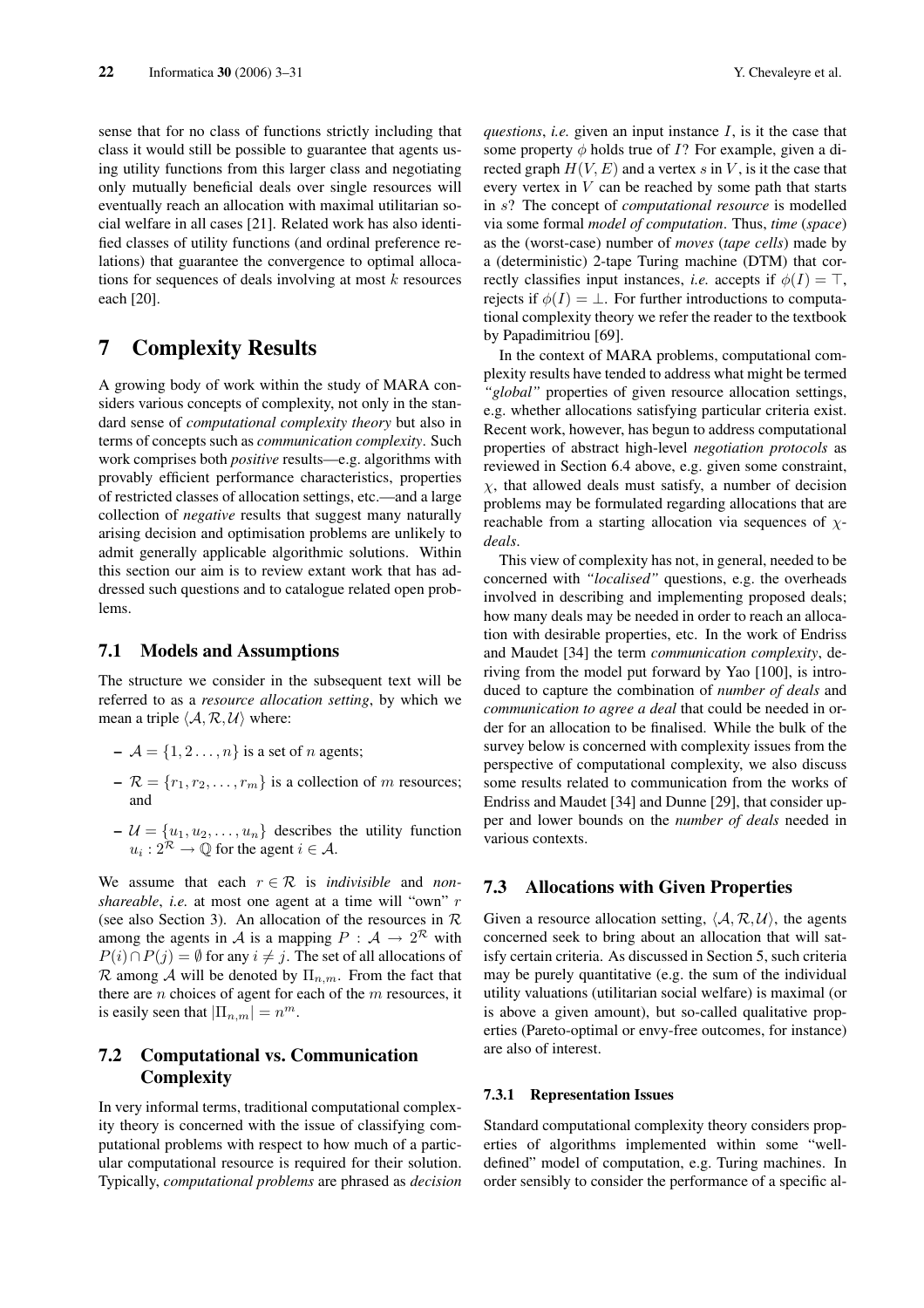gorithm, this is reported as a function of the algorithm's *input length*. This convention presumes that, in comparing different algorithmic approaches to a particular problem, such comparisons are only "reasonable" if the representation of input instances is similar, or that (at worst) different formats can be translated between efficiently.

In considering how instances are to be represented in the case of decision problems concerning resource allocation settings, a significant issue that arises is the encoding of the collection of utility functions  $U$ . The domain of a utility function is  $2^{\mathcal{R}}$ : thus (from the viewpoint of upper bounds on complexity) the characteristics of algorithms employing an enumerative form (listing all subset/value pairs) may not be comparable with algorithms employing some *compact* representation. We therefore give complexity results for the three different forms of representing utility functions discussed in Section 4.1: the bundle form, the SLP form, and the  $k$ -additive form (here the 2-additive form is of particular interest).

#### 7.3.2 Quantitative Criteria

Two natural decision questions regarding the measure  $sw_u$ of utilitarian social welfare, have been considered with regard to each of the three formalisms for representing utility functions:

|           | Welfare Optimisation (WO)                                          |
|-----------|--------------------------------------------------------------------|
| Instance: | $\langle A, \mathcal{R}, \mathcal{U} \rangle$ ; $K \in \mathbb{Q}$ |
| Question: | $\exists P \in \Pi_{n,m} : sw_u(P) \geq K?$                        |
|           |                                                                    |
|           | Welfare Improvement (WI)                                           |
| Instance: | $\langle A, \mathcal{R}, \mathcal{U} \rangle$ ; $P \in \Pi_{n,m}$  |
| Question: | $\exists Q \in \Pi_{n,m} : sw_u(Q) > sw_u(P)?$                     |

WI and WO are both NP-complete for the representation of utility functions in bundle form (reduction from SET PACKING [18]); for the SLP form (reduction from 3- SAT [32]); and for 2-additive functions (the simplest proof is via a reduction from MAX-2-SAT [18]). Both the 2 additive and SLP results apply even in systems containing only 2 agents; the SLP reduction shows that the problems remain NP-complete when (both) utility functions are monotonic.

#### 7.3.3 Qualitative Criteria

The qualitative measures of Pareto optimality and envyfreeness give rise to the following decision problems:

| Pareto Optimality (PO) |                                                                   |  |
|------------------------|-------------------------------------------------------------------|--|
| Instance:              | $\langle A, \mathcal{R}, \mathcal{U} \rangle$ ; $P \in \Pi_{n,m}$ |  |
| Question:              | Is $P$ Pareto optimal?                                            |  |
|                        |                                                                   |  |
| Envy-Freeness (EF)     |                                                                   |  |
| Instance:              | $\langle A, \mathcal{R}, \mathcal{U} \rangle$                     |  |
| Ouestion:              | $\exists P \in \Pi_{n,m} : P$ is envy-free?                       |  |

Deciding PO is coNP-complete for both SLP and 2 additive utility functions. The former was shown by Dunne et al. [32] (reduction from 3-UNSAT restricted to instances with clause and variable numbers equal); the latter, although not explicitly stated by Chevaleyre et al. [18], is an immediate consequence of their proof that WI is NPcomplete. Again both continue to hold in 2-agent contexts, with the SLP reduction also applying to monotonic utility functions.

EF is examined in a variety of cases in the work of Bouveret and Lang [11]. They consider a representation based on concise logic-based descriptions of agent preferences (as discussed in Section 4.1.3 above). In addition to the basic question of whether envy-free allocations are possible—shown to be NP-complete even within 2-agent settings—the question of allocations that combine envyfreeness with Pareto optimality is examined (termed *efficient envy-free*, or EEF, allocations). For such decision problems they demonstrate completeness results ranging from NP-complete up to  $\Sigma_2^p$ -complete, depending on the restrictions placed on the preference relations. That NPcompleteness also holds for the question EF within the SLP model in 2-agent settings has been shown by Dunne [30] (reduction from 3-SAT).

## 7.4 Path and Convergence Properties

The collection of results referred to above, hold independently of the regime used to negotiate allocations. There are, however, a number of questions that arise specifically in the context of distributed negotiation when the structure of admissible deals is constrained. Thus suppose that only *individually rational* deals may be used, *i.e.* deals that are beneficial to all the agents involved. If monetary side payments are allowed, then individually rational deals are deals  $\langle P, Q \rangle$  under which  $sw_u(Q) > sw_u(P)$  [35]. As has been shown by Sandholm [78], if additional constraints, such as "all deals are bilateral and involve exactly one resource changing" (sometimes called the class of O-contracts), then there are cases where some rational deals cannot be implemented. A further problem that arises is that, even when there is a *rational O-contract path* to go from P to Q this may involve an agent repeatedly making deals involving the same resource, *i.e.* such paths may contain more than m distinct deals.

In general, given some predicate  $\Phi$  on deals, the following decision problem arises:

| $\Phi$ -Path |                                                                                       |  |
|--------------|---------------------------------------------------------------------------------------|--|
| Instance:    | $\langle A, \mathcal{R}, \mathcal{U} \rangle$ ; $P^{(s)}, P^{(t)} \in \Pi_{n,m}$ with |  |
|              | $sw_u(P^{(t)}) > sw_u(P^{(s)})$                                                       |  |
| Ouestion:    | $\exists \Delta = \langle P^{(0)}, P^{(1)}, \ldots, P^{(r)} \rangle$ s.t.             |  |
|              | $P^{(0)} = P^{(s)}$ and $P^{(r)} = P^{(t)}$ and                                       |  |
|              | $\forall 1 \leq i \leq r, \Phi(P^{(i-1)}, P^{(i)})$ ?                                 |  |

Dunne et al. [32] consider the complexity of Φ-Path where  $\Phi(P,Q)$  holds only if the deal is individually rational and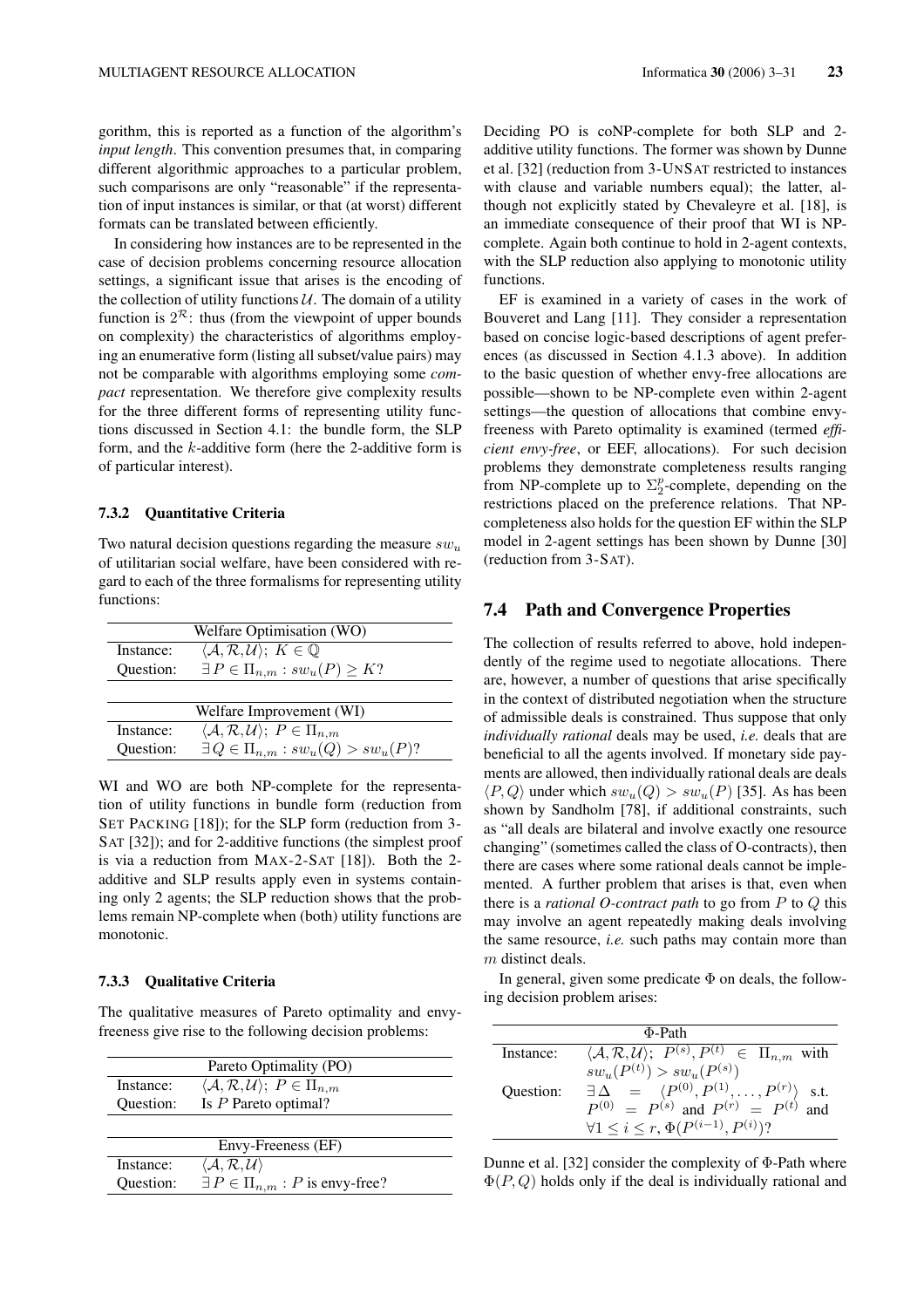involves *at most* some given number k of the resources being passed from one agent to another. Within 2-agent settings using SLP representation it is shown that Φ-Path is NP-hard for all  $k \leq \frac{m}{3}$  (and for the case  $k = \frac{m}{2}$ ). In the special case of O-contracts (*i.e.*  $k = 1$ ) NP-hardness holds with both utility functions being monotonic. Recent work, presented in Dunne and Chevaleyre [31], improves this NP-hardness lower bound and obtains an exact complexity classification: Φ-Path is PSPACE-complete for  $\Phi(P,Q)$  holding if the deal is an individually rational Ocontract.

Introducing the idea of a *maximal* Φ-path (from an initial allocation  $P$ ) as a sequence of deals every one of which satisfies  $\Phi$  and with the final allocation,  $P^{(t)}$  being such that for every Q it is the case that  $\neg \Phi(P^{(t)}, Q)$ , leads to the following related problem:

| $\Phi$ -Convergence |                                                         |  |
|---------------------|---------------------------------------------------------|--|
| Instance:           | $\langle A, R, U \rangle$                               |  |
| Ouestion:           | Is it the case that $\forall P \in \Pi_{n,m}$ , for all |  |
|                     | maximal $\Phi$ -paths $\Delta$ starting from P,         |  |
|                     | the allocation $last(\Delta)$ these terminate           |  |
|                     | in, is one which maximises $sw_n$ ?                     |  |

For instance, the basic convergence result first proved by Sandholm [78] (discussed in Section 6.4) shows that the answer to the above question is *always* "yes" when Φ does not restrict the range of admissible deals in any way. Φ-Convergence is the subject of ongoing work which has already established the following: For  $\Phi$  corresponding to individually rational O-contracts, Φ-Convergence is coNPcomplete for the SLP model and for 4-additive utility functions [31] Both results hold in 2-agent settings. If all utility functions are modular (*i.e.* 1-additive), then the answer to Φ-Convergence is always "yes" [21].

We now return to an issue relating to the ideas of *communication complexity* discussed above. The question of interest also has a bearing on establishing *upper bounds* on the complexity of Φ-Path. Given a resource allocation setting and Φ, consider the (rational) deals that *can* be implemented by Φ-paths. Dunne [29] has introduced the following measures:

- $-L^{opt}(P,Q)$ : the length of the *shortest*  $\Phi$ -path realising  $\langle P, Q \rangle$ .
- $L^{\max}(\mathcal{A}, \mathcal{R}, \mathcal{U})$ : the maximum value of  $L^{opt}(P, Q)$ over those deals for which a Φ-path exists.
- $-\rho^{\max}(n,m)$ : The maximum value (taken over all choices of utility function) of  $L^{\max}(\mathcal{A}, \mathcal{R}, \mathcal{U})$ .
- $-\rho_C^{\max}(n,m)$ : As  $\rho^{\max}$ , but with the maximisation taken over utility functions belonging to some class C.

A related study (employing different terminology) is given by Endriss and Maudet [34], where attention is focussed on utility functions which allow any rational deal to be implemented via some sequence of rational O-contracts; the main case being considered in this respect is that of 1-additive functions.

Let  $\Phi(P, Q)$  hold if and and only if the deal  $\langle P, Q \rangle$  is an individually rational O-contract:

- 
$$
\rho^{\max}(n, m) \le n^m - m(n - 1)
$$
 [78]  
-  $\rho^{\max}(n, m) \ge \frac{77}{256} 2^m - 1$  [29]  
-  $\rho^{\max}_{1-add}(n, m) = m$  [34]  
-  $\rho^{\max}_{mono}(n, m) \ge \frac{77}{128} 2^m - 3$  [29]

The latter two results pertain to the classes of 1-additive and monotonic utility functions, respectively. The constructed rational paths in the general and monotonic lower bound cases are unique.

### 7.5 Open Problems and Conjectures

Given the existing results concerning the measure  $sw_u$ wherein exact complexity classifications have been derived for each of the three representation styles for utility functions, the following conjectures seem plausible and ought to be straightforward to verify.

Conjecture 1 *Deciding if there is an allocation* P *with*  $sw_e(P) \geq K$  *is NP-complete (whether U is given in bundle form, SLP form, or is 2-additive).*

**Conjecture 2** Given  $K \in \mathbb{Q}$ , deciding if  $\max\{sw_u(P) | P \in \Pi_{n,m}\} = K$  *is*  $D^P$ -complete *(again in all three representation formalisms).*

Conjecture 3 *EF is NP-complete for 2-additive utility functions.*

# 8 Simulation Platforms

Theoretical work in Microeconomics and Auction Theory provides a very strong foundation for analysing many resource allocation problems. However, on occasion we may be faced with a problem in which some of the assumptions underlying the theory are violated. This is especially the case in MARA scenarios where computational concerns are prominent [25]. For example, mechanism design as originally developed in Economics is not concerned with computational issues such as algorithmic or communication complexity. In a conventional auction design scenario issues such as the speed of winner determination and the communication costs of submitting bids are often not of significant concern since they are not typically a bottleneck with respect to the entire auction process which can involve protracted and lengthy decision making by human traders. However, in a market place run entirely by automated trading agents, such issues are likely to be of more concern since their performance costs can sometimes be of similar order of magnitude as the overall computational costs of running the auction. Once these costs are taken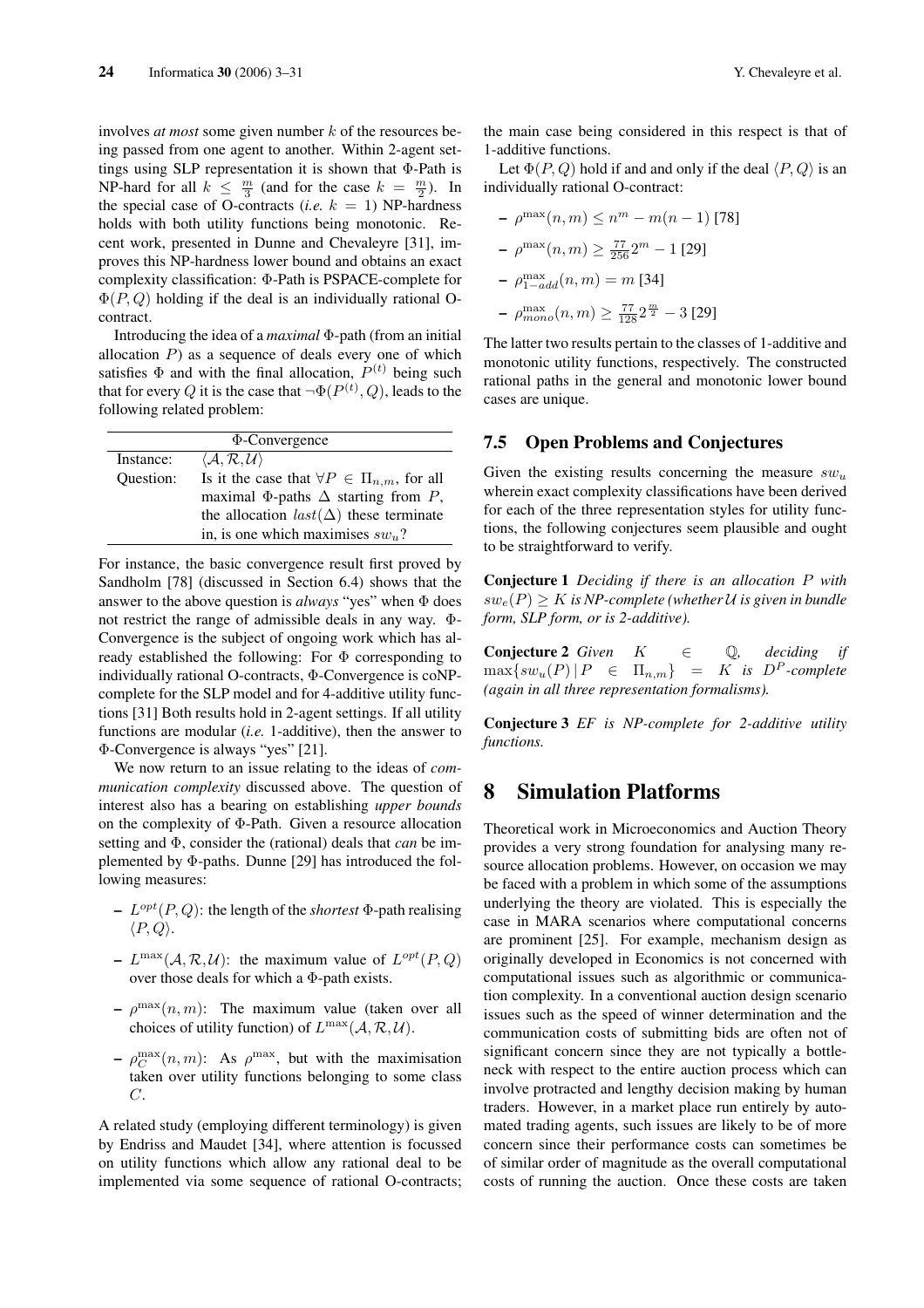into account many of the results in auction theory become somewhat brittle. For example, the revelation principle no longer applies when transaction-throughput and reduction in communication complexity are adopted as design goals [74].

In such cases experimental work using simulations of agent-based market places—*Agent-based Computational Economics* (ACE) [93]—can shed light on some of the grey areas that are difficult to analyse using existing theoretical tools.

As with any software engineering problem, in choosing an appropriate software framework in which to implement an ACE simulation it is important to consider the requirements that the software needs to meet. In this section, we give an overview of the typical requirements addressed by ACE software, and we then proceed to give an overview of some commonly-used simulation frameworks.

## 8.1 Simulation vs. Implementation

Software for *simulating* multiagent systems typically addresses different requirements from that designed to *implement* multiagent systems. Although it is natural to view a MAS implementation as its own simulation, there are a number of problems with such an approach, which we shall address in turn.

Firstly, ideally we would like the outcome of a simulation experiment to be exactly reproducible given the initial conditions of the experiment. This is not always possible in a MAS implementation since many environmental factors will be beyond the experimenter's control. For example, the precise outcome of an experiment may depend on the exact timing with which an agent responds to a particular message, and this time interval will depend on factors beyond the experimenter's control, such as the memory and CPU currently available to the agent.

Secondly, when we come to analyse the results of a simulation, we often need to generalise beyond a single run of an experiment with a single set of initial conditions. Typically, we generalise by taking many samples of free initial variables and running the experiment many times for each sample. Simulation frameworks are equipped to log data from the outcome of each experiment to a format suitable for analysis using statistical analysis software, such as MATLAB.

Thirdly, the performance considerations of a simulation are qualitatively different to that of an implementation. The software architecture of a MAS implementation is driven by real-world requirements that do not always hold in a simulation context. For example, trading agents need to be able to run on different machines due to commercial and practical considerations. This distributed parallelism is detrimental to raw system-level performance however, since inter-host network communication overheads dominate other performance considerations. By running all agents on the same host we can achieve several orders of magnitude performance increase. This would be an impractical solution for a real MAS trading implementation. However, such considerations do not apply in a simulation context, and by relaxing these constraints we can achieve a significant gain in performance.

Similarly, much of the technical complexity of a real MAS implementation addresses requirements that are not present in a simulation context. For instance, MAS implementations need to be robust against system failures, and they need to respond quickly to real-time asynchronous events. This necessitates a highly parallel software architecture, involving, for example, many threads of execution running simultaneously. Such considerations do not apply in agent-based simulation, since real-time parallelism can be simulated using a sequential program, and this greatly reduces the complexity of the software (and hence the potential for bugs).

Finally, any MAS interacts at some point with the environment. In a MARA scenario, for example, the environment might constitute economically relevant characteristics of the human owners of agents, such as their utility functions. Unlike the agents in a MAS implementation, the environment is not a software entity in a MAS implementation, and cannot be directly ported to an agent-based simulation. Rather, the environment itself must be simulated. Agent-based simulation toolkits allow for the abstract statistical simulation of environmental factors. Hence a key feature of any simulation toolkit is a library of pseudorandom number generators (PRNGs). A good simulation toolkit will provide high quality PRNGs, such as the Mersenne Twister PRNG [64], with extremely large periods, low statistical correlation, and the ability to produce random numbers according to arbitrary (non-uniform) distributions.

In summary, when developing a system to simulate a MARA scenario, it is important to choose a framework or toolkit that is specifically designed for agent-based *simulation*, as opposed to toolkits such as JADE [51] that are designed for *implementing* multiagent systems.

# 8.2 Simulating Time

For practical purposes we often prefer to simulate the parallelism of events using sequential computation, rather than execute the simulation of multiple simultaneous events in parallel in real-time. This necessitates a framework for computing the outcome of events that occur simultaneously. There are several approaches to simulating time in a model.

#### 8.2.1 Continuous Time Models

Many physical processes are characterised by smooth and continuous changes in time-dependent variables. Differential equation models are common in analytical microeconomics. Such models are applicable approximations of real market places when there are very large numbers of participants in the market since individual characteristics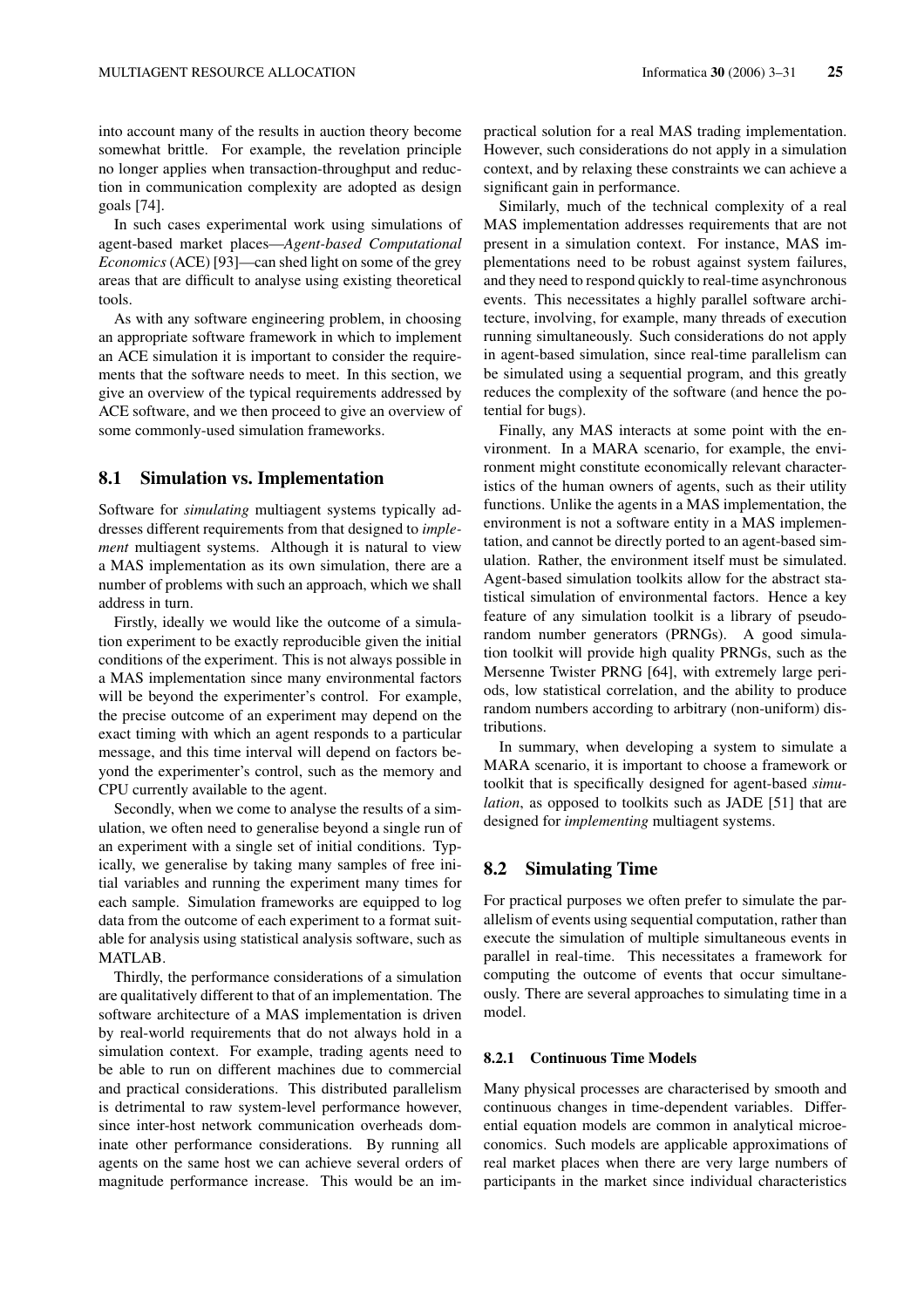of the participants play a less significant role and the entities in the system can be treated as simple and homogeneous particles. However, these models break down when the number of participants becomes very small and the individual and strategic characteristics of the participants become more prominent.

Agent-based models address this issue by providing a richer structure with which to model market participants. In such models, macro-level variables describing the ensemble of agents no longer vary smoothly with time. This necessitates alternative approaches to temporal modelling.

#### 8.2.2 Discrete-event Simulation

Discrete-event simulation frameworks [4, 42] model time in discrete quanta called *ticks*. Intuitively, a tick can be thought of as an "instant" of time. During the simulation of a tick—the *tick cycle*—entities (agents) in the simulation signal which agents they interact with during that instant of time by sending *events* to each other. Individual events specify the exact nature of the interaction between agents. In an auction simulation, for example, an auctioneer agent may send an *end-of-auction* event to all trading agents in the auction when it has closed. At the end of a tick cycle, once events have been exchanged, each entity updates its internal state in response to any events it has received.

# 8.3 Agent Modelling

In a MARA simulation, agents often need to make intelligent decisions in their resource utilisation and acquisition behaviour. The intelligent agents community has traditionally favoured symbolic approaches, such as the class of BDI (Belief-Desire-Intention) models. In a MARA scenario, however, an agent's goals are often quantitative in nature; for example, agents act to maximise their expected utility. In the field of agent-based electronic commerce, this has led to the adoption of Bayesian approaches to agent's decision problems such as (multiagent) reinforcement learning.

Many agent-based simulation frameworks have been developed by the Artificial Life (ALife) community. Agents in ALife models are imbued with very little intelligent behaviour at the outset; rather, intelligent behaviour emerges collectively from the complex interactions between agents equipped with relatively crude decision making machinery. Connectionist approaches such as neural networks and evolutionary approaches such as genetic algorithms, are popular in such models.

Since simulation is the main methodology used in ALife research, ALife software toolkits tend to be the most mature in terms of simulation functionality. Correspondingly, since empirical methods are relatively rare in MAS research, there are few frameworks for *simulating* BDI agents, as opposed to implementing BDI agents.

## 8.4 Extensibility and Integration

When conducting research via simulation it is often necessary to *extend* the existing functionality of the system. Although all frameworks provide the ability to configure simulations, the desired behaviour cannot always be implemented by configuring the existing components provided by the framework. In this case it is necessary for the researcher to implement the desired behaviour by writing their own code. Toolkits take two main approaches to allowing extensibility: They allow either for scripting in a custom language or for the introduction of new classes and methods via inheritance.

# 8.5 Software Listing

We are now going to give a brief overview of some commonly used general-purpose simulation frameworks that might be suitable for analysing MARA problems.

#### 8.5.1 Swarm

Swarm [91] is one of the most famous ALife software toolkits and has been continually improved by an active community of users and developers since the early 1990s. It provides an API for discrete-event simulation, uses highquality PRNGs, allows for spatial modelling, and includes real-time visualisation tools. Swarm is an open-source project written in the Objective-C programming language.

#### 8.5.2 Extensions to Swarm

The Evo toolkit [36] is an extension to Swarm that provides agents with the ability to mate and evolve new behaviour over time using a system similar to genetic programming.

MAML [63] is an extension to Swarm that provides a higher-level scripting language that is simpler to use than Objective-C. The goal is to allow researchers from the social sciences, who are not necessarily skilled programmers, to quickly develop simulations.

#### 8.5.3 RePast

RePast [75] is another toolkit inspired by Swarm, but is written entirely in Java, and the ultimate design goals of this system are more MAS- rather than ALife-oriented. It offers similar features as Swarm (discrete-event simulation, high-quality PRNGs, spatial modelling, visualisation tools) and it is also open-source and extensible.

The core simulation functionality of RePast is particularly mature and robust (it use the COLT library for highperformance scientific computing). The MAS-oriented features, on the other hand, are still relatively immature (no explicit reinforcement learning, no BDI support).

#### 8.5.4 Desmo-J

Desmo-J [26] is implemented in Java and provides raw discrete-event simulation functionality. While only pro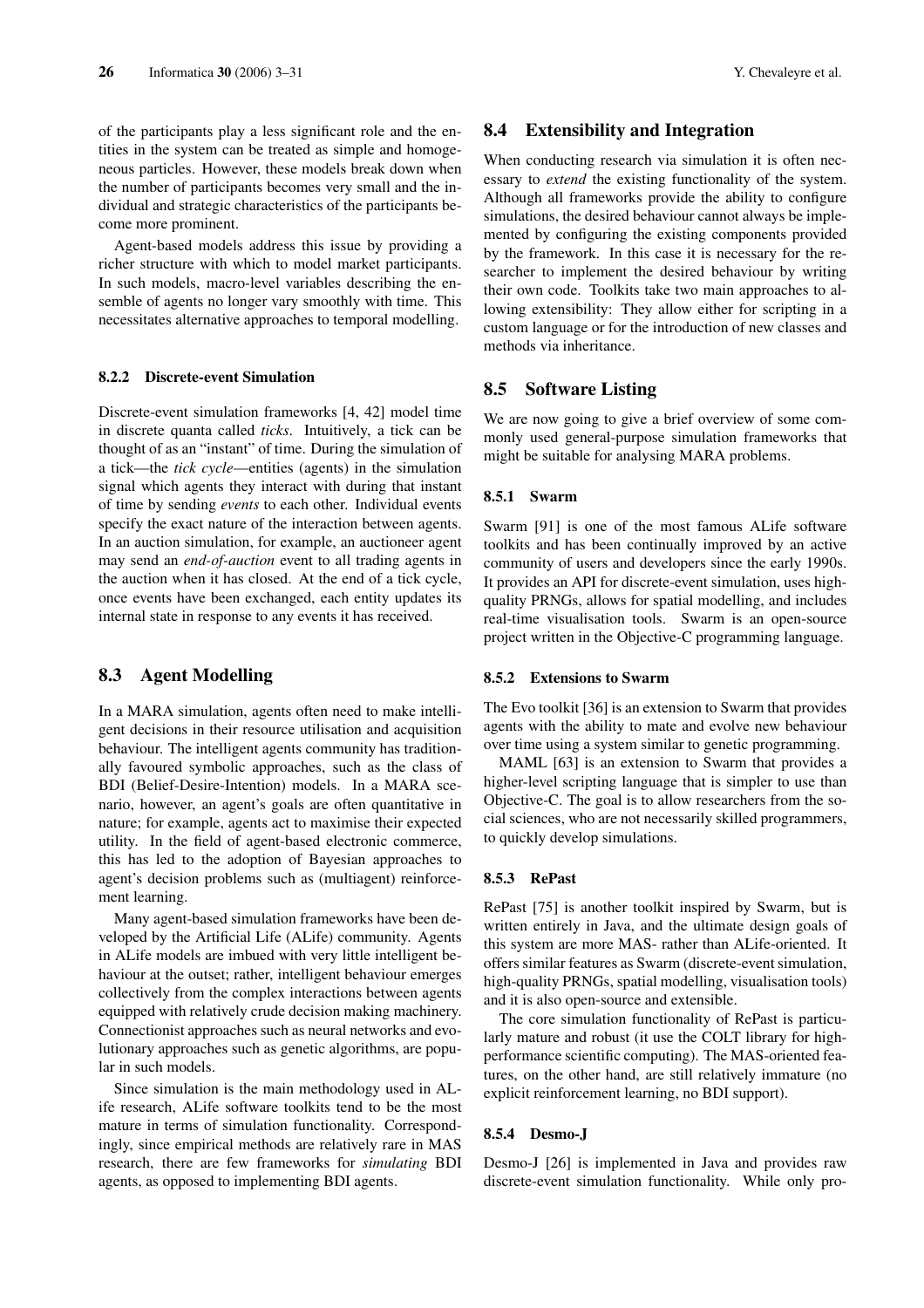viding minimal functionality, the system comes with a highly flexible, well-designed API. It uses the standard Java PRNG, but the API should allow other (more advanced) PRNGs to be plugged in as well.

#### 8.5.5 AScape

AScape [3] is a Java-based discrete-event simulation framework with an emphasis on spatial modelling of agents.

## 8.5.6 DEx

DEx [27] is a high-performance toolkit providing highquality PRNGs, discrete-event simulation, spatial modelling, and real-time visualisation tools (including 3D representation).

# 9 Conclusion

We have presented a survey of salient issues in Multiagent Resource Allocation (MARA), a timely and fastdeveloping area of research at the interface of Computer Science and Economics. Naturally, the choice of topics selected for detailed presentation has been driven, at least in part, by personal interests and preferences. Nevertheless, we are confident that this material will prove useful to many researchers working on different aspects of MARA and related disciplines.

In the first part of the paper, after a short introduction to the field, we have highlighted four major application domains, which together both demonstrate the wide scope of MARA and underline the urgent need to further advance the field to meet the enormous challenges still posed by these applications. The second part of the paper serves as a catalogue of fundamental concepts in MARA: generic properties of resources characterising a MARA problem at hand; languages for preference representation to model the interests of individual agents; and social welfare measures and related tools to assess the overall quality of an allocation of resources. The third part of the paper then addresses actual MARA techniques. This includes, in particular, an introduction to allocation procedures and a selection of relevant complexity results. Where theoretical results alone are not sufficient, our survey of simulation platforms can serve as a starting point for experimental work.

Two important issues that we have *not* covered are the *algorithmics* of MARA and the *game-theoretical analysis* of negotiation (and bidding) strategies. The former includes the design of algorithms for the winner determination problem in combinatorial auctions, and a survey of recent work in this area is available elsewhere [81]. The literature on game-theoretical issues in negotiation, multiagent systems, and Computer Science in general is vast and fastdeveloping. A good starting point for readers interested in the computational approach to Game Theory (and the

game-theoretic approach to Computer Science) is the short paper by Papadimitriou [70].

Acknowledgements. This survey has been written in the context of the activities of the AgentLink Technical Forum Group on Multiagent Resource Allocation (TFG-MARA).

# **References**

- [1] S. Aknine, S. Pinson, and M. F. Shakun. An extended multi-agent negotiation protocol. *Journal of Autonomous Agents and Multi-Agent Systems*, 8(1):5–45, 2004.
- [2] K. J. Arrow, A. K. Sen, and K. Suzumura, editors. *Handbook of Social Choice and Welfare*. North-Holland, 2002.
- [3] AScape System. http://www.brook.edu/es/ dynamics/models/ascape/main.htm.
- [4] J. Banks, J. Carson, B. Nelson, and D. Nicol. *Discrete-event System Simulation*. Prentice Hall, 4th edition, 2005.
- [5] S. Benferhat, C. Cayrol, D. Dubois, J. Lang, and H. Prade. Inconsistency management and prioritized syntax-based entailment. In *Proc. 13th International Joint Conference on Artificial Intelligence (IJCAI-1993)*, pages 640–647. Morgan Kaufmann, 1993.
- [6] M. Bichler, J. Kalagnanam, and H. S. Lee. RECO: Representation and evaluation of configurable offers. In H. K. Bhargava and N. Ye, editors, *Computational Modeling and Problem Solving in the Networked World: Interfaces in Computing and Optimization*. Kluwer, 2003.
- [7] R. A. Bourne and R. Zaidi. A quote-driven automated market. In *Proc. AISB Symposium on Information Agents for E-Commerce*. AISB, 2001.
- [8] C. Boutilier, F. Bacchus, and R. I. Brafman. UCPnetworks: A directed graphical representation of conditional utilities. In *Proc. 17th Annual Conference on Uncertainty in Artificial Intelligence (UAI-2001)*, pages 56–64. Morgan Kaufmann, 2001.
- [9] C. Boutilier, R. I. Brafman, C. Domshlak, H. H. Hoos, and D. Pool. CP-nets: A tool for representing and reasoning with conditional ceteris paribus preference statements. *Journal of Artificial Intelligence Research*, 21:135–191, 2004.
- [10] S. Bouveret, H. Fargier, J. Lang, and M. Lemaître. Allocation of indivisible goods: A general model and some complexity results. In *Proc. 4th International Joint Conference on Autonomous Agents and Multiagent Systems (AAMAS-2005)*, pages 1309– 1310. ACM Press, 2005.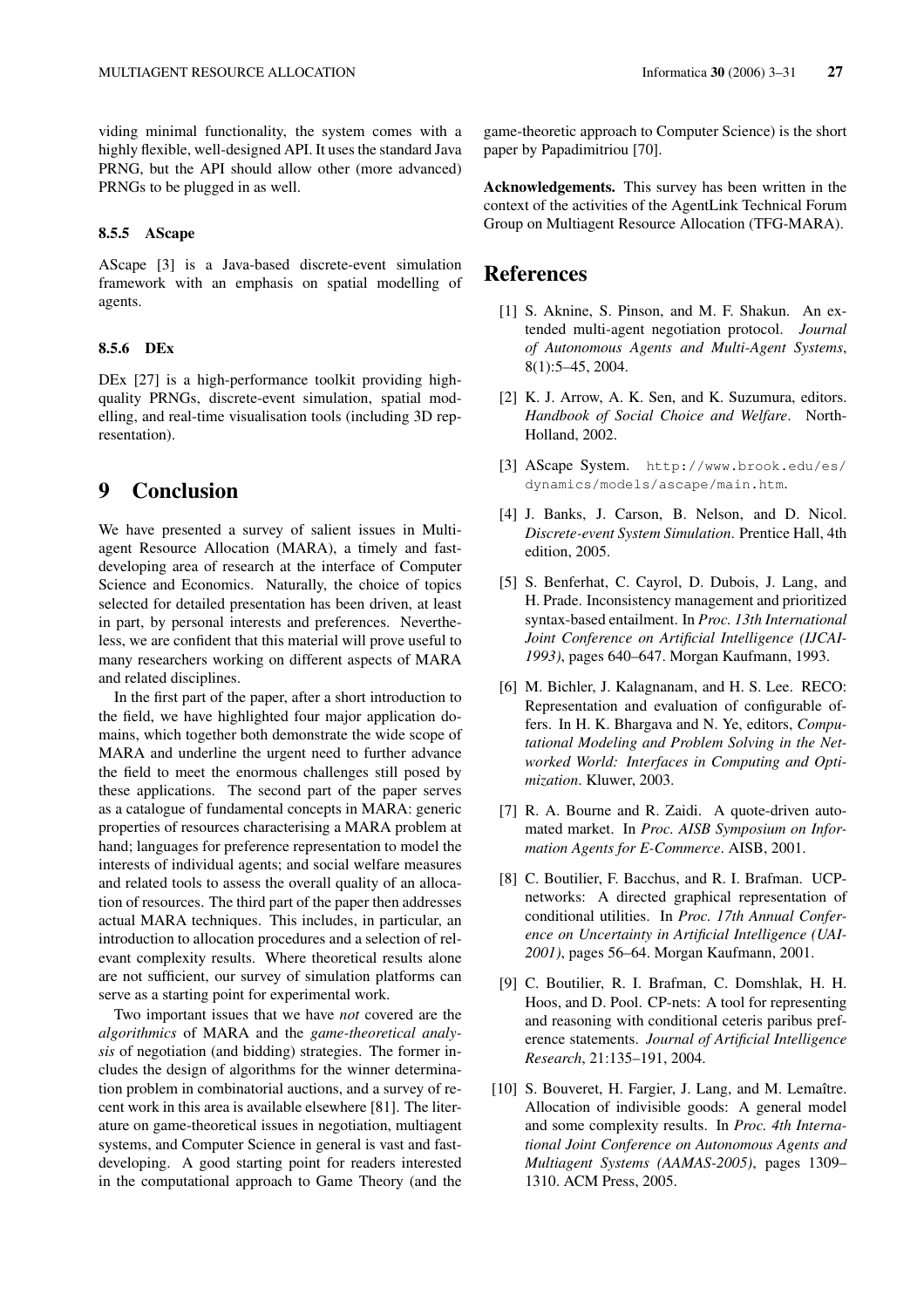- [11] S. Bouveret and J. Lang. Efficiency and envyfreeness in fair division of indivisible goods: Logical representation and complexity. In *Proc. 19th International Joint Conference on Artificial Intelligence (IJCAI-2005)*, pages 935–940. Morgan Kaufmann, 2005.
- [12] R. I. Brafman and C. Domshlak. Introducing variable importance tradeoffs into CP-nets. In *Proc. 18th Conference in Uncertainty in Artificial Intelligence (UAI-2002)*, pages 69–76. Morgan Kaufmann, 2002.
- [13] S. J. Brams and A. D. Taylor. *Fair Division: From Cake-cutting to Dispute Resolution*. Cambridge University Press, 1996.
- [14] G. Brewka. Preferred subtheories: An extended logical framework for default reasoning. In *Proc. 11th International Joint Conference on Artificial Intelligence (IJCAI-1989)*, pages 1043–1048. Morgan Kaufmann, 1989.
- [15] H. van Brussel, J. Wyns, P. Valckenaers, L. Bongaerts, and P. Peeters. Reference architecture for holonic manufacturing systems: PROSA. *Computers in Industry*, 37(3):255–274, 1998.
- [16] E. Cantillon and M. Pesendorfer. Auctioning bus routes: The London experience. In P. Cramton et al., editors, *Combinatorial Auctions*. MIT Press, 2006. To appear.
- [17] CERN. LHC: The Large Hadron Collider. http: //lhc.web.cern.ch.
- [18] Y. Chevaleyre, U. Endriss, S. Estivie, and N. Maudet. Multiagent resource allocation with k-additive utility functions. In *Proc. DIMACS-LAMSADE Workshop on Computer Science and Decision Theory*, Annales du LAMSADE 3, pages 83– 100, 2004.
- [19] Y. Chevaleyre, U. Endriss, S. Estivie, and N. Maudet. Welfare engineering in practice: On the variety of multiagent resource allocation problems. In *Engineering Societies in the Agents World V*, pages 335–347. Springer-Verlag, 2005.
- [20] Y. Chevaleyre, U. Endriss, J. Lang, and N. Maudet. Negotiating over small bundles of resources. In *Proc. 4th International Joint Conference on Autonomous Agents and Multiagent Systems (AAMAS-2005)*, pages 296–302. ACM Press, 2005.
- [21] Y. Chevaleyre, U. Endriss, and N. Maudet. On maximal classes of utility functions for efficient one-toone negotiation. In *Proc. 19th International Joint Conference on Artificial Intelligence (IJCAI-2005)*, pages 941–946. Morgan Kaufmann, 2005.
- [22] V. Conitzer and T. W. Sandholm. Complexity of mechanism design. In *Proc. 18th Annual Conference on Uncertainty in Artificial Intelligence (UAI-2002)*, pages 103–110. Morgan Kaufmann, 2002.
- [23] V. Conitzer, T. W. Sandholm, and P. Santi. Combinatorial auctions with k-wise dependent valuations. In *Proc. 20th National Conference on Artificial Intelligence (AAAI-05)*, pages 248–254. AAAI Press, 2005.
- [24] P. Cramton, Y. Shoham, and R. Steinberg, editors. *Combinatorial Auctions*. MIT Press, 2006. To appear.
- [25] R. K. Dash, D. Parkes, and N. R. Jennings. Computational mechanism design: A call to arms. *IEEE Intelligent Systems*, 18(6):40–47, 2003.
- [26] Desmo-J: Discrete-Event Simulation and Modelling in Java. http://www.desmoj.de.
- [27] DEx: Dynamic Experimentation Toolkit. http:// dextk.org.
- [28] P. E. Dunne. *The Complexity of Boolean Networks*. Academic Press, 1988.
- [29] P. E. Dunne. Extremal behaviour in multiagent contract negotiation. *Journal of Artificial Intelligence Research*, 23:41–78, 2005.
- [30] P. E. Dunne. Multiagent resource allocation in the presence of externalities. In *Proc. 4th International Central and Eastern European Conference on Multi-Agent Systems (CEEMAS-2005)*, pages 408– 417. Springer-Verlag, 2005.
- [31] P. E. Dunne and Y. Chevaleyre. Negotiation can be as hard as planning: Deciding reachability properties of distributed negotiation schemes. Technical Report ULCS-05-009, Dept. of Computer Science, University of Liverpool, 2005.
- [32] P. E. Dunne, M. Wooldridge, and M. Laurence. The complexity of contract negotiation. *Artificial Intelligence*, 164(1–2):23–46, 2005.
- [33] U. Endriss and N. Maudet. Welfare engineering in multiagent systems. In *Engineering Societies in the Agents World IV*, pages 93–106. Springer-Verlag, 2004.
- [34] U. Endriss and N. Maudet. On the communication complexity of multilateral trading: Extended report. *Journal of Autonomous Agents and Multi-Agent Systems*, 11(1):91–107, 2005.
- [35] U. Endriss, N. Maudet, F. Sadri, and F. Toni. On optimal outcomes of negotiations over resources. In *Proc. 2nd International Joint Conference on Autonomous Agents and Multiagent Systems (AAMAS-2003)*, pages 177–184. ACM Press, 2003.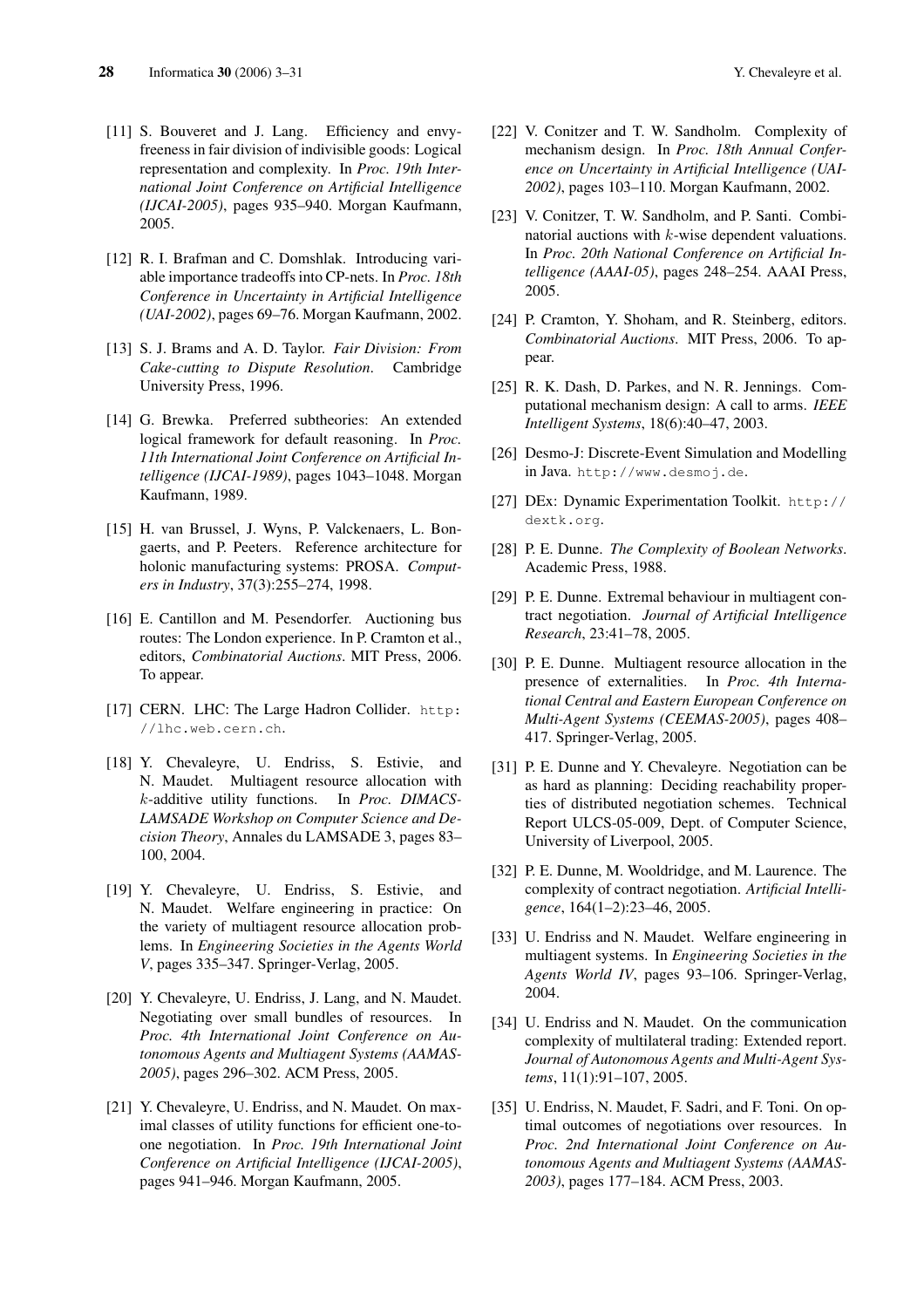- [36] Evo Artificial Life Framework. http: //sourceforge.net/projects/evo/.
- [37] P. Faratin. *Automated Service Negotiation Between Autonomous Computational Agents*. PhD thesis, Dept. of Electronic Engineering, Queen Mary College, University of London, 2000.
- [38] R. Feldmann, M. Gairing, T. Lücking, B. Monien, and M. Rode. Selfish routing in non-cooperative networks: A survey. In *Proc. 28th International Symposium on Mathematical Foundations of Computer Science (MFCS-2003)*, pages 21–45. Springer-Verlag, 2003.
- [39] M. Fischer and N. J. Pippenger. Relations among complexity measures. *Journal of the ACM*, 26:361– 381, 1979.
- [40] I. Foster and C. Kesselman, editors. *The Grid: Blueprint for a New Computing Infrastructure*. Morgan Kaufmann, 2nd edition, 2004.
- [41] Y. Fujishima, K. Leyton-Brown, and Y. Shoham. Taming the computational complexity of combinatorial auctions: Optimal and approximate approaches. In *Proc. 16th International Joint Conference on Artificial Intelligence (IJCAI-1999)*, pages 548–553. Morgan Kaufmann, 1999.
- [42] J. M. Garrido. *Object-oriented Discrete-event Simulation with Java: A Practical Introduction*. Kluwer, 2001.
- [43] H. Geffner. *Default Reasoning: Causal and Conditional Theories*. MIT Press, 1992.
- [44] A. Giovannucci, J. A. Rodríguez-Aguilar, A. Reyes, F. X. Noria, and J. Cerquides. iBundler: An agentbased decision support service for combinatorial negotiations. In *Proc. 19th National Conference on Artificial Intelligence (AAAI-2004)*, pages 1012–1013. AAAI Press, 2004.
- [45] A. Giovannucci, J. A. Rodríguez-Aguilar, A. Reyes, F. X. Noria, and J. Cerquides. Towards automated procurement via agent-aware negotiation support. In *Proc. 3rd International Joint Conference on Autonomous Agents and Multiagent Systems (AAMAS-2004)*, pages 244–253. ACM Press, 2004.
- [46] M. Golfarelli, D. Maio, and S. Rizzi. A taskswap negotiation protocol based on the contract net paradigm. Technical Report 005-97, CSITE, University of Bologna, 1997.
- [47] M. Grabisch. k-order additive discrete fuzzy measures and their representation. *Fuzzy Sets and Systems*, 92:167–189, 1997.
- [48] P. Gradwell and J. Padget. Distributed combinatorial resource scheduling. In *Proc. AAMAS Workshop on Smart Grid Technologies (SGT-2005)*, 2005.
- [49] P. J. 't Hoen and J. A. La Poutré. A decommitment strategy in a competitive multi-agent transportation setting. In *Agent-Mediated Electronic Commerce V*, pages 56–72. Springer-Verlag, 2004.
- [50] M. Höpf. Holonic manufacturing systems: The basic concept and a report of IMS test case 5. In J. K. H. Knudsen et al., editors, *Sharing CIM Solutions*. IOS Press, 1994.
- [51] JADE: Java Agent Development Framework. http: //jade.tilab.com.
- [52] G. M. Jonker, J.-J. Meyer, and F. Dignum. Market mechanisms in airport traffic control. In *Proc. 2nd European Workshop on Multiagent Systems (EUMAS-2004)*, 2004.
- [53] B. Kádár, L. Monostori, and S. Szelke. An objectoriented framework for developing distributed manufacturing architectures. *Journal of Intelligent Manufacturing*, 9(2):173–179, 1998.
- [54] J. Kalagnanam and D. C. Parkes. Auctions, bidding and exchange design. In D. Simchi-Levi et al., editors, *Handbook of Quantitative Supply Chain Analysis: Modeling in the E-Business Era*. Kluwer, 2004.
- [55] V. Krishna. *Auction Theory*. Academic Press, 2002.
- [56] C. Lafage and J. Lang. Logical representation of preferences for group decision making. In *Proc. 7th International Conference on Principles of Knowledge Representation and Reasoning (KR-2000)*, pages 457–468. Morgan Kaufmann, 2000.
- [57] J. Lang. Logical preference representation and combinatorial vote. *Annals of Mathematics and Artificial Intelligence*, 42(1–3):37–71, 2004.
- [58] D. J. Lehmann. Another perspective on default reasoning. *Annals of Mathematics and Artificial Intelligence*, 15(1):61–82, 1995.
- [59] M. Lemaître, G. Verfaillie, and N. Bataille. Exploiting a common property resource under a fairness constraint: A case study. In *Proc. 16th International Joint Conference on Artificial Intelligence (IJCAI-1999)*, pages 206–211. Morgan Kaufmann, 1999.
- [60] M. Lemaître, G. Verfaillie, H. Fargier, J. Lang, N. Bataille, and J.-M. Lachiver. Equitable allocation of earth observing satellites resources. In *Proc. 5th ONERA-DLR Aerospace Symposium (ODAS-2003)*, 2003.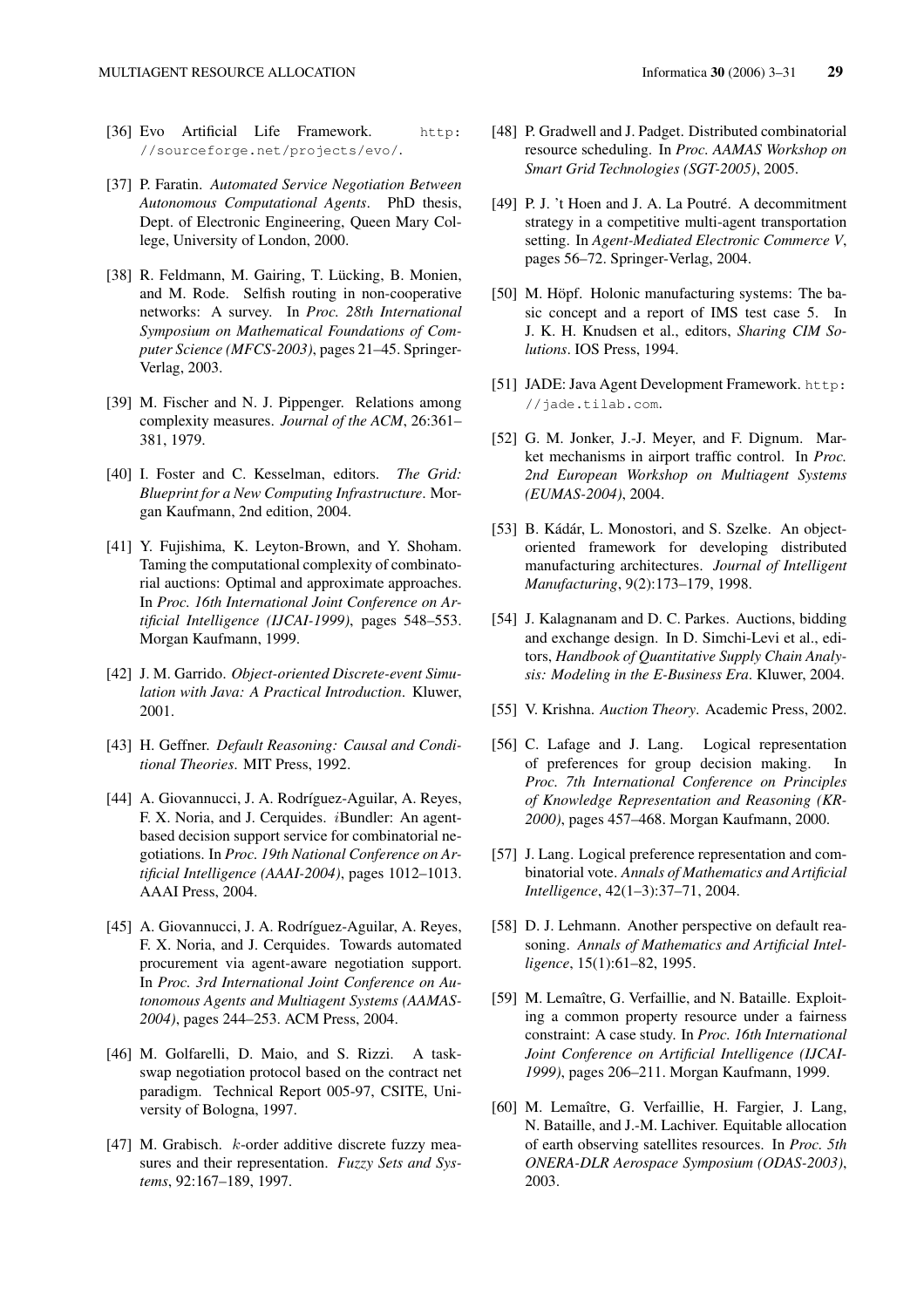- [61] M. Lemaître, G. Verfaillie, F. Jouhaud, J.-M. Lachiver, and N. Bataille. Selecting and scheduling observations of agile satellites. *Aerospace Sciences and Technology*, 6:367–381, 2002.
- [62] B. López, S. Suárez, and J. L. de la Rosa. Task allocation in rescue operations using combinatorial auctions. In *Proc. 6th Catalan Congress on Artificial Intelligence (CCIA-2003)*. IOS Press, 2003.
- [63] MAML: Multi-Agent Modeling Language. http: //www.maml.hu.
- [64] M. Matsumoto and T. Nishimura. Mersenne Twister: A 623-dimensionally equidistributed uniform pseudo-random number generator. *ACM Transactions on Modeling and Computer Simulation*, 8(1):3–30, 1998.
- [65] H. Moulin. *Axioms of Cooperative Decision Making*. Cambridge University Press, 1988.
- [66] H. Moulin. *Fair Division and Collective Welfare*. MIT Press, 2003.
- [67] R. B. Myerson and M. A. Satterthwaite. Efficient mechanisms for bilateral trading. *Journal of Economic Theory*, 29(2):265–281, 1983.
- [68] N. Nisan. Bidding languages for combinatorial auctions. In P. Cramton et al., editors, *Combinatorial Auctions*. MIT Press, 2006. To appear.
- [69] C. H. Papadimitriou. *Computational Complexity*. Addison-Wesley, 1994.
- [70] C. H. Papadimitriou. Algorithms, games, and the Internet. In *Proc. 33rd Annual ACM Symposium on Theory of Computing (STOC-2001)*, pages 749–753. ACM Press, 2001.
- [71] H. Van Dyke Parunak. Applications of distributed artificial intelligence in industry. In G. M. P. O'Hare and N. R. Jennings, editors, *Foundations of Distributed Artificial Intelligence*. John Wiley and Sons, 1996.
- [72] H. Van Dyke Parunak, A. D. Baker, and S. J. Clark. The AARIA agent architecture: An example of requirements-driven agent-based system design. In *Proc. 1st International Conference on Autonomous Agents (Agents-1997)*, pages 482–483. ACM Press, 1997.
- [73] S. Phelps, P. McBurney, S. Parsons, and E. Sklar. Co-evolutionary auction mechanism design: A preliminary report. In *Agent-Mediated Electronic Commerce IV*, pages 123–142. Springer-Verlag, 2002.
- [74] S. Phelps, S. Parsons, and P. McBurney. An evolutionary game-theoretic comparision of two double

auction market designs. In *Agent-Mediated Electronic Commerce VI*. Springer-Verlag, 2005. To appear.

- [75] RePast: Recursive Porus Agent Simulation Toolkit. http://repast.sourceforge.net.
- [76] A. Reyes-Moro and J. A. Rodríguez-Aguilar. iAuctionMaker: A decision support tool for mixed bundling. In *Agent-Mediated Electronic Commerce VI*. Springer-Verlag, 2005. To appear.
- [77] T. W. Sandholm. An implementation of the contract net protocol based on marginal cost calculations. In *Proc. 11th National Conference on Artificial Intelligence (AAAI-1993)*, pages 256–262. AAAI Press, 1993.
- [78] T. W. Sandholm. Contract types for satisficing task allocation: I Theoretical results. In *Proc. AAAI Spring Symposium: Satisficing Models*, 1998.
- [79] T. W. Sandholm. Distributed rational decision making. In G. Weiß, editor, *Multiagent Systems: A Modern Approach to Distributed Artificial Intelligence*. MIT Press, 1999.
- [80] T. W. Sandholm. Algorithm for optimal winner determination in combinatorial auctions. *Artificial Intelligence*, 135(1–2):1–54, 2002.
- [81] T. W. Sandholm. Optimal winner determination algorithms. In P. Cramton et al., editors, *Combinatorial Auctions*. MIT Press, 2006. To appear.
- [82] T. W. Sandholm and V. R. Lesser. Leveled commitment contracts and strategic breach. *Games and Economic Behavior*, 35(1–2):212–270, 2001.
- [83] T. W. Sandholm and S. Suri. Side constraints and non-price attributes in markets. In *Proc. IJ-CAI Workshop on Distributed Constraint Reasoning*, 2001.
- [84] J. E. Savage. *The Complexity of Computing*. John Wiley and Sons, 1976.
- [85] C. P. Schnorr. The network complexity and Turing machine complexity of finite functions. *Acta Informatica*, pages 95–107, 1976.
- [86] A. K. Sen. *Collective Choice and Social Welfare*. Holden Day, 1970.
- [87] R. G. Smith. The contract net protocol: High-level communication and control in a distributed problem solver. *IEEE Transactions on Computers*, C-29(12):1104–1113, 1980.
- [88] P. Sousa, C. Ramos, and J. Neves. Manufacturing entities with incomplete information. *Studies in Informatics and Control*, 9(2):79–88, 2000.